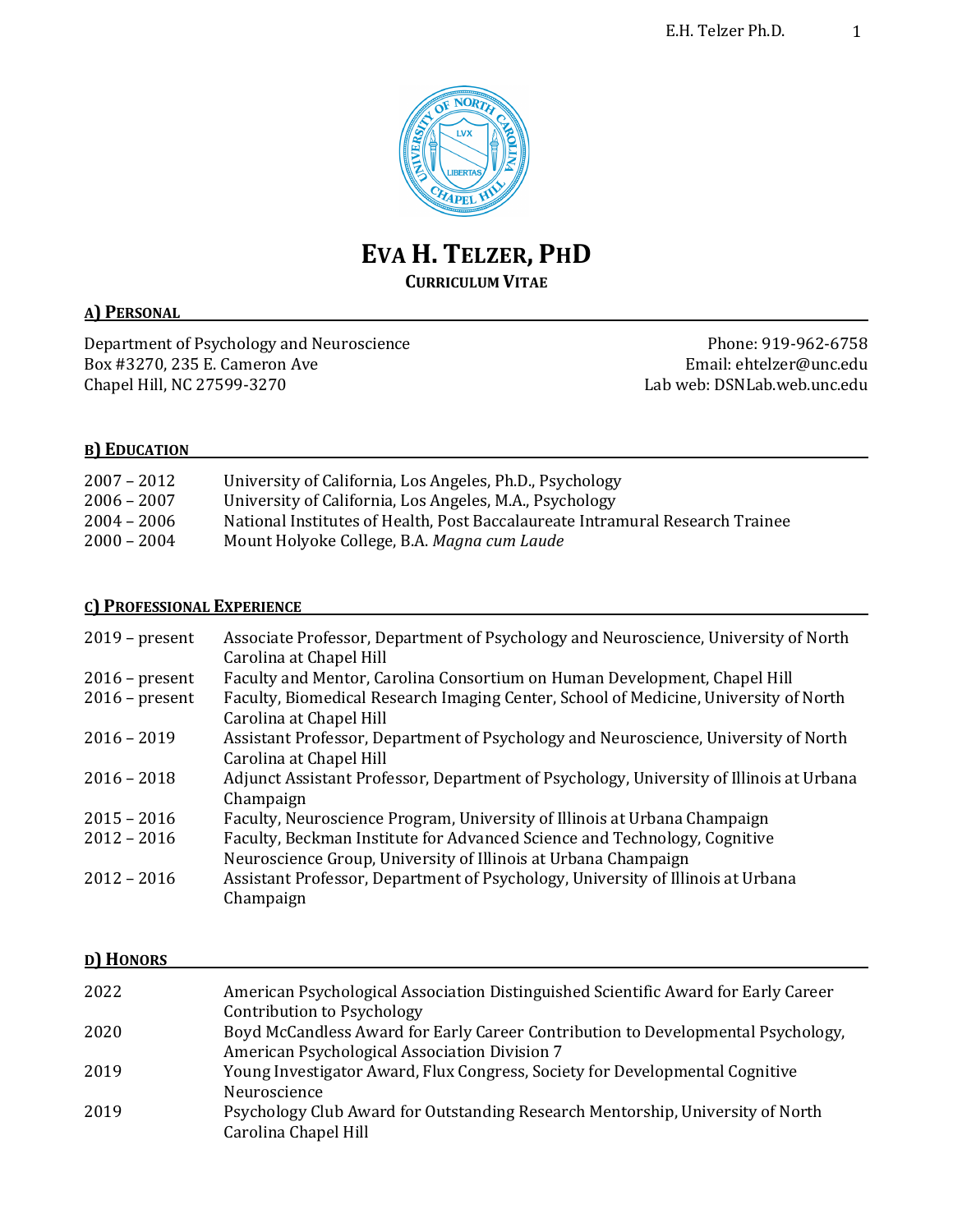| 2018             | Early Career Award, Society for Research on Adolescence                                                                                                             |
|------------------|---------------------------------------------------------------------------------------------------------------------------------------------------------------------|
| 2015             | Rising Star Award, Association for Psychological Science                                                                                                            |
| 2014             | List of Teachers Ranked as Excellent by their Students, University of Illinois                                                                                      |
| 2014             | Jacobs Foundation Invited Participant, Making Connections: How Neural Development<br>and Social Experience Interact to Create Productive and Socially Engaged Youth |
| 2014             | Jacobs Foundation Young Scholar, Men as Fathers: Interdisciplinary Perspectives on<br>Fatherhood in the Context of the Family                                       |
| 2014             | Thornberg Dissertation Award, Society for Research on Adolescence                                                                                                   |
| 2013             | List of Teachers Ranked as Excellent by their Students, Outstanding Rating (course                                                                                  |
|                  | ratings in top 10% of all faculty at the College level), University of Illinois                                                                                     |
| 2013, 2014, 2015 | University of Illinois Scholars Travel Award                                                                                                                        |
| 2013             | Outstanding Dissertation Award, Society for Research on Child Development                                                                                           |
| 2013             | Council of Graduate Schools/ProQuest Distinguished Dissertation, National Finalist                                                                                  |
| 2012             | Millard Madsen Distinguished Dissertation Award, UCLA                                                                                                               |
| 2012             | Cognitive Neuroscience Society Graduate Student Award                                                                                                               |
| 2011             | Graduate Division Portable Supplement Fellowship, UCLA                                                                                                              |
| 2011             | Sackler Colloquia of the National Academy of Sciences Travel Award                                                                                                  |
| 2011             | Society for Research on Child Development Travel Award                                                                                                              |
| 2010             | Summer Fellow, The European Association for Research on Adolescence and Society for                                                                                 |
|                  | Research on Adolescence                                                                                                                                             |
| 2010             | Summer Fellow, University of Michigan Advanced fMRI Training Course                                                                                                 |
| 2010             | Society for Personality and Social Psychology Travel Award                                                                                                          |
| 2009             | UCLA Interdisciplinary Relationship Science Program Travel Award                                                                                                    |
| 2009             | Fellow, University of Wisconsin Madison Health Emotions Research Institute                                                                                          |
| 2009             | Summer Fellow, UCLA Advanced Neuroimaging Training Program                                                                                                          |
| 2008             | Faculty Selected Fellow, The European Society for Developmental Psychology and                                                                                      |
|                  | Jacobs Foundation Summer School on Immigration and Development                                                                                                      |
| 2007             | Graduate Summer Research Mentorship Award, UCLA                                                                                                                     |
| 2007             | Summer Fellow, Sackler Institute for Developmental Psychobiology and John Merck                                                                                     |
|                  | Fund Institute on the Biology of Developmental Disabilities                                                                                                         |
| $2007 - 2010$    | National Science Foundation, Graduate Research Fellowship                                                                                                           |
| 2006             | University First Year Fellowship, UCLA                                                                                                                              |
| $2004 - 2006$    | Intramural Research Training Award, National Institutes of Health                                                                                                   |
| 2004             | High Honors, Senior Honor's Thesis, Mount Holyoke College                                                                                                           |
| 2004             | Magna Cum Laude, Mount Holyoke College                                                                                                                              |
| 2004             | Mary Lyon Scholar, Mount Holyoke College                                                                                                                            |

## **E) BIBLIOGRAPHY AND PRODUCTS OF SCHOLARSHIP**

†mentored student author

## **BOOKS**

- 1. Nesi, J., Telzer, E.H., & Prinstein, M.J. Eds. (forthcoming). The Handbook of Adolescent Social Media Use and Mental Health. Cambridge University Press.
- 2. Causadias, J.M., Telzer, E.H., & Gonzales, N.A. Eds. (2018). The Handbook of Culture and Biology. Wiley Press.

## **BOOK CHAPTERS**

1. **Telzer, E.H.**, Kwon, S<sup>†</sup>., & Jorgensen, N.A<sup>†</sup>. (forthcoming). Neurobiological development in adolescence and early adulthood: Implications for positive youth adjustment. In L. Crockett, G.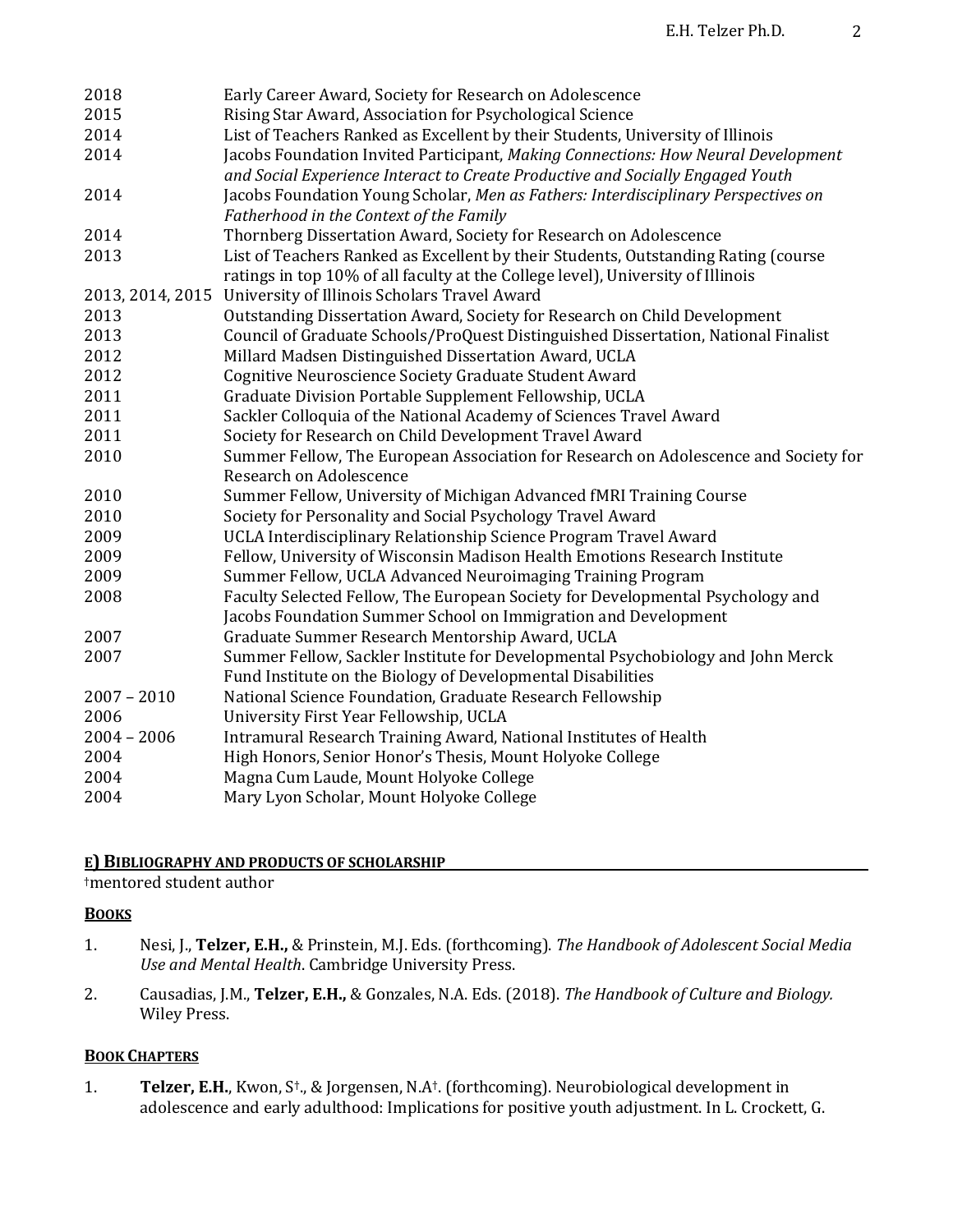Carlo, & J. Schulenberg (Eds). *APA Handbook of Adolescent and Young Adult Development.* American Psychological Association.

- 2. Turpyn, C<sup>†</sup>. & **Telzer, E.H.** (forthcoming). Parenting and brain development. In A.S. Morris & J. Mendez Smith (Eds). *The Cambridge Handbook of Parenting: Interdisciplinary Research and Application.* Cambridge University Press, New York, NY.
- 3. Do, K.T<sup>+</sup>., Prinstein, M.J., & **Telzer, E.H.** (in press). Neurobiological susceptibility to peer influence in adolescence. In K.C. Kadosh (Ed). The Handbook of Developmental Cognitive Neuroscience. Oxford University Press.
- 4. **Telzer, E.H.**, van Hoorn, J<sup>†</sup>., Rogers, C.R<sup>†</sup>. & Do, K.T<sup>†</sup>. (2018). Social influence on positive youth development: A developmental neuroscience perspective. Advances in Child Development and *Behavior, 54,* 215-258*.*
- 5. Causadias, J.M., **Telzer, E.H.**, & Gonzales, N.A. (2018). Introduction to culture and biology interplay (pgs. 465-488). In J.M. Causadias, E.H., Telzer, & N.A. Gonzales (Eds). *The Handbook of Culture and Biology.* Wiley Press.
- 6. Qu, Y†. & **Telzer**, **E.H.** (2018). Developmental cultural neuroscience (pgs. 3-30). In J.M. Causadias, E.H., Telzer, & N.A. Gonzales (Eds). The Handbook of Culture and Biology. Wiley Press.
- 7. Lin, L<sup>†</sup>. & **Telzer, E.H.** (2018). An introduction to cultural neuroscience (pgs. 399-420). In J.M. Causadias, E.H., Telzer, & N.A. Gonzales (Eds). *The Handbook of Culture and Biology*. Wiley Press.
- 8. **Telzer, E.H.**, Fuligni, A.J., & Gálvan, A. (2016). Identifying a cultural resource: Neural correlates of familial influence on risk taking among Mexican-origin adolescents (pgs 209-222). In J.Y. Chiao, S-C Li, R. Seligman, & R. Turner (Eds). *The Oxford Handbook of Cultural Neuroscience*. Oxford University Press, New York, NY.
- 9. Fuligni, A.J. & Telzer, E.H. (2012). The contributions of immigrant adolescents (pgs 181-202). In A.S. Masten, D. Hernandez, & K. Liebkind (Eds). *Realizing the Potential of Immigrant Youth.* Cambridge University Press, New York, NY.

#### **REFEREED ARTICLES**

- 1. Kwon, S<sup>†</sup>. & **Telzer, E.H.** (in press). Social contextual risk taking in adolescence. *Nature Reviews Psychology.*
- 2. Rogers, C.R<sup>†</sup>., Fry, C.M<sup>†</sup>., Lee, T<sup>+</sup>., Galvan, M., Gates, K.M. & **Telzer, E.H.** (in press). Neural connectivity underlying adolescent social learning in sibling dyads. *Social Cognitive Affective Neuroscience*.
- 3. Bloom, P., VanTieghem, M., Gabard-Durnam, L., Gee, D.G., Flannery, J., Caldera, C., Goff, B., Telzer, **E.H.,** Humphreys, K.L., Fareri, D.S., Shapiro, M., Algharazi, S., Bolger, N., Aly, M., Tottenham, N. (in press). Age-related change in task-evoked amygdala-prefrontal circuitry: a multiverse approach with an accelerated longitudinal cohort aged 4-22 years. *Human Brain Mapping.* https://doi.org/10.1002/hbm.25847
- 4. Li, X<sup>†</sup>., Jorgensen, N.A<sup>†</sup>., McElwain, N.L., & **Telzer, E.H**. (in press). Toddler-mother attachment moderates adolescents' behavioral and neural evaluation of trustworthiness. *Social Cognitive Affective Neuroscience.*
- 5. Armstrong-Carter, E<sup>†</sup>., Do, K.T<sup>†</sup>., Guassi Moreira, J.F<sup>†</sup>., Prinstein, M.J. & **Telzer, E.H.** (in press). Examining a new prosocial risk-taking scale in a longitudinal sample of ethnically diverse adolescents. *Journal of Adolescence.*
- 6. Armstrong-Carter, E<sup>†</sup>., Bibby, E<sup>†</sup>., Burrough, M<sup>†</sup>., Flannery, J<sup>†</sup>., Duell, N<sup>†</sup>., Nelson, B<sup>†</sup>., Prinstein, M.J., & **Telzer, E.H.** (in press). Adolescents are more likely to help others on days they take risks and crave connections. *Journal of Research on Adolescence.*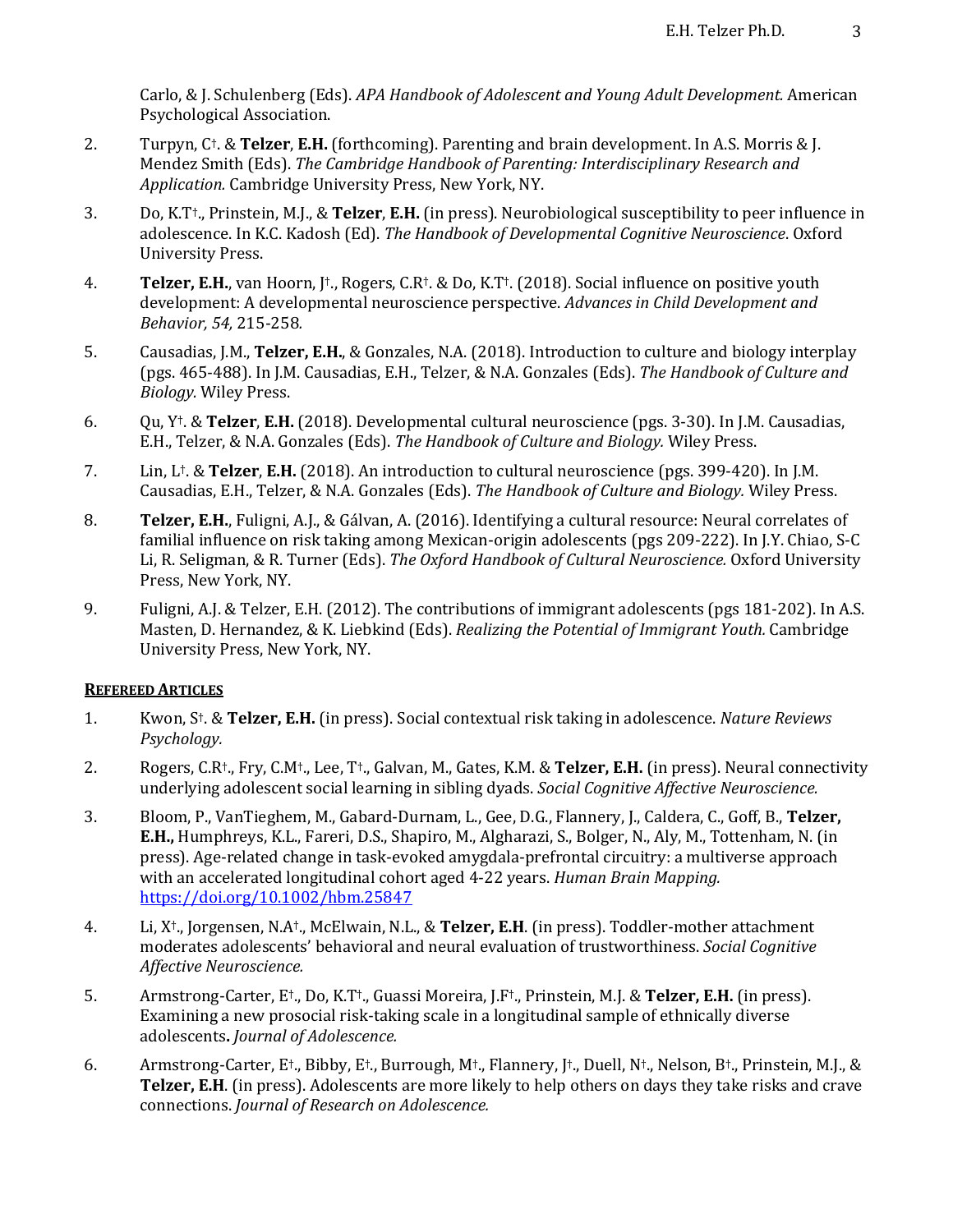- 7. Nick, E.A., Kilic, Z., Nesi, J., **Telzer, E.H.**, Lindquist, K.A., & Prinstein, M.J. (in press). Adolescent digital stress: Frequencies, correlates, and longitudinal association with depressive symptoms. *Journal of Adolescent Health.*
- 8. Turpyn, C.C<sup>†</sup>., Jorgensen, N.A<sup>†</sup>., Prinstein, M.J., Lindquist, K.A., & **Telzer, E.H.** (in press). Social neural sensitivity as a susceptibility marker to family context in predicting adolescent externalizing behavior. *Developmental Cognitive Neuroscience.*
- 9. Kwon, S<sup>†</sup>., Turpyn, C.C†., Prinstein M.J., Lindquist, K.A., & **Telzer, E.H.** (in press). Self-oriented neural circuitry predicts other-oriented adaptive risks in adolescence: A longitudinal study. *Social Cognitive and Affective Neuroscience.*
- 10. Nesi, J., Rothenberg, W.A., Bettis, A.H., Massing-Schaffer, M., Fox, K.A., Telzer, E.H., Lindquist, K.A., Prinstein, M.J. *(in press)*. Emotional responses to social media experiences among adolescents: Longitudinal associations with depressive symptoms. *Journal of Clinical Child and Adolescent Psychology.*
- 11. Fry, C.M., **Telzer, E.H.**, & Rogers, C.R. (in press). Siblings as buffers: Social problems and internalizing and externalizing behaviors across early adolescence. *Journal of Family Psychology.*
- 12. Armstrong-Carter, E<sup>†</sup>. & **Telzer, E.H.** (in press). Bi-directional spillover across days between family assistance and physical health experiences during adolescence. *Journal of Family Psychology*.
- 13. VanTieghem, M., Korom, M., Flannery, J., Choy, T., Caldera, C., Humphreys, K.L., Gabard-Durnam, L., Goff, B., Gee, D.G., Telzer, E.H., Shapiro, M., Louie, J.Y., Fareri, D.S., Bolger, N., & Tottenham, N. (in press). Longitudinal changes in amygdala, hippocampus, and cortisol development following early caregiving adversity. *Developmental Cognitive Neuroscience.*
- 14. Skymba, H. V., Joyce, C. M., Telzer, E. H., & Rudolph, K. D. (in press). Peer adversity predicts interpersonal needs in adolescent girls. *Journal of Research on Adolescence.* https://doi.org/10.1111/jora.12741
- 15. Duell, N<sup>†</sup>., Clayton, M.G., **Telzer, E.H.**, & Prinstein, M.J. (in press). Measuring peer influence susceptibility to alcohol use: Preliminary evidence for convergent and predictive validity of a new analogue assessment. *International Journal of Behavioral Development.* https://doi.org/10.1177/0165025420965729
- 16. Massing-Schaffer, M., Nesi, J., Telzer, E.H., Lindquist, K.A., & Prinstein, M.J. (in press). Adolescent peer experiences and prospective suicidal ideation: The protective role of online only friendships. *Journal of Clinical Child & Adolescent Psychology.* https://doi.org/10.1080/15374416.2020.1750019
- 17. Nelson, B.W<sup>†</sup>., Flannery, J.E<sup>†</sup>., Duell, N<sup>†</sup>., Flournoy, J., Prinstein, M.J., & **Telzer, E.H.** (2022). Concurrent and prospective associations between Fitbit wearable derived RDoC arousal and regulation constructs and adolescent internalizing symptoms. *Journal of Child Psychology and Psychiatry, 63,* 282-295. https://doi.org/10.1111/jcpp.13471
- 18. Rogers, C.R<sup>†</sup>., Chen, X<sup>†</sup>., Kwon, S<sup>†</sup>., McElwain, N.L., & **Telzer, E.H.** (2022). The role of early attachment and parental presence in adolescent behavioral and neurobiological regulation. *Developmental Cognitive Neuroscience, 53,* 101046*.* https://doi.org/10.1016/j.dcn.2021.101046
- 19. Armstrong-Carter, E<sup>†</sup>. & **Telzer, E.H.** (2022). Adolescents take more risks on days they have high diurnal cortisol or emotional distress. *Comprehensive Psychoneuroendocrinology*, 9, 100106. https://doi.org/10.1016/j.cpnec.2021.100106
- 20. Sharp P.B<sup>†</sup>., Do K.T<sup>†</sup>., Lindquist K.A., Prinstein M.J., & **Telzer E.H.** (2021). Cognitive control deployment is flexibly modulated by social value in early adolescence. *Developmental Science, 25,* e13140*.* https://doi.org/10.1111/desc.13140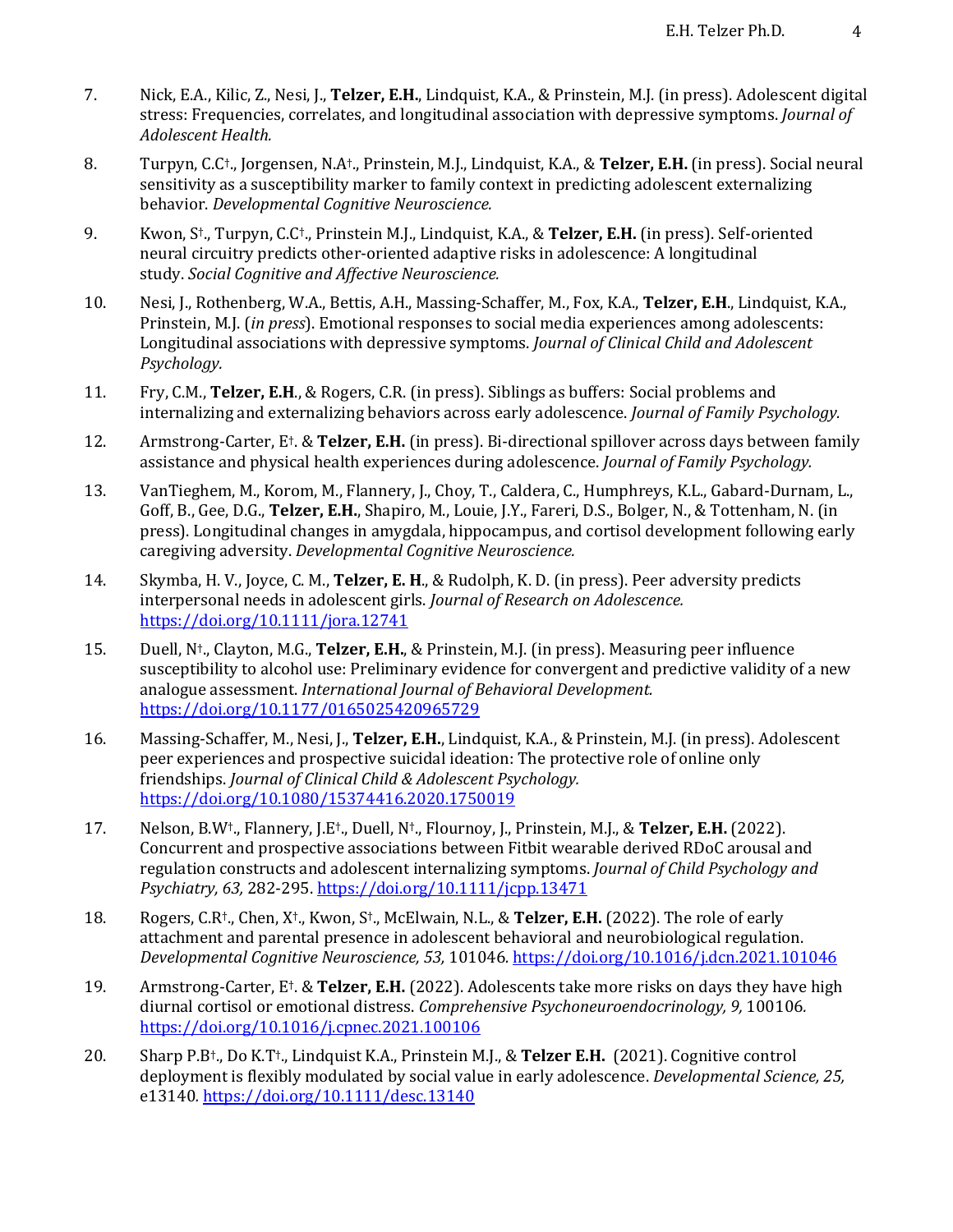- 21. Armstrong-Carter, E<sup>†</sup>. & **Telzer, E.H.** (2021). Family assistance spills over into prosocial behaviors toward friends and positive academic behaviors. *Journal of Research on Adolescence*, 31, 1188-1201. https://doi.org/10.1111/jora.12629
- 22. Duell, N<sup>+</sup>., van Hoorn, I<sup>+</sup>., McCormick, E.M<sup>+</sup>., Prinstein, M.J., & Telzer, E.H. (2021). Hormonal and neural correlates of prosocial conformity in adolescents. *Developmental Cognitive Neuroscience*, 48, 100936. https://doi.org/10.1016/j.dcn.2021.100936
- 23. McCormick, E.M<sup>†</sup>., Peters, S. Crone, E.A., & Telzer, E.H. (2021). Longitudinal network reorganization across learning and development. *Neuroimage, 229, 117784.* https://doi.org/10.1016/j.neuroimage.2021.117784
- 24. Qu, Y., Jorgensen, N.A<sup>+</sup>., & **Telzer, E.H.** (2021). A call for greater attention to culture in the study of brain and development. *Perspectives on Psychological Science*, 16, 275-293. https://doi.org/10.1177/1745691620931461
- 25. Armstrong-Carter, E<sup>†</sup>., Nelson, B.W<sup>†</sup>., & **Telzer, E.H.** (2021). Prior night sleep moderates the daily spillover between conflict with peers and family and diurnal cortisol. *Developmental Psychobiology*, *63,* e22209. http://dx.doi.org/10.1002/dev.22209
- 26. Armstrong-Carter, E<sup>†</sup>. & **Telzer, E.H.** (2021). Daily provision of instrumental and emotional support to friends is associated with diurnal cortisol during adolescence. *Developmental Psychobiology*, 63, 1266-1278. https://doi.org/10.1002/dev.22101
- 27. Fowler, C.H<sup>+</sup>., Lin, L.C<sup>+</sup>., Rudolph, K.D., **Telzer, E.H.** (2021). Like me back: Neural correlates of low perceived relational value in peer victimized youth. *Journal of Research on Adolescence*, 31, 435-450. https://doi.org/10.1111/jora.12615
- 28. **Telzer, E.H.,** Jorgensen, N.A<sup>†</sup>., Prinstein, M.J., & Lindquist, K.A. (2021). Neurobiological sensitivity to social rewards and punishments moderates link between peer norms and adolescent risk taking. *Child Development, 92,* 731-745*.* https://doi.org/10.1111/cdev.13466
- 29. Armstrong-Carter, E<sup>†</sup>. & Telzer, E.H. (2021). Understanding prosocial development in the context of systemic inequalities in the US and worldwide. *Current Research in Behavioral Sciences, 2,* 100040*.* https://doi.org/10.1016/j.crbeha.2021.100040
- 30. Rudolph, K.D., Skymba, H<sup>+</sup>., Modi, H.H<sup>+</sup>., Davis, M.M<sup>+</sup>., Yan Sze, W., Rosswurm, C.P. & Telzer, E.H. (2021). How does peer adversity "Get Inside the Brain?" Adolescent girls' differential susceptibility to neural dysregulation of emotion following victimization. *Developmental Psychobiology, 63, 481-*495*.* https://doi.org/10.1002/dev.22022
- 31. Kwon, S<sup>†</sup>., Do, K.D<sup>†</sup>., McCormick, E.M<sup>†</sup>., & **Telzer, E.H.** (2021). Neural correlates of conflicting social influence on adolescent risk-taking. *Journal of Research on Adolescence, 31*, 139-152. https://doi.org/10.1111/jora.12587
- 32. Rogers, C.R<sup>†</sup>., Lee, T<sup>†</sup>., Fry, C.M<sup>†</sup>., & Telzer, E.H. (2021). Where you lead, I'll follow: Exploring sibling similarity in brain and behavior during risky decision-making. *Journal of Research on Adolescence*, *31,* 34-51*.* https://doi.org/10.1111/jora.12581
- 33. Armstrong-Carter, E<sup>†</sup>. & Telzer, E.H. (2021). Advancing measurement and research on youths' prosocial behavior in the digital age. *Child Development Perspectives*, 15, 31-36. https://doi.org/10.1111/cdep.12396
- 34. Rudolph, K.D., Davis, M.M., Skymba, H.V., Modi, H.H., & Telzer, E.H. (2021). Social experience calibrates neural sensitivity to social feedback during adolescence: A functional connectivity approach. *Developmental Cognitive Neuroscience, 47,* 100903. Special Issue on Childhood Adversity and Neurodevelopment. https://doi.org/10.1016/j.dcn.2020.100903.
- 35. McIlvain, G., Clements, R.G., Magoon, E.M., Speilberg, J.M., Telzer, E.H., & Johnson, C.L. (2020). Viscoelasticity of reward and control systems in adolescent risk taking. *Neuroimage, 215,* 116850.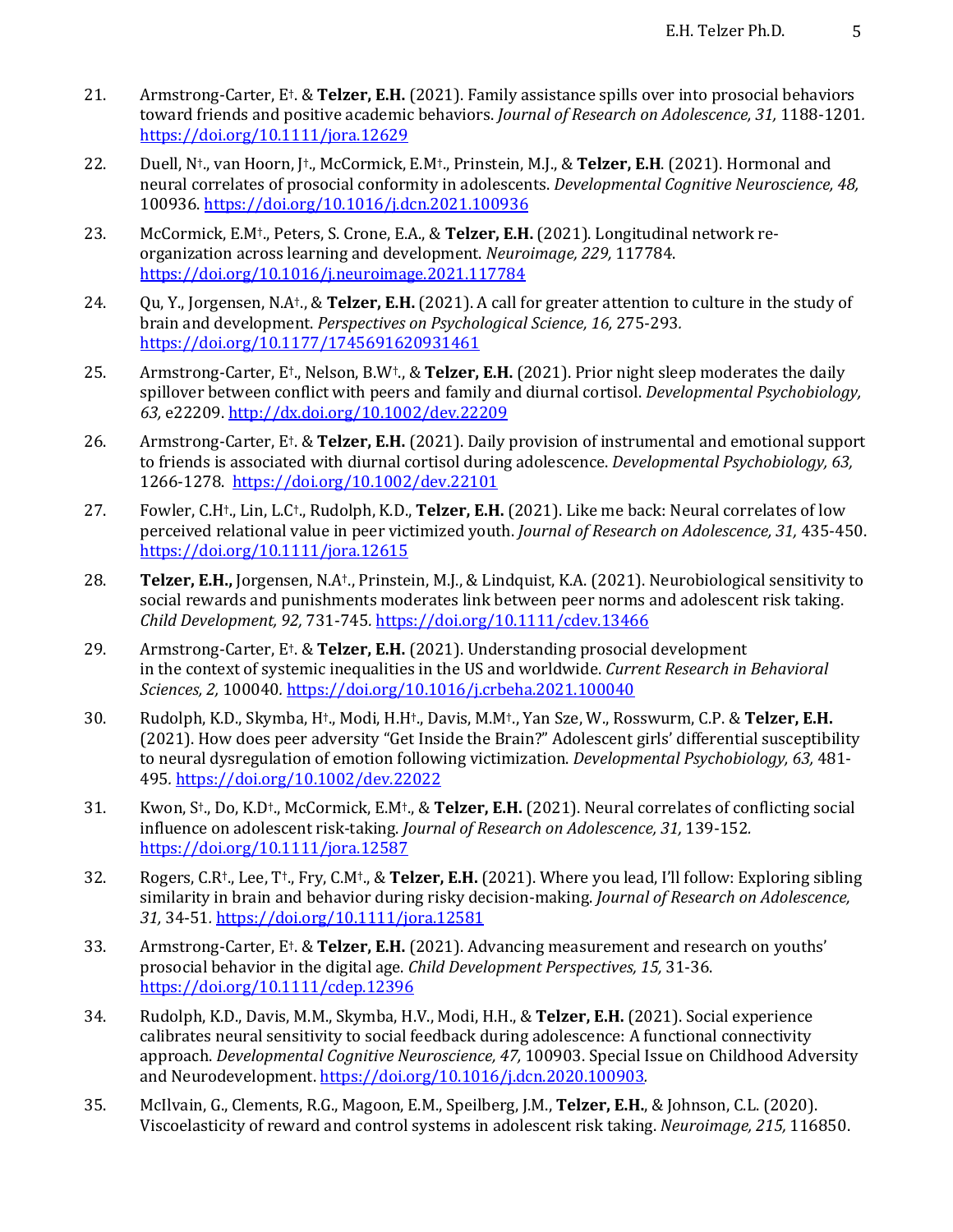#### https://doi.org/10.1016/j.neuroimage.2020.116850

- 36. Do. K.D<sup>†</sup>., McCormick, E.M<sup>†</sup>., & Telzer, E.H. (2020). Neural sensitivity to conflicting attitudes supports greater conformity toward positive over negative influence in early adolescence. *Developmental Cognitive Neuroscience, 45,* 100837. https://doi.org/10.1016/j.dcn.2020.100837
- 37. Armstrong-Carter, E<sup>†</sup>. & **Telzer, E.H.** (2020). Family meals buffer the daily emotional risk associated with family conflict. *Developmental Psychology*, 56, 2110-2120. https://doi.org/10.1037/dev0001111
- 38. Kwon, S<sup>†</sup>. Turpyn, C.C<sup>†</sup>., Duell, N<sup>†</sup>., & **Telzer, E.H.** (2020). Neural underpinnings of social contextual influences on adolescent risk taking. *Current Addiction Reports, 7,* 413-420. https://doi.org/10.1007/s40429-020-00328-6
- 39. McBride,  $M^{\dagger}$ ,  $\&$  Telzer, E.H. (2020). Why are some kids more sensitive to their environments? *Frontiers for Young Minds, 8, 1-7.* https://doi:10.3389/frym.2020.00113
- 40. Jorgensen, N.A<sup>†</sup>. & **Telzer, E.H.** (2020). Who does your brain think you are? The neuroscience of thinking about yourself. *Frontiers for Young Minds, 8, 1-7.* https://doi.org/10.3389/frym.2020.529762
- 41. **Telzer, E.H.,** Fowler, C<sup>†</sup>., Davis, M.M<sup>†</sup>., & Rudolph, K.D. (2020). Hungry for inclusion: Chronic peer victimization and heightened social monitoring in adolescent girls. *Development and Psychopathology, 32,* 1495-1508*.* https://doi.org/10.1017/S0954579419001433
- 42. Armstrong-Carter, E<sup>+</sup>., Guassi Moreira, J<sup>+</sup>., Ivory, S<sup>+</sup>., & **Telzer, E.H.** (2020). Daily links between helping behaviors and emotional well-being during late adolescence. *Journal of Research on Adolescence, 30,* 943-955. https://doi.org/10.1111/jora.12572
- 43. Nesi, J., Telzer, E.H., & Prinstein, M.J. (2020). Adolescent development in the digital media context. *Psychological Inquiry, 31,* 229-234. https://doi.org/https://doi.org/10.1080/1047840X.2020.1820219
- 44. Modi, H.H<sup>†</sup>., Davis, M.M<sup>†</sup>., Miernicki, M.E<sup>†</sup>., Telzer, E.H., & Rudolph, K.R. (2020). Maternal antecedents to adolescent girls' neural regulation of emotion. *Journal of Research on Adolescence, 30* 581-598*.* https://doi.org/10.1111/jora.12545
- 45. van Hoorn, [†., McCormick, E.M†., Perino, M.T†., Rogers, C.R†. & **Telzer, E.H.** (2020). Differential behavioral and neural profiles in youth with conduct problems during risky decision-making. *Journal of Research on Adolescence, 30,* 599-615. https://doi.org/10.1111/jora.12546
- 46. Ravindran, N<sup>†</sup>., Hu, Y., McElwain, N.L. & Telzer, E.H. (2020). Dynamics of mother-adolescent and father-adolescent autonomy and control during a conflict discussion task. *Journal of Family Studies*, 34(3), 312-321. https://doi.org/10.1037/fam0000588
- 47. Qu, Y., Yang, B., & Telzer, E.H. (2020). The cost of academic focus: Daily school problems and biopsychological adjustment in Chinese American families. *Journal of Youth and Adolescence*, 49, 1631-1644. https://doi.org/10.1007/s10964-020-01255-5
- 48. Lee, T<sup>+</sup>., Perino, M.T<sup>+</sup>., McElwain, N., & Telzer, E.H. (2020). Perceiving facial affective ambiguity: A behavioral and neural comparison of adolescents and adults. *Emotion, 20(3),* 501–506. https://doi.org/10.1037/emo0000558
- 49. Armstrong-Carter, E<sup>†</sup>., Ivory, S<sup>†</sup>., Lin, L.C<sup>†</sup>. Muscatell, K.A., & **Telzer, E.H.** (2020). Role fulfillment mediates the relationship between daily family assistance and cortisol awakening response in adolescents. *Child Development, 91,* 754-768*.* https://doi.org/10.1111/cdev.13213
- 50. Chen, X<sup>†</sup>., McCormick, E.M<sup>†</sup>., Ravindran, N<sup>†</sup>., McElwain, N., & Telzer, E.H. (2020). Maternal emotion socialization in early childhood predicts adolescents' amygdala-vmPFC functional connectivity to emotion faces. *Developmental Psychology, 56(3)*, 503-515. https://doi.org/10.1037/dev0000852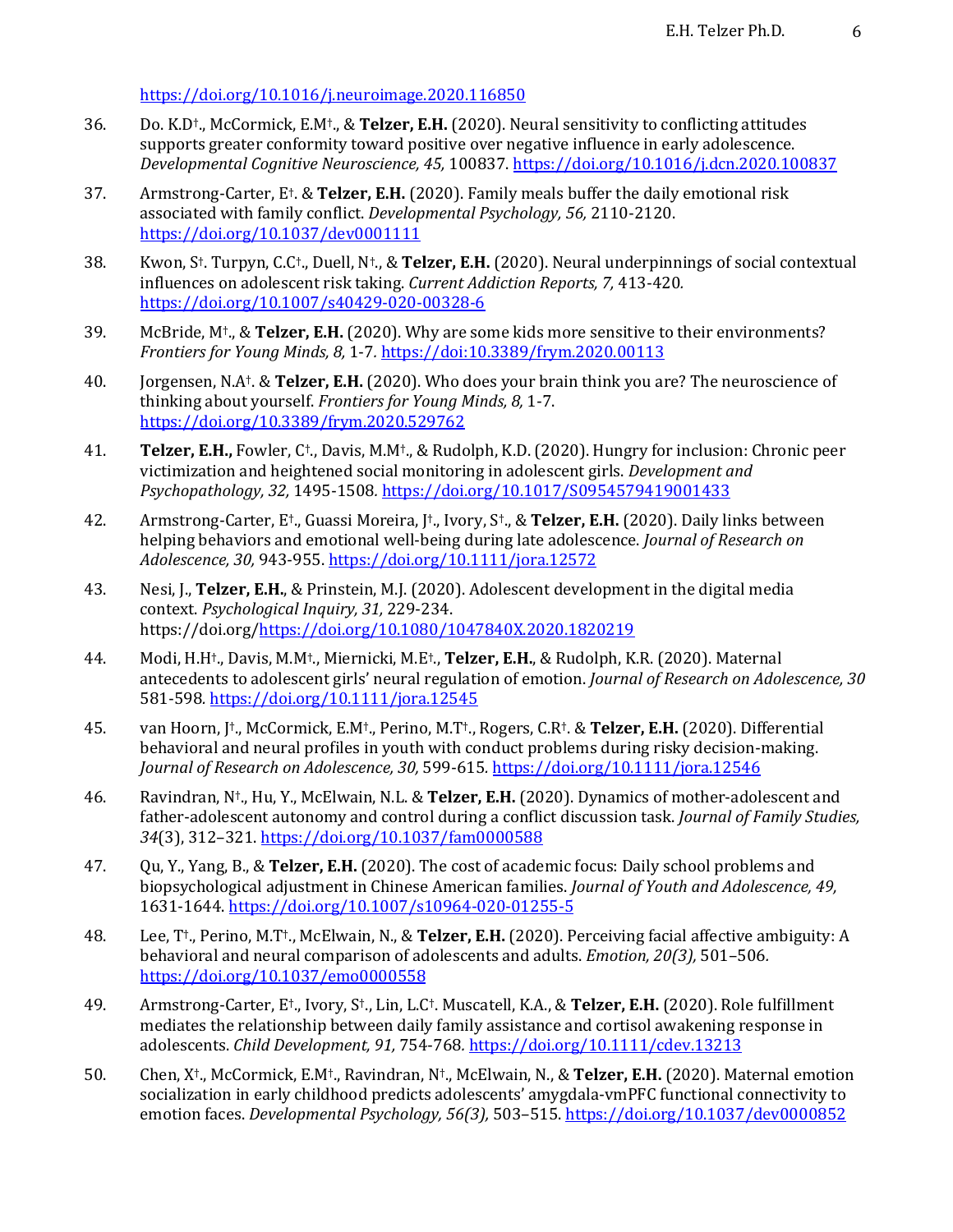Special issue on *Parental socialization of emotion and self-regulation: Understanding processes and application.*

- 51. Blankenstein, N.E<sup>†</sup>., **Telzer, E.H.**, Do, K.T<sup>†</sup>., van Duijvenvoorde, A.C.K., & Crone, E.A. (2020). Behavioral and neural pathways supporting the development of prosocial and risk-taking behavior across adolescence. *Child Development,* 91, e665-e681. https://doi.org/10.1111/cdev.13292
- 52. Rogers, C.R<sup>†</sup>., Perino, M.T<sup>+</sup>., & **Telzer, E.H.** (2020). Maternal buffering of adolescent dysregulation in socially appetitive contexts: From behavior to the brain. *Journal of Research on Adolescence, 30,* 41-52*.* https://doi.org/10.1111/jora.12500
- 53. Prinstein, M.J., Nesi, J., & Telzer, E.H. (2020). Commentary: An updated agenda for the study of digital media use and adolescent development – future directions following Odgers & Jensen (2020). *Journal of Child Psychology and Psychiatry, 61(3), 349-352* https://doi.org/10.1111/jcpp.13190
- 54. Callaghan, B.L., Fields, A. Gabard-Durnam, L., Gee, D.G., Caldera, C., Humphreys, K.L., Goff, B., Flannery, J., Telzer, E.H., Shapiro, M., & Tottenham N. (2020). Mind and gut: Associations between mood and gastrointestinal distress in children exposed to adversity. *Development and Psychopathology, 32,* 309-328*.* https://doi.org/10.1017/S0954579419000087
- 55. Rudolph, K.D., Davis, M.M<sup>†</sup>., Modi, H., Fowler, C<sup>†</sup>., Kim, Y., & Telzer, E.H. (2020). Differential susceptibility to parenting in adolescent girls: Moderation by neural sensitivity to social cues. Journal of Research on Adolescence, 30, 177-191. https://doi.org/10.1111/jora.12458
- 56. Do. K.T<sup>+</sup>., Sharp, P.B<sup>+</sup>., & Telzer, E.H. (2020). Modernizing conceptions of valuation and cognitive control deployment in adolescent risk taking. *Current Directions in Psychological Science, 29,* 102-109*.* https://doi.org/10.1177/0963721419887361
- 57. Lee, T<sup>+</sup>., Qu., Y<sup>+</sup>., & **Telzer, E.H.** (2019). Neural representation of parental monitoring and links to adolescent risk taking. *Frontiers in Neuroscience*, 13, 1-9. https://doi.org/10.3389/fnins.2019.01286 Special issue on *Impact of Social Context on Risk-Taking* in Adolescence and Adulthood: Neurocognitive Underpinnings.
- 58. Shields, G.S., Ivory, S.L<sup>†</sup>., & & **Telzer, E.H.** (2019). Three-month cumulative exposure to testosterone and cortisol predicts distinct effects on response inhibition and risky decision-making in adolescents. *Psychoneuroendocrinology, 110,* 104412*.* https://doi.org/10.1016/j.psyneuen.2019.104412
- 59. Perino, M.T<sup>+</sup>., Guassi Moreira, J<sup>+</sup>., & Telzer, E.H. (2019). Links between adolescent bullying and neural activation to viewing social exclusion. *Cognitive, Affective, and Behavioral Neuroscience, 19,* 1467-1478*.* https://doi.org/10.3758/s13415-019-00739-7
- 60. Perino, M.T<sup>†</sup>., Guassi Moreira, [<sup>†</sup>., McCormick, E.M<sup>†</sup>., & **Telzer, E.H.** (2019). Apples to apples? Neural correlates of emotion regulation differences between high and low risk adolescents. *Social Cognitive Affective Neuroscience, 14,* 827-836*.* https://doi.org/10.1093/scan/nsz063
- 61. Humphreys, K.L., Gabard-Durnam, L., Goff, B., Telzer, E.H., Flannery, J., Gee, D.G., Park, V., Lee, S.S., & Tottenham, N. (2019). Friendship and social functioning following early institutional rearing: The role of ADHD symptoms. *Development and Psychopathology, 31, 1477-1487.* https://doi.org/10.1017/S0954579418001050
- 62. Callaghan, B.L., Gee, D.G., Gabard-Durnam, L., Telzer, E.H., Humphreys, K.L., Goff, B., Shapiro, M., Flannery, J., Lumian, D.S., Fareri, D.S., Caldera, C. & Tottenham N. (2019). Decreased amygdala reactivity to parent cues protects against anxiety following early adversity: an examination across 3-years. *Biological Psychiatry, 4,* 664-671. https://doi.org/10.1016/j.bpsc.2019.02.001
- 63. Kwon, S<sup>†</sup>., Ivory, S<sup>†</sup>., McCormick, E.M<sup>†</sup>., & Telzer, E.H. (2019). Behavioral and neural dysregulation to social rewards and links to internalizing symptoms in adolescents. *Frontiers in Behavioral Neuroscience, 23, 1-12.* https://doi.org/10.3389/fnbeh.2019.00158. Special issue on *Social and*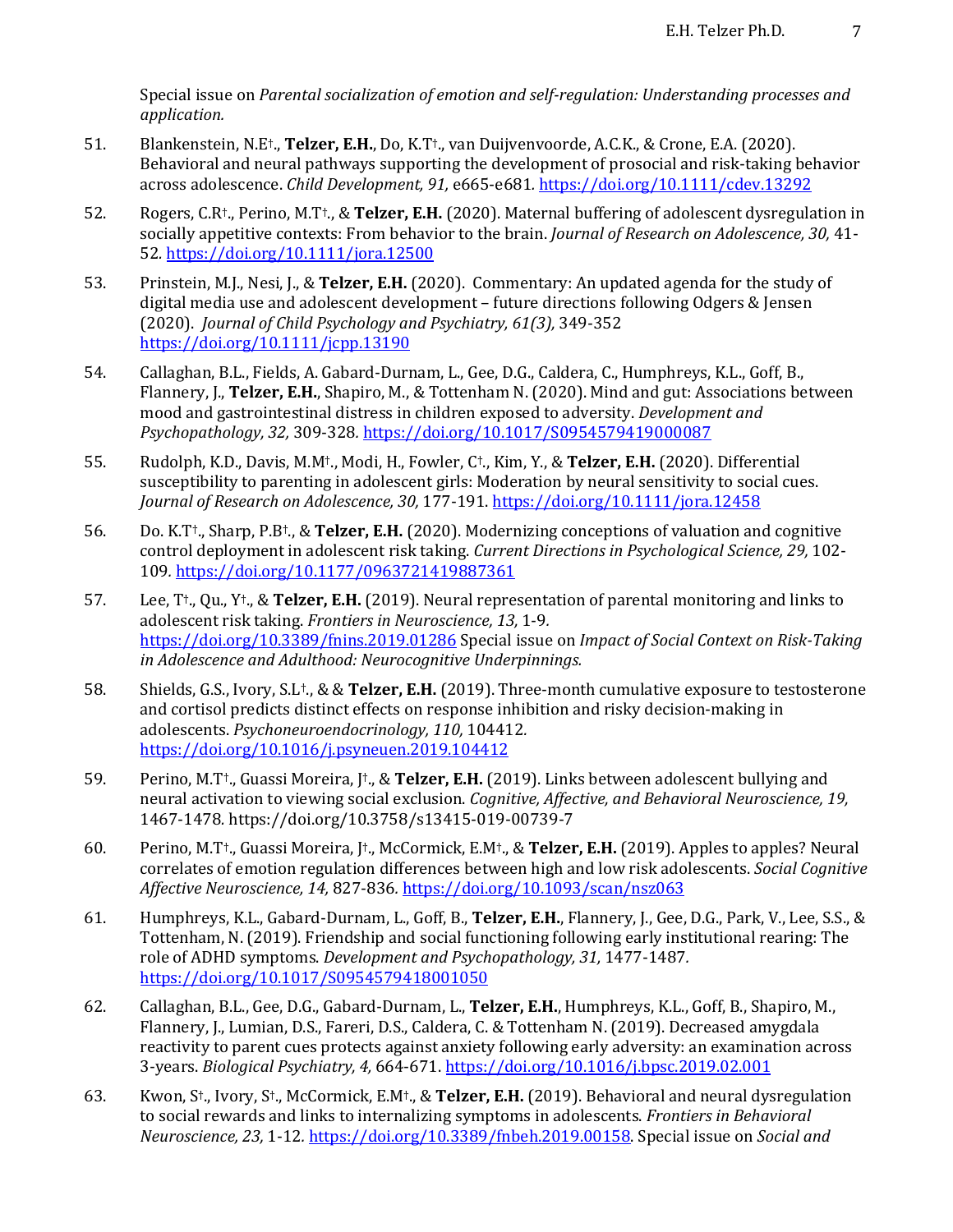Non-Social Reward: Neural Mechanisms Implicated in Reward Processing Across Domains and *Contexts*

- 64. McCormick, E.M<sup>†</sup>., McElwain, N.L., & Telzer, E.H. (2019). Alterations in adolescent dopaminergic systems as a function of early mother-toddler attachment: a prospective longitudinal examination. *International Journal of Developmental Neuroscience, 78,* 122-129. https://doi.org/10.1016/j.ijdevneu.2019.06.010
- 65. Armstrong-Carter, E<sup>†</sup>., Olson, E.A., & **Telzer, E.H.** (2019). A unifying approach for investigating and understanding youths' help and care for the family. *Child Development Perspectives*, 13, 186-192. https://doi.org/10.1111/cdep.12336
- 66. van Hoorn,  $\uparrow$ ., Shablack, H<sup>†</sup>., Lindquist, K., & **Telzer, E.H.** (2019). Incorporating the social context into neurocognitive models of adolescent decision-making: A neuroimaging meta-analysis. *Neuroscience and Biobehavioral Reviews, 101, 129-142.* https://doi.org/10.1016/j.neubiorev.2018.12.024
- 67. Davis, M<sup>†</sup>., Miernicki, M<sup>†</sup>., **Telzer, E.H.,** & Rudolph, K.D. (2019). The contribution of childhood negative emotionality and cognitive control to anxiety-linked neural dysregulation of emotion in adolescence. *Journal of Abnormal Child Psychology, 47,* 515-527. https://doi.org/10.1007/s10802-018-0456-0
- 68. Qu, Y<sup>†</sup>., Lin, L.C<sup>†</sup>., & **Telzer, E.H.** (2019). Culture modulates the neural correlates underlying risky exploration. *Frontiers in Human Neuroscience*, 13, 1-12. https://doi.org/10.3389/fnhum.2019.00171</u>. Special issue on The Neuroscience of Cultural *Learning: From Acculturation to Radicalization*
- 69. Do, K.T<sup>+</sup>. & **Telzer, E.H.** (2019). Corticostriatal connectivity is associated with the reduction of intergroup bias and greater impartial giving in youth. *Developmental Cognitive Neuroscience*, 37, 100628*.* https://doi.org/10.1016/j.dcn.2019.100628
- 70. Do, K.T<sup>+</sup>., McCormick, E.M<sup>+</sup>., & Telzer, E.H. (2019). The neural development of prosocial behavior from childhood to adolescence. *Social Cognitive Affective Neuroscience*, 14, 129-139. https://doi.org/10.1093/scan/nsy117
- 71. McCormick, E.M<sup>†</sup>., Gates, K., & Telzer, E.H. (2019). Model-based network discovery of developmental and performance-related differences during risky decision-making. *Neuroimage*, *188,* 456-464. https://doi.org/10.1016/j.neuroimage.2018.12.042
- 72. Sharp, P.B<sup>†</sup>., Heller, W., & Telzer, E.H. (2019). Selective neural sensitivity to familial threat in adolescents with weak family bonds. *Social Neuroscience*, 14(1), 80-89. https://doi.org/10.1080/17470919.2017.1397545
- 73. Lin, L<sup>†</sup>., Qu, Y<sup>†</sup>. & **Telzer, E.H.** (2018). Intergroup social influence on emotion processing in the brain. *Proceedings of the National Academy of Sciences, 115, 10630-10635.* https://doi.org/10.1073/pnas.1802111115
- 74. McCormick, E.M<sup>†</sup>., & Telzer, E.H. (2018). Contributions of default mode network stability and deactivation to adolescent task engagement. *Scientific Reports, 8,* 18049. https://doi.org/10.1038/s41598-018-36269-4
- 75. Lin, L<sup>+</sup>., Qu, Y<sup>+</sup>. & **Telzer, E.H.** (2018). Cultural influences on the neural correlates of intergroup perception. *Culture and Brain, 6, 171-187.* Special Issue on *Culture and Emotion.* https://doi.org/https://doi.org/10.1007/s40167-018-0070-6
- 76. Deer, L.K., Shields, G.S., Ivory, S.L<sup>+</sup>., Hostinar, C.E., & **Telzer, E.H.** (2018). Racial/ethnic disparities in cortisol diurnal patterns and affect in adolescence. *Development and Psychopathology*, 30, 1977-1993. https://doi.org/10.1017/S0954579418001098. Special Issue on *Cultural Development and Psychopathology*.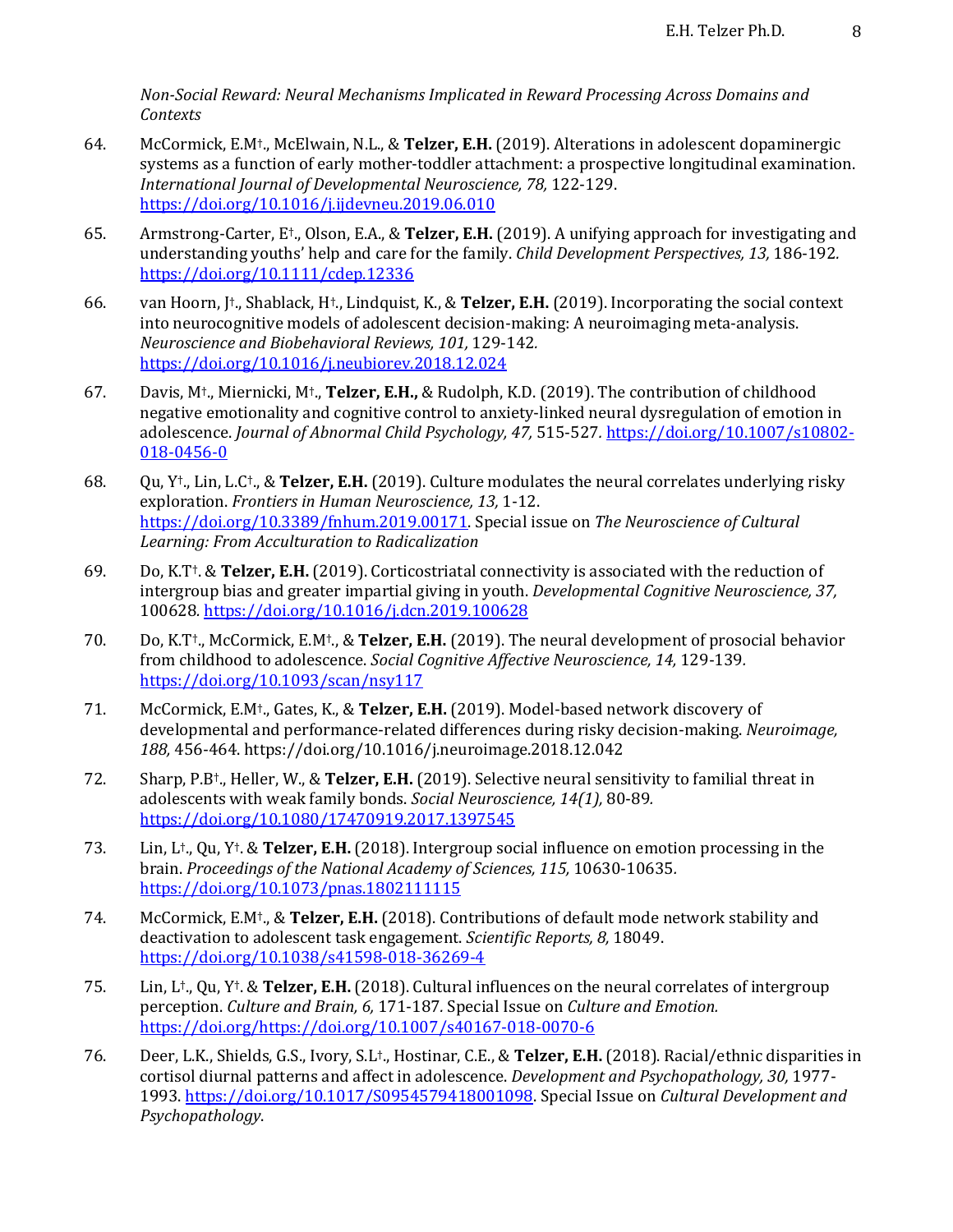- 77. Muscatell, K.A., McCormick, E.M<sup>†</sup>., & Telzer, E.H. (2018). Subjective social status and neural processing of race in Mexican-American adolescents. *Development and Psychopathology, 30,* 1837-1848. https://doi.org/10.1017/S0954579418000949. Special Issue on *Cultural Development and Psychopathology.*
- 78. **Johnson, C.L., & Telzer, E.H.** (2018). Magnetic resonance elastography for examining developmental changes in the mechanical properties of the brain. *Developmental Cognitive Neuroscience, 33,* 176-181*.* https://doi.org/10.1016/j.dcn.2017.08.010. Special Issue on *Methodological Challenges in Developmental Neuroimaging*.
- 79. **Telzer, E.H.,** McCormick, E.M<sup>†</sup>., Peters, S., Cosme, D., Pfeifer, P.H., & A.C.K., van Duijvenvoorde (2018). Methodological considerations for developmental longitudinal fMRI research. *Developmental Cognitive Neuroscience, 33,* 149-160*.* https://doi.org/10.1016/j.dcn.2018.02.004. Special Issue on *Methodological Challenges in Developmental Neuroimaging*
- 80. McIlvain, G., Schwarb, A., Cohen N.J., Telzer, E.H., & Johnson, C.L. (2018). Mechanical properties of the in vivo adolescent human brain. *Developmental Cognitive Neuroscience*, 34, 27-33. https://doi.org/10.1016/j.dcn.2018.06.001
- 81. van Hoorn, J<sup>†</sup>., McCormick, E.M<sup>†</sup>., Rogers, C.R<sup>†</sup>., Ivory, S<sup>†</sup>., & Telzer, E.H. (2018). Differential effects of parent and peer presence on neural correlates of risk taking in adolescence. *Social Cognitive and Affective Neuroscience, 13,* 944-945*.* https://doi.org/10.1093/scan/nsy071
- 82. Rogers, C.R<sup>†</sup>., McCormick, E.M<sup>†</sup>., van Hoorn, [<sup>†</sup>., Ivory, S<sup>†</sup>., & **Telzer, E.H.** (2018). Neural correlates of sibling closeness and association with externalizing behavior in adolescence. *Social Cognitive Affective Neuroscience, 13,* 977-988. https://doi.org/10.1093/scan/nsy063
- 83. Sharp, P.B<sup>†</sup>., Sutton, B.P., Paul, E.J., Cohen, N.J., Kramer, A.F., Heller, W., Telzer, E.H., & Barbey, A.K. (2018). Mindfulness training induces structural connectome changes in insula networks. *Scientific Reports, 8,* 7929. https://doi.org/10.1038/s41598-018-26268-w
- 84. McCormick, E.M<sup>†</sup>., van Hoorn, J<sup>†</sup>., Cohen, J.R., & Telzer, E.H. (2018). Functional connectivity in the social brain across childhood and adolescence. *Social Cognitive and Affective Neuroscience*, 13, 819-830*.* https://doi.org/10.1093/scan/nsy064
- 85. Guassi Moreira, [t. & **Telzer, E.H.** (2018). Family conflict is associated with longitudinal changes in insular-striatal functional connectivity during adolescent risk taking under maternal influence. *Developmental Science, 21,* e12632*.* https://doi.org/10.1111/desc.12632
- 86. van Hoorn, J<sup>†</sup>., McCormick, E.M<sup>†</sup>., & Telzer, E.H. (2018). Moderate social sensitivity in a risky context supports adaptive decision-making in adolescence: Evidence from brain and behavior. *Social Cognitive Affective Neuroscience, 13,* 546-556*.* https://doi.org/10.1093/scan/nsy016
- 87. Guassi Moreira, J<sup>†</sup>. & Telzer, E.H. (2018). Family conflict influences whether adolescents take greater or fewer risks when their parent is affected. *Developmental Science*, 21, e12611. https://doi.org/10.1111/desc.12611
- 88. Guassi Moreira, I<sup>†</sup>. & **Telzer, E.H.** (2018). Longitudinal increases in parent-child relationship quality and sensation seeking interact to increase adolescent risk taking. *Emerging Adulthood, 6, 66-71.* https://doi.org/10.1177/2167696817705954
- 89. Qu, Y<sup>+</sup>., Pomerantz, E.M., McCormick, E.M<sup>+</sup>., & Telzer, E.H. (2018). Youth's conceptions of adolescence predict longitudinal changes in prefrontal cortex activation and risk taking. *Child Development, 89, 773-783.* https://doi.org/10.1111/cdev.13017. Special issue on Inflection Points in *Brain Development: Evidence for Plasticity during Childhood and Adolescence*.
- 90. Qu, Y<sup>†</sup>., Fuligni, A.J., Gálvan, A., & **Telzer, E.H.** (2018). A biopsychosocial approach to examine Mexican-American adolescents' academic achievement and substance use. The Russel Sage *Foundation Journal of the Social Sciences,* 4 84-97. https://doi.org/10.7758/RSF.2018.4.4.05. Special Issue on *Biosocial Pathways of Well-Being across the Life Course.*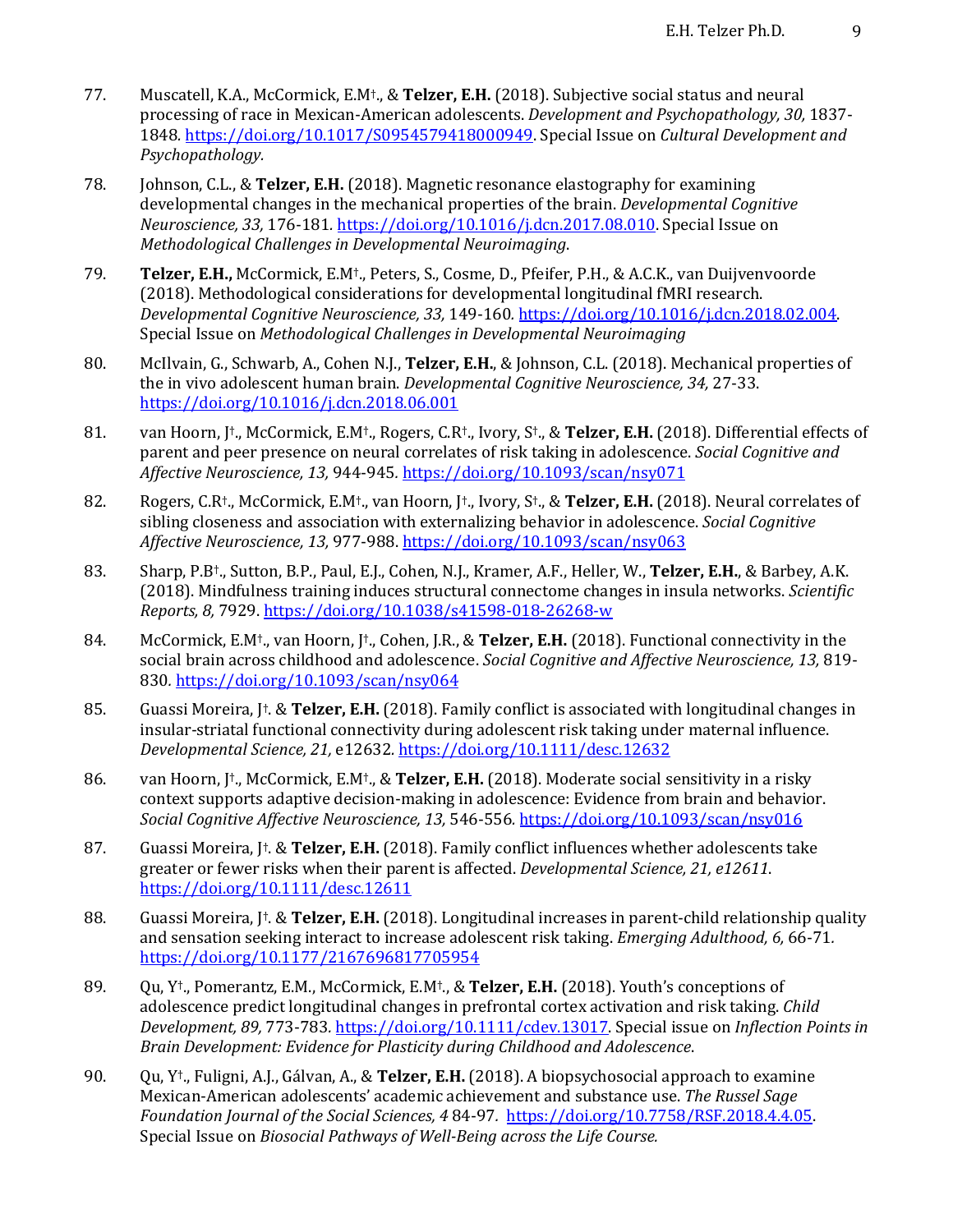- 91. McCormick, E.M<sup>†</sup>., Perino, M.T<sup>†</sup>., & Telzer, E.H. (2018). Not just social sensitivity: Adolescent neural suppression of social feedback during risk taking. *Developmental Cognitive Neuroscience*, 30, 134-141*.* https://doi.org/10.1016/j.dcn.2018.01.012
- 92. Lee, T<sup>+</sup>., Qu, Y<sup>+</sup>., & **Telzer, E.H.** (2018). Dyadic neural similarity during stress in mother-child dyads. *Journal of Research on Adolescence, 28, 121-123. Special Issue on Adolescent Brain Development.* https://doi.org/10.1111/jora.12334
- 93. Guassi Moreira,  $\uparrow$ : & Telzer, E.H. (2018). Mother still knows best: Maternal influence uniquely modulates adolescent reward sensitivity during risk taking. *Developmental Science*, 21, e12484. https://doi.org/10.1111/desc.12484
- 94. **Telzer, E.H.**, Miernicki, M.E<sup>†</sup>., & Rudolph, K. (2018). Chronic peer victimization heightens neural sensitivity to risk taking. *Development and Psychopathology, 30, 13-26.* https://doi.org/10.1017/S0954579417000438
- 95. McCormick, E.M<sup>†</sup>. & Telzer, E.H. (2018). Not doomed to repeat: Enhanced medial prefrontal cortex tracking of errors promotes adaptive behavior during adolescence. *Journal of Cognitive Neuroscience, 30,* 281-289*.* https://doi.org/10.1162/jocn\_a\_01206
- 96. Yuen, C.X<sup>†</sup>., Fuligni, A.J., Gonzales, N.A., & Telzer, E.H. (2018). Family first?: The costs and benefits of family centrality for adolescents with high-conflict families. *Journal of Youth and Adolescence*, 47, 245-259*.* https://doi.org/10.1007/s10964-017-0692-6
- 97. Garber Bezdek, K<sup>†</sup>. & **Telzer, E.H.** (2017). Have no fear, the brain is here! How your brain responds to stress. Frontiers for Young Minds, 5, 1-8. https://doi.org/10.3389/frym.2017.00071
- 98. Sharp, P.B<sup>†</sup>. & **Telzer, E.H.** (2017). Structural connectomics of anxious arousal in early adolescence: Translating clinical and ethological findings. *NeuroImage: Clinical, 16, 604-609.* https://doi.org/10.1016/j.nicl.2017.09.012
- 99. Lee, T<sup>+</sup>., Qu, Y<sup>+</sup>., & **Telzer, E.H.** (2017). Love flows downstream: mothers' and children's neural representation similarity in perceiving distress of self and family. *Social Cognitive Affective Neuroscience, 12,* 1916–1927*.* https://doi.org/10.1093/scan/nsx125
- 100. **Telzer, E.H.**, Rogers, C.R<sup>†</sup>., & van Hoorn, J<sup>†</sup>. (2017). Neural correlates of social influence on risk taking and substance use in adolescents. *Current Addiction Reports, 4,* 333-341. https://doi.org/10.1007/s40429-017-0164-9
- 101. Flannery, J., Gabard-Durnam, L., Shapiro, M., Goff, B., Caldera, C., Louie, J., Gee, D., Telzer, E.H., Humphreys, K., Lumian, D., Tottenham, N. (2017). Diurnal cortisol after early institutional care - Age matters. *Developmental Cognitive Neuroscience, 25,* 160-166. https://doi.org/10.1016/j.dcn.2017.03.006
- 102. Fowler, C.H<sup>+</sup>., Miernicki, M.E<sup>+</sup>., Rudolph, K.D., & Telzer, E.H. (2017). Disrupted amygdala-prefrontal connectivity during emotion regulation links stress-reactive rumination and adolescent depressive symptoms. *Developmental Cognitive Neuroscience*, 27, 99-106. https://doi.org/10.1016/j.dcn.2017.09.002
- 103. **Telzer, E.H.**, Qu, Y<sup>+</sup>., & Lin, L<sup>+</sup>. (2017). Neural processes underlying cultural differences in cognitive persistence. *NeuroImage, 156,* 224-231*.* https://doi.org/10.1016/j.neuroimage.2017.05.034
- 104. Do, K.T<sup>++</sup>., Guassi Moreira, I<sup>++</sup>. & **Telzer, E.H.** (2017). But is helping you worth the risk?: Defining Prosocial Risk Taking in adolescence. *Developmental Cognitive Neuroscience*, 25, 260-271. Special Issue on Sensitive Periods Across Development https://doi.org/10.1016/j.dcn.2016.11.008 +denotes equal author contribution
- 105. Lee, T<sup>+</sup>., Miernicki, M.E<sup>+</sup>., & Telzer, E.H. (2017). Behavioral and neural concordance in parent-child dyadic sleep patterns. *Developmental Cognitive Neuroscience, 26,* 77-83*.* https://doi.org/10.1016/j.dcn.2017.06.003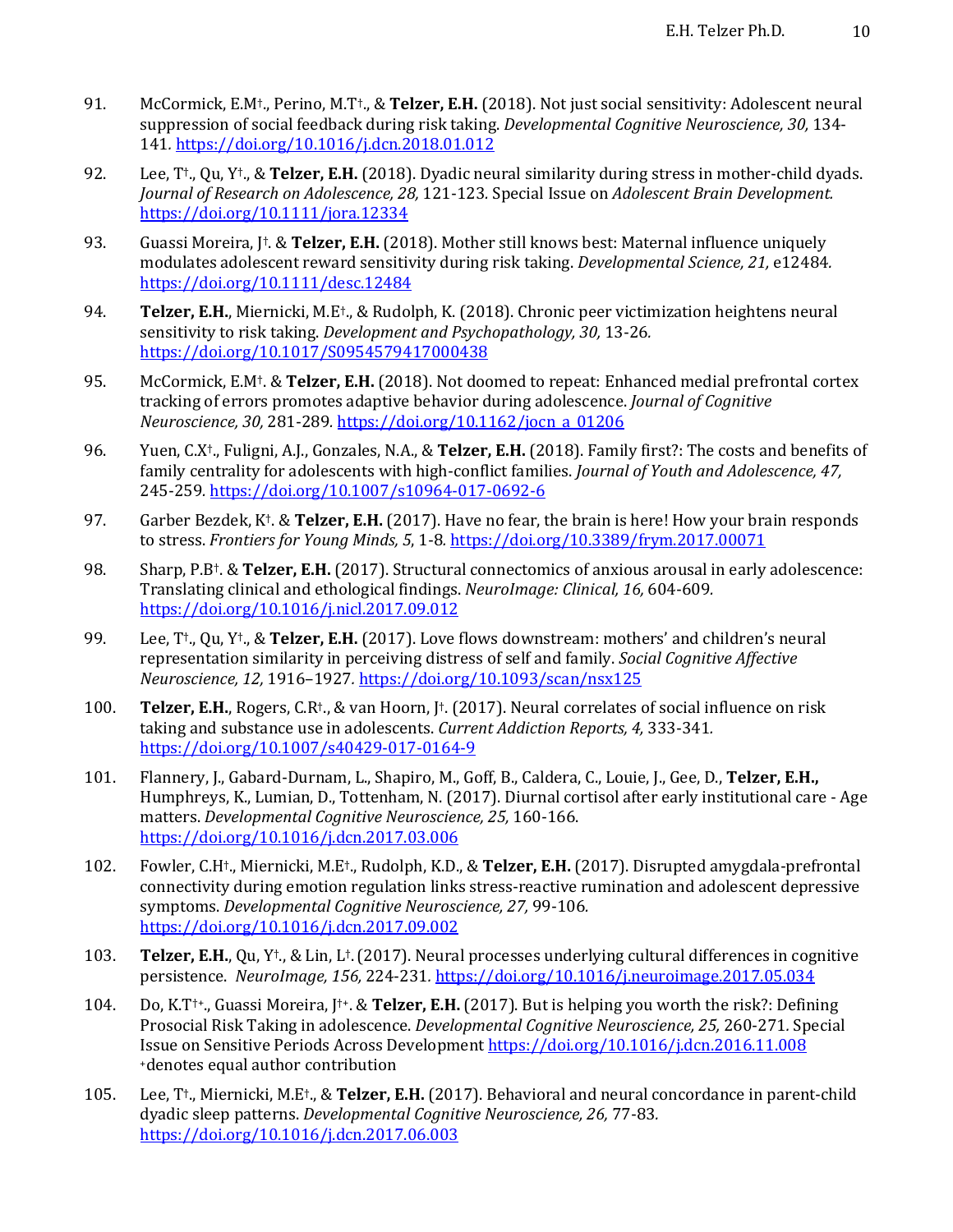- 106. VanTieghem, M., Gabard-Durnam, L., Goff, B., Flannery, J., Humphreys, K.L., Telzer, E.H., Caldera, C., Louie, J.Y., Shapiro, M., Bolger, N., & Tottenham, N. (2017). Positive valence bias and parent-child relationship security moderate the association between early institutional care and internalizing symptoms. *Development and Psychopathology, 29,* 519-533. https://doi.org/10.1017/S0954579417000153
- 107. McCormick, E.M<sup>†</sup>., Qu, Y<sup>†</sup>., & Telzer, E.H. (2017). Activation in context: Differential conclusions drawn from cross-sectional and longitudinal analyses of adolescents' cognitive control-related neural activity. *Frontiers in Human Neuroscience*, 11, 1-11. https://doi.org/10.3389/fnhum.2017.00141
- 108. Goldenberg, D., **Telzer, E.H.**, Fuligni, A.J., Lieberman, M.D., & Gálvan, A. (2017). Greater response variability in adolescents is associated with increased white matter development. *Social Cognitive Affective Neuroscience, 12,* 436-444*.* https://doi.org/10.1093/scan/nsw132
- 109. Lee, T<sup>+</sup>., Miernicki, M.E<sup>+</sup>., & Telzer, E.H. (2017). Families that fire together smile together: Resting state connectome similarity and daily emotional synchrony in parent-child dyads. *NeuroImage*, 152, 31-37*.* https://doi.org/0.1016/j.neuroimage.2017.02.078
- 110. Uddin, M., Jansen, S. & Telzer, E.H. (2017). Adolescent depression linked to socioeconomic status? Molecular approaches for revealing premorbid risk factors. *BioEssays*, 39, 1-7. https://doi.org/10.1002/bies.201600194
- 111. Guassi Moreira, J<sup>†</sup>., Van Bavel, J., & Telzer, E.H. (2017). Neural development of 'us and them'. *Social Cognitive Affective Neuroscience, 12,* 184-196. https://doi.org/10.1093/scan/nsw134
- 112. McCormick, E.M<sup>†</sup>. & Telzer, E.H. (2017). Adaptive adolescent flexibility: Neurodevelopment of decision-making and learning in a risky context. *Journal of Cognitive Neuroscience, 29,* 413-423. https://doi.org/10.1162/jocn\_a\_01061
- 113. Causadias, J., Telzer, E.H., & Lee, R. (2017). Culture biology interplay: An introduction. *Cultural* Diversity and Ethnic Minority Psychology, 23, 1-4. https://doi.org/10.1037/cdp0000121
- 114. Qu, Y<sup>†</sup>. & **Telzer, E.H.** (2017). Cultural differences in beliefs, practices, and neural mechanisms of emotion regulation. *Cultural Diversity and Ethnic Minority Psychology, 23, 36-44.* https://doi.org/10.1037/cdp0000112
- 115. McCormick, E.M<sup>†</sup>. & **Telzer, E.H.** (2017). Failure to retreat: Blunted sensitivity to negative feedback supports risky behavior in adolescents. *NeuroImage*, 147, 381-389. https://doi.org/10.1016/j.neuroimage.2016.12.041
- 116. Green, S.A., Goff, B., Gee, D.G., Gabard-Durnam, L., Flannery, J., Telzer, E.H., Humphreys, K.L., Louie, J., & Tottenham, N. (2016). Discrimination of amygdala response predicts future separation anxiety in vouth with early deprivation. *Journal of Child Psychology and Psychiatry, 10,* 1135-1144. https://doi.org/10.1111/jcpp.12578
- 117. Perino, M.T<sup>+</sup>., Miernicki, M.E<sup>+</sup>. & Telzer, E.H. (2016). Letting the good times roll: Adolescence as a period of reduced inhibition to appetitive social cues. *Social Cognitive Affective Neuroscience*, 11, 1762-1771*.* https://doi.org/10.1093/scan/nsw096
- 118. Rudolph, K., Miernicki, M.E<sup>†</sup>., Troop-Gordon, W., Davis, M<sup>†</sup>., & Telzer, E.H. (2016). Adding insult to injury: Neural sensitivity to social exclusion is associated with depression in chronically peervictimized girls. *Social Cognitive Affective Neuroscience, 11(5),* 829-842*.* https://doi.org/10.1093/scan/nsw021
- 119. Qu, Y<sup>+</sup>., Fuligni, A.J., Gálvan, A., Lieberman, M.D., & Telzer, E.H. (2016). Links between parental depression and longitudinal changes in youths' neural sensitivity to rewards. *Social Cognitive Affective Neuroscience, 11,* 1262-1271. https://doi.org/10.1093/scan/nsw035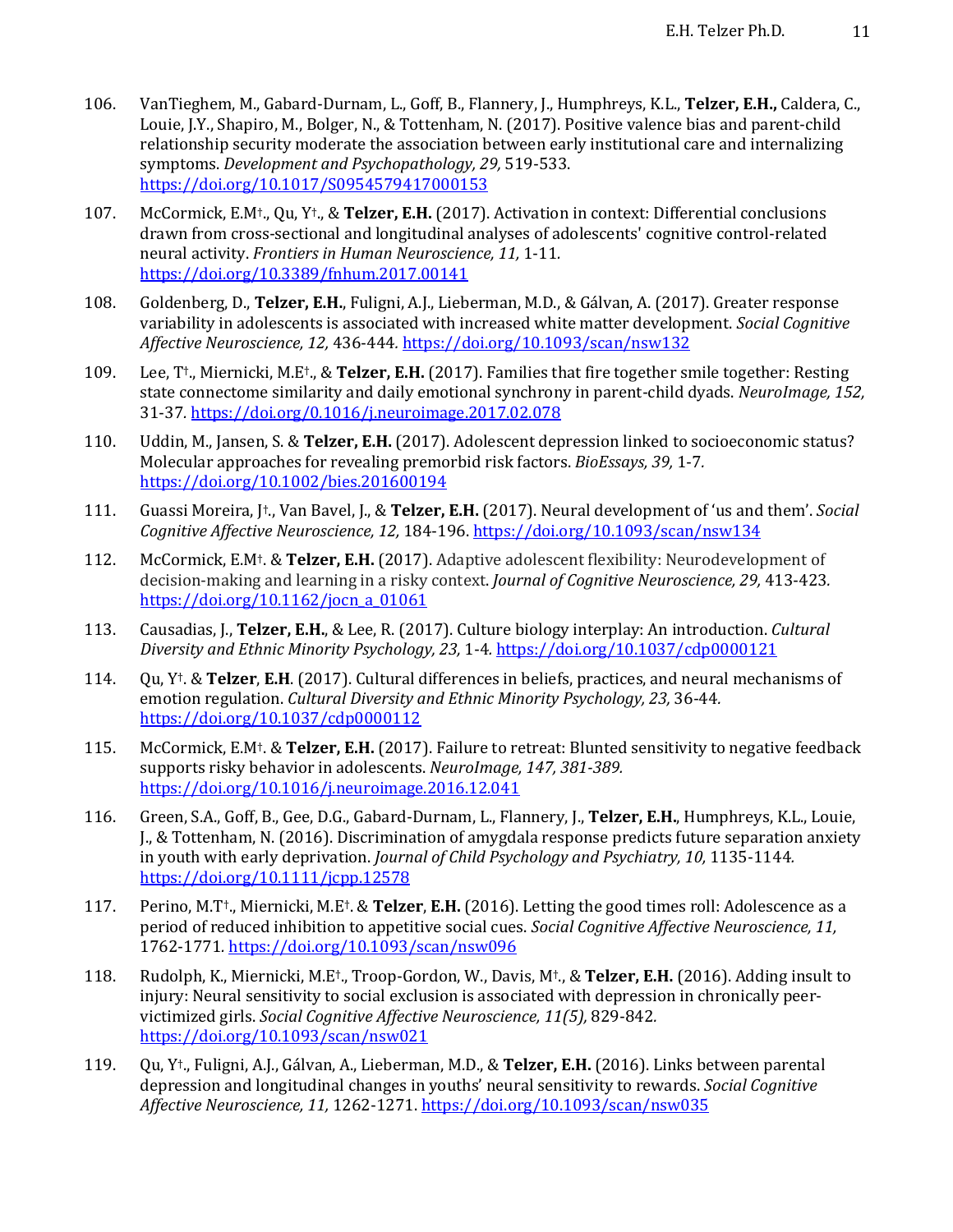- 120. Lee, T<sup>†</sup>. & **Telzer, E.H.** (2016). Negative coupling between the right fronto-parietal and limbic resting state networks predicts increased self-control and later substance use onset in adolescence. *Developmental Cognitive Neuroscience, 20,* 35-42. https://doi.org/10.1016/j.dcn.2016.06.002
- 121. Silvers, J.A., Lumian, D.S., Gabard-Durnam, L., Gee, D.G., Goff, B., Fareri, D.S., Caldera, C., Flannery, J., **Telzer, E.H.**, Humphreys, K., & Tottenham, N. (2016). Previous institutionalization is followed by broader amygdala-hippocampal-PFC network connectivity during aversive learning in human development. *Journal of Neuroscience, 36, 6420-6430.* https://doi.org/10.1523/JNEUROSCI.0038-16.2016
- 122. **Telzer, E.H.**, Yuen, C.X<sup>†</sup>., Gonzales, N.A., & Fuligni, A.J. (2016). Filling gaps in the acculturation gapdistress model: Heritage cultural maintenance and adjustment in Mexican-American adolescents. *Journal of Youth and Adolescence, 45,* 1412-1425. https://doi.org/10.1007/s10964-015-0408-8
- 123. Welborn, L.B., Lieberman, M.D., Goldenberg, D., Fuligni, A.J., Gálvan, A., & Telzer, E.H. (2016). Neural mechanisms of social influence during adolescence. *Social Cognitive Affective Neuroscience, 11*, 100-109*.* https://doi.org/10.1093/scan/nsv095
- 124. Gabard-Durnam, L., Gee, D.G., Goff, B., Flannery, J., Telzer, E.H., Humphreys, K.L., Lumian, D.S., Fareri, D.S., Caldera, C., & Tottenham, N. (2016). Stimulus-elicited connectivity influences restingstate connectivity years later in human development: A prospective study. *Journal of Neuroscience*, *36*, 4771-4784. https://doi.org/10.1523/JNEUROSCI.0598-16.2016
- 125. Humphreys, K.L., Telzer, E.H., Flannery, J., Goff, B., Gabard-Durnam, L., Gee, D.G., Lee, S.S., & Tottenham, N. (2016). Risky decision-making from childhood through adulthood: Contributions of learning and sensitivity to negative feedback. *Emotion*, 16, 101-109. https://doi.org/10.1037/emo0000116
- 126. Guassi Moreira, J<sup>†</sup>., Miernicki, M.E<sup>†</sup>., & **Telzer, E.H.** (2016). Relationship quality buffers association between co-rumination and depressive symptoms among first year college students. *Journal of Youth and Adolescence, 45,* 484-493*.* https://doi.org/10.1007/s10964-015-0396-8
- 127. McCormick, E.M<sup>†</sup>., Qu, Y<sup>†</sup>., & Telzer, E.H. (2016). Adolescent neurodevelopment of cognitive control and risk-taking in negative family contexts. *NeuroImage*, 124, 989-996. https://doi.org/10.1016/j.neuroimage.2015.09.063
- 128. **Telzer, E.H.** (2016). Dopaminergic reward sensitivity can promote adolescent health: A new perspective on the mechanism of ventral striatum activation. *Developmental Cognitive Neuroscience*, *17,* 57-67*.* https://doi.org/10.1016/j.dcn.2015.10.010
- 129. **Telzer, E.H.**, Ichien, N.I<sup>†</sup>., & Qu, Y<sup>†</sup>. (2015). Mothers know best: Redirecting adolescent reward sensitivity to promote safe behavior during risk taking. *Social Cognitive Affective Neuroscience*, 10, 1383-1391*.* https://doi.org/10.1093/scan/nsv026
- 130. Qu, Y<sup>†</sup>., Fuligni, A.J., Gálvan, A., & **Telzer, E.H.** (2015). Buffering effect of positive parent-child relationships on adolescent risk taking: A longitudinal neuroimaging investigation. *Developmental Cognitive Neuroscience,15,* 26-34*.* https://doi.org/10.1016/j.dcn.2015.08.005
- 131. **Telzer, E.H.**, Ichien, N.I<sup>†</sup>., & Qu, Y<sup>†</sup>. (2015). The ties that bind: Group membership shapes the neural correlates of ingroup favortism. *NeuroImage*, 115, 42-51. https://doi.org/10.1016/j.neuroimage.2015.04.035
- 132. **Telzer, E.H.**, Flannery, J., Humphreys, K.L., Goff, B., Gabard-Durman, L., Gee, D.G., & Tottenham, N. (2015). "The Cooties Effect": Amygdala reactivity to opposite- versus same-sex faces declines from childhood to adolescence. *Journal of Cognitive Neuroscience*, 27, 1685-1696. https://doi.org/10.1162/jocn\_a\_00813
- 133. Qu, Y<sup>+</sup>., Galvan, A., Fuligni, A.J., Lieberman, M.D., & Telzer, E.H. (2015). Longitudinal changes in prefrontal cortex activation underlie declines in adolescent risk taking. *Journal of Neuroscience*, *35*(32), 11308-11314. https://doi.org/10.1523/JNEUROSCI.1553-15.2015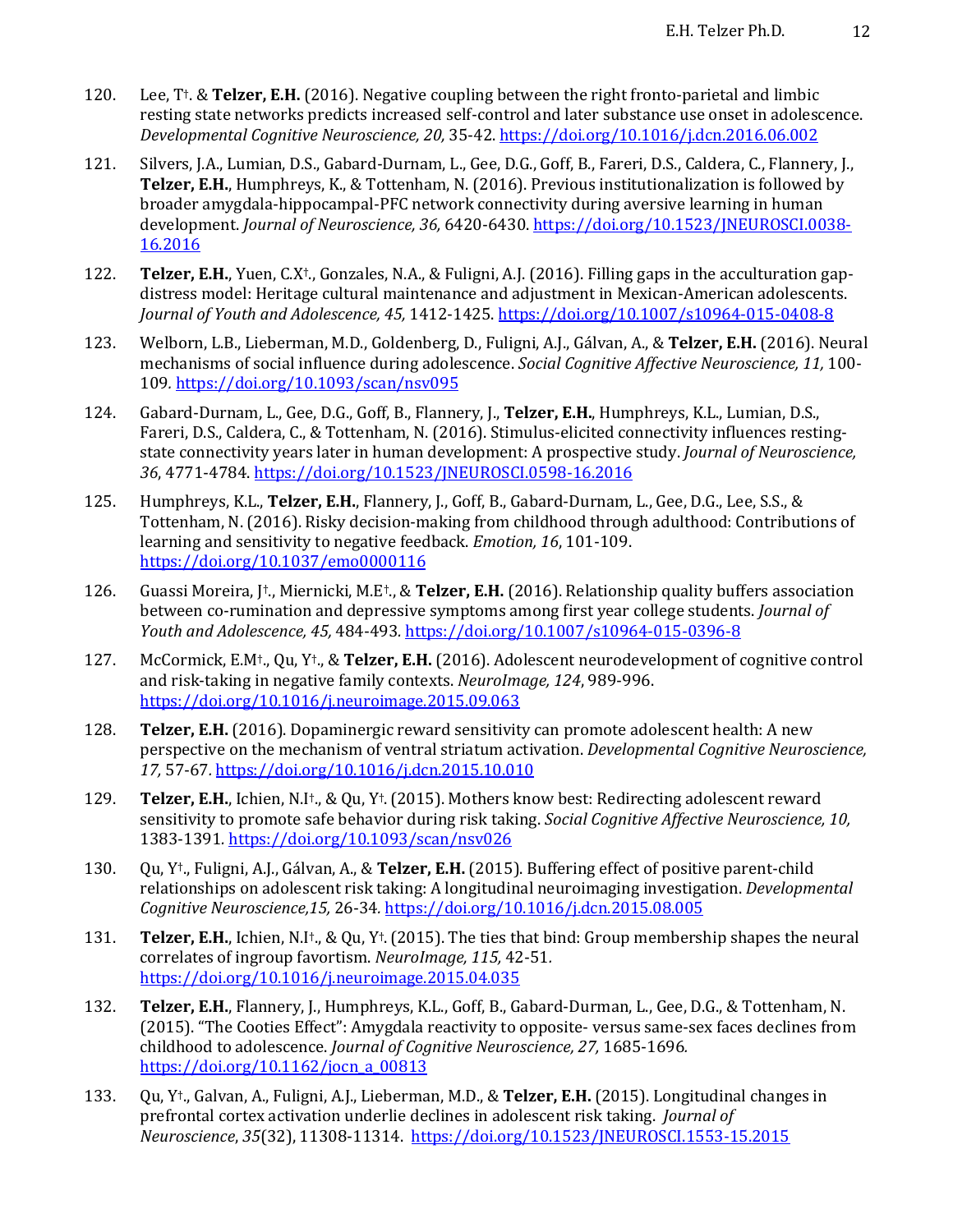- 134. Guassi Moreira, J<sup>†</sup>. & **Telzer, E.H.** (2015). Changes in family cohesion and links to depression during the college transition. *Journal of Adolescence*, 43, 72-82. https://doi.org/10.1016/j.adolescence.2015.05.012
- 135. **Telzer, E.H.**, Goldenberg, D., Fuligni, A.J., Lieberman, M.D, & Gálvan, A. (2015). Sleep variability in adolescence is associated with altered brain development. *Developmental Cognitive Neuroscience*, *14,* 16-22*.* https://doi.org/10.1016/j.dcn.2015.05.007
- 136. **Telzer, E.H.**, Tsai, K.M., Gonzales, N., & Fuligni, A.J. (2015). Mexican-American adolescents' family obligation values and behaviors: Links to internalizing symptoms across time and family context. *Developmental Psychology, 51,* 75-86*.* https://doi.org/10.1037/a0038434
- 137. Tsai, K.M., Telzer, E.H., Gonzales, N., & Fuligni, A.J. (2015). Parental cultural socialization of Mexican-American adolescents' family obligation values and behaviors. *Child Development, 86,* 1241-1252. https://doi.org/10.1111/cdev.12358
- 138. Humphreys, K.L., Lee, S.S., **Telzer, E.H.**, Gabard-Durnam, L.J., Goff, B., Flannery, J., & Tottenham, N. (2015). Exploration-exploitation strategy is dependent on early experience. *Developmental Psychobiology, 57,* 313-321*.* https://doi.org/10.1002/dev.21293
- 139. **Telzer, E.H.**, Fuligni, A.J., Lieberman, M.D, Miernicki, M.E<sup>†</sup>., & Gálvan, A. (2015). The quality of adolescents' peer relationships modulates neural sensitivity to risk taking. *Social Cognitive Affective Neuroscience, 10,* 389-398*.* https://doi.org/10.1093/scan/nsu064
- 140. Gee, D.G., Gabard-Durman, L., Telzer, E.H., Humphreys, K.L., Goff, B., Shapiro, M., Flannery, J., Hare, T.A., Luniam, D.S., Fareri, D.S., Caldera, C., & Tottenham, N. (2014). Maternal buffering of human amygdala-prefrontal circuitry during childhood but not adolescence. *Psychological Science, 25,* 2067-2078*.* https://doi.org/10.1177/0956797614550878
- 141. **Telzer, E.H.**, Fuligni, A.J., Lieberman, M.D, & Gálvan, A. (2014). Neural sensitivity to eudaimonic and hedonic rewards differentially predict adolescent depressive symptoms over time. *Proceedings of the National Academy of Sciences, 111, 6600-6605. https://doi.org/10.1073/pnas.1323014111*
- 142. **Telzer, E.H.**, Qu, Y<sup>+</sup>., Goldenberg, D., Fuligni, A.J., Gálvan, A. & Lieberman, M.D. (2014). Adolescents' emotional competence is associated with their parent's neural sensitivity to emotions. *Frontiers in Human Neuroscience, 8,* 1-12. Special Issue Human Explanation: Psychology, Computation, and Neuroscience*.* https://doi.org/10.3389/fnhum.2014.00558
- 143. Gabard-Durnam, L., Flannery, J., Goff, B., Gee, D.G., Humphreys, K.L., Telzer, E.H., Hare, T., & Tottenham, N. (2014). The development of human amygdala functional connectivity at rest from  $4$ to 23 Years: a cross-sectional study. *NeuroImage*, 95, 193-207. https://doi.org/10.1016/j.neuroimage.2014.03.038
- 144. **Telzer, E.H.**, Gonzales, N., & Fuligni, A.J. (2014). Family obligation values and family assistance behaviors: Protective and risk factors for adolescent substance use. *Journal of Youth and Adolescence. 43,* 270-283. https://doi.org/10.1007/s10964-013-9941-5
- 145. Gee, D.G., Gabard-Durman, L. Flannery, J., Goff, B., Humphreys, K.L., Telzer, E.H., Hare, T.A., Bookheimer, S.Y., & Tottenham, N. (2013). Early developmental emergence of human amvgdalaprefrontal connectivity after maternal deprivation. *Proceedings of the National Academy of Sciences*, *110(39),* 15638-15643. https://doi.org/10.1073/pnas.1307893110
- 146. Olsavsky, A.K., **Telzer, E.H.**, Shapiro, M. Humphreys, K.L., Flannery, J., Goff, B., & Tottenham N. (2013). Indiscriminate amygdala response to mothers and strangers after early maternal deprivation. *Biological Psychiatry, 11,* 853-860. https://doi.org/10.1016/j.biopsych.2013.05.025
- 147. **Telzer, E.H.** & Fuligni, A.J. (2013). Positive daily family interactions eliminate gender differences in internalizing symptoms during adolescence. *Journal of Youth and Adolescence, 42*, 1498-1511. https://doi.org/10.1007/s10964-013-9964-y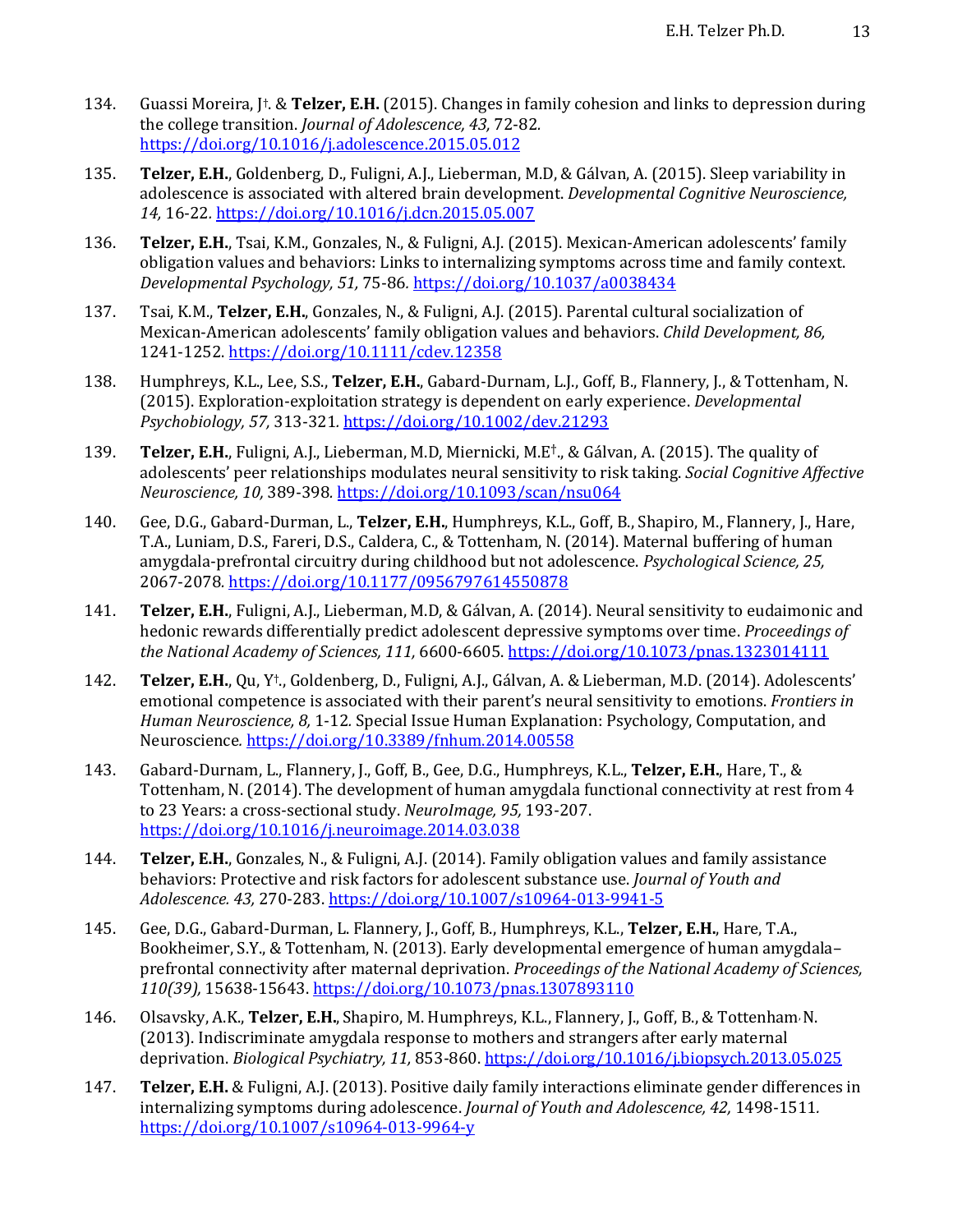- 148. **Telzer, E.H.**, Flannery, J., Shapiro, M., Humphreys, K.L., Goff, B., Gabard-Durman, L., Gee, D.G., & Tottenham, N. (2013). Early experience shapes amygdala sensitivity to race: An international adoption design. *Journal of Neuroscience*, 33, 13484-13488. https://doi.org/10.1523/JNEUROSCI.1272-13.2013
- 149. Tsai, K.M., **Telzer, E.H.**, & Fuligni, A.J. (2013). Continuity and discontinuity in perceptions of family relationships from adolescent to young adulthood. *Child Development, 84, 471-484.* https://doi.org/10.1111/j.1467-8624.2012.01858.x
- 150. Goldenberg, D<sup>+</sup>., **Telzer, E.H**<sup>+</sup>., Lieberman, M.D., Fuligni, A.J., & Gálvan, A. (2013). Neural mechanisms of impulse control in sexually risky adolescents. *Developmental Cognitive Neuroscience*, *6,* 23-29. https://doi.org/10.1016/j.dcn.2013.06.002 +denotes equal author contribution
- 151. Goff, B., Gee, D.G., Telzer, E.H., Humphreys, K.L., Gabard-Durnam, L., Flannery, J., & Tottenham, N. (2013). Reduced nucleus accumbens reactivity and adolescent depression following early-life stress. *Neuroscience, 249,* 129-138*.* https://doi.org/10.1016/j.neuroscience.2012.12.010
- 152. Fuligni, A.J. & **Telzer, E.H.** (2013). Another way the family can get in the head and under the skin: The neurobiology of family assistance. *Perspectives in Child Development, 7,* 138-142. https://doi.org/10.1111/cdep.12029
- 153. Tsai, K.M., **Telzer, E.H.**, Gonzales, N., & Fuligni, A.J. (2013). Adolescents' daily assistance to the family in response to maternal need. *Journal of Marriage and Family, 75, 964-980*. https://doi.org/10.1111/jomf.12035
- 154. Gee, D.G., Humphreys, K.L., Flannery, J., Goff, B., Telzer, E.H., Shapiro, M., Hare, T.A., Bookheimer, S.Y., & Tottenham, N. (2013). A developmental shift from positive to negative connectivity in human amygdala-prefrontal circuitry. *Journal of Neuroscience*, 33, 4584-4593. https://doi.org/10.1523/JNEUROSCI.3446-12.2013
- 155. **Telzer, E.H.**, Fuligni, A.J., Lieberman, M.D., & Gálvan, A. (2013). The effects of poor quality sleep on brain function during risk taking in adolescence. *NeuroImage,* 71, 275-283. https://doi.org/10.1016/j.neuroimage.2013.01.025
- 156. **Telzer, E.H.**, Fuligni, A.J., Lieberman, M.D, & Gálvan, A. (2013). Meaningful family relationships: Neurocognitive buffers of adolescent risk taking. *Journal of Cognitive Neuroscience, 25, 374-387.* https://doi.org/10.1162/jocn\_a\_00331
- 157. **Telzer, E.H.**, Fuligni, A.J., Lieberman, M.D, & Gálvan, A. (2013). Ventral striatum activation to prosocial rewards predicts longitudinal declines in adolescent risk taking. *Developmental Cognitive Neuroscience, 3,* 45-52*.* https://doi.org/10.1016/j.dcn.2012.08.004
- 158. **Telzer, E.H.**, Humphreys, K.L., Shapiro, M., & Tottenham, N.L (2013). Amygdala sensitivity to race is not present in childhood but emerges over adolescence. *Journal of Cognitive Neuroscience*, 25, 234-244*.* https://doi.org/10.1162/jocn\_a\_00311
- 159. Tottenham, N.L., Shapiro, M., Telzer, E.H., & Humphreys, K. (2012). Amygdala response to mother. *Developmental Science, 15,* 307-315*.* https://doi.org/10.1111/j.1467-7687.2011.01128.x
- 160. Masten, C.L., Telzer, E.H., Fuligni, A.J., Lieberman, M.D., & Eisenberger, N.I. (2012). Time spent with friends in adolescence relates to less neural sensitivity to later peer rejection. *Social, Cognitive, Affective Neuroscience, 7,* 106-114*.* https://doi.org/10.1093/scan/nsq098
- 161. Cole, S.W., Arevalo, J.M.G., Manu, K., **Telzer, E.H.**, Kiang, L., Bower, J.E., Irwin, M.R., Fuligni A.J. (2011). Antagonistic pleiotropy at the human IL6 promoter confers genetic resilience to the proinflammatory effects of adverse social conditions in adolescence. *Developmental Psychology*, 47, 1173-1180*.* https://doi.org/10.1037/a0023871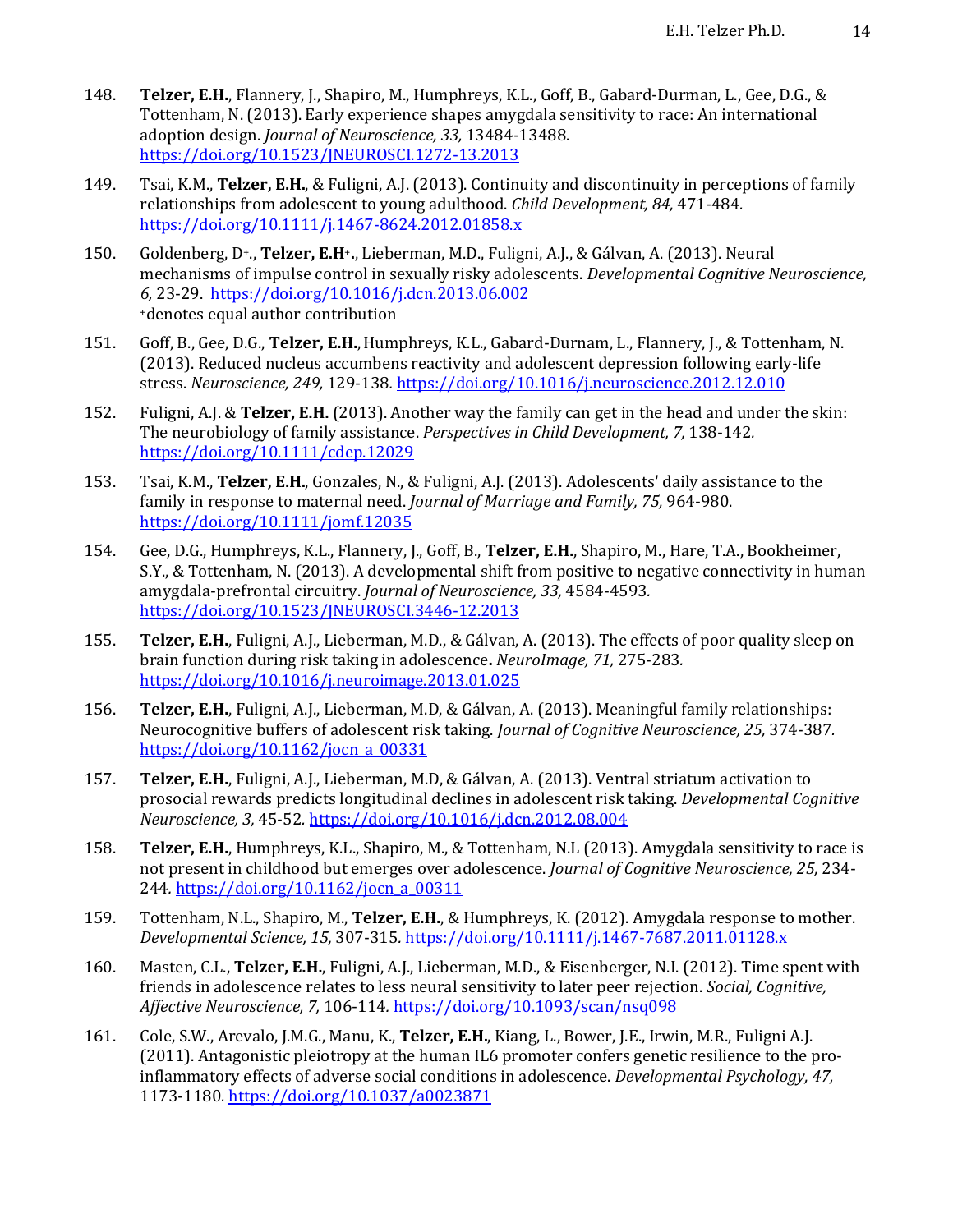- 162. **Telzer, E.H.**, Masten, C.L., Berkman, E.T., Lieberman, M.D., & Fuligni A.J. (2011). Neural regions involved in self-control and mentalizing are recruited during prosocial decisions towards the family. *NeuroImage, 58,* 242-249*.* https://doi.org/10.1016/j.neuroimage.2011.06.013
- 163. Masten, C.L., **Telzer, E.H.**, & Eisenberger, N.I. (2011). An fMRI investigation of attributing negative social treatment to racial discrimination. *Journal of Cognitive Neuroscience, 23*, 1042-1051. https://doi.org/10.1162/jocn.2010.21520
- 164. **Telzer, E.H.** (2010). Expanding the acculturation gap-distress model: An integrative review of research. *Human Development, 53,* 313-340*.* https://doi.org/10.1159/000322476
- 165. **Telzer, E.H.**, Masten, C.L., Berkman, E.T., Lieberman, M.D., & Fuligni A.J. (2010). Gaining while giving: An fMRI study of the rewards of family assistance among White and Latino youth. *Social Neuroscience, 5,* 508-518*.* https://doi.org/10.1080/17470911003687913
- 166. **Telzer, E.H.** & Fuligni, A.J. (2009). Daily family assistance and the psychological well being of adolescents from Latin American, Asian, and European backgrounds. *Developmental Psychology, 45,* 1177-1189*.* https://doi.org/10.1037/a0014728
- 167. **Telzer, E.H.** & Fuligni, A.J (2009). A longitudinal daily diary study of family assistance and academic achievement among adolescents from Mexican, Chinese, and European backgrounds. *Journal of Youth and Adolescence, 38,* 560-571. https://doi.org/10.1007/s10964-008-9391-7
- 168. Fuligni, A.J., **Telzer, E.H.**, Bower, J., Irwin, M.R., Kiang, L., & Cole, S.W. (2009). Daily family assistance and inflammation among adolescents from Latin American and European backgrounds. *Brain*, *Behavior, and Immunity, 23,* 803-809. https://doi.org/10.1016/j.bbi.2009.02.021
- 169. Fuligni, A.J., **Telzer, E.H.**, Bower, J., Cole, S.W., Kiang, L., & Irwin, M.R. (2009). A preliminary study of daily interpersonal stress and C-Reactive Protein levels among adolescents from Latin American and European backgrounds. *Psychosomatic Medicine*, 71, 1-5. https://doi.org/10.1097/PSY.0b013e3181921b1f
- 170. **Telzer, E.H.** & Vázquez-García, H.A. (2009). Skin color and self perceptions of immigrant and U.S. born Latinas: The moderating role of racial socialization and ethnic identity. *Hispanic Journal of Behavioral Sciences, 31,* 357-374. https://doi.org/10.1177/0739986309336913
- 171. **Telzer, E.H.**, Mogg, K., Bradley, B.P., Mai, X., Ernst, M., Pine, D.S., & Monk, C.S. (2008). Relationship between trait anxiety, prefrontal cortex, and attention bias to angry faces in children and adolescents. *Biological Psychology, 79,* 216-222*.* https://doi.org/10.1016/j.biopsycho.2008.05.004
- 172. Monk, C.S., Telzer, E.H., Mogg, K., Bradley, B.P., Mai, X., Louro, H.M.C., Chen, McClure, E.B., Ernst, M., Pine, D.S. (2008). Amygdala and ventrolateral prefrontal cortex activation to masked angry faces in children and adolescents with Generalized Anxiety Disorder. Archives of General Psychiatry, 65, 568-576. https://doi.org/10.1001/archpsyc.65.5.568
- 173. Monk, C.S., Klein, R.G., Telzer, E.H., Schroth, E.A., Mannuzza, S., Moulton III, J.L., Masten, C.L., McClure, E.B., Fromm, S., Blair, J.R., Pine, D.S., Ernst, M. (2007). Amygdala and nucleus accumbens activation to emotional facial expressions in diagnosis free juveniles at risk for major depression. *American Journal of Psychiatry, 165*, 90-98. https://doi.org/10.1176/appi.ajp.2007.06111917

#### **REFEREED UNPUBLISHED ORAL PRESENTATIONS**

#### **Selected Conference Talks**

†mentored student author

1. Kim, S.G<sup>†</sup>., Hu, K., Rogers, C.R<sup>†</sup>., McElwain, N.L., & Telzer, E.H. (2022, March-April). Parental autonomy support and control and neural regulation of emotion during adolescence. Flash talk presented at the Society for Affective Science Annual Conference, Virtual Conference.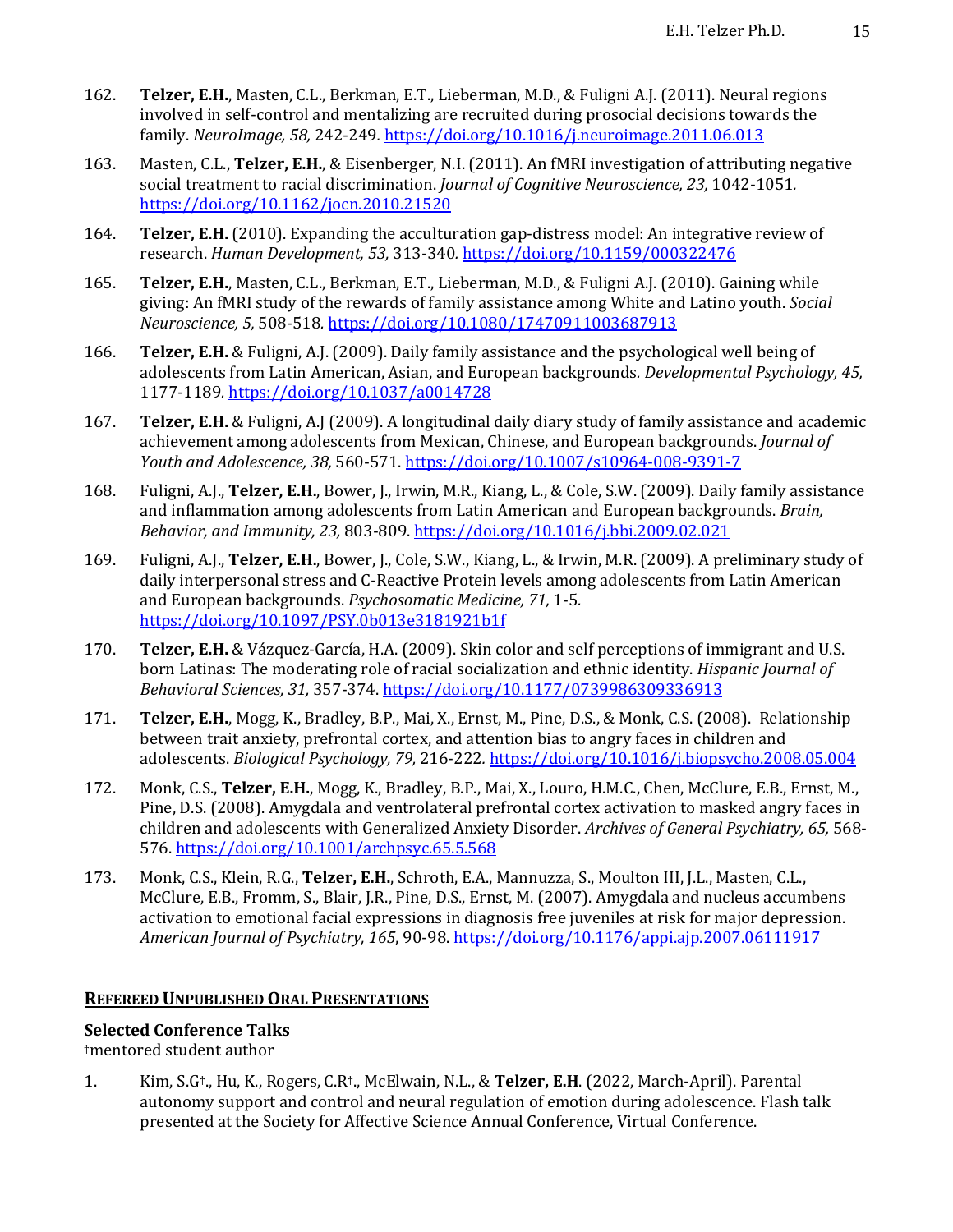- 2. Do, K.T<sup>+</sup>., Sharp, P.B<sup>+</sup>., Lindquist, K.A., Prinstein, M.J., & Telzer, E.H. (2022, March). Peer status adaptively incentivizes cognitive control deployment in early adolescence. Talk presented at the Society for Research on Adolescence Biennial Meeting, New Orleans, LA.
- 3. Turpyn, C.C<sup>†</sup>., Jorgensen, N.A<sup>†</sup>., Prinstein, M.J., Lindquist, K.A., & **Telzer, E.H.** (2021, April). Susceptibility to family context in predicting adolescent externalizing behaviors: Moderation by social motivational neural sensitivity. Paper presented at Society for Research in Child Development Biennial Meeting, Virtual Conference.
- 4. Flannery, J.E<sup>†</sup>., Kwon, S<sup>†</sup>., Jorgensen, N<sup>†</sup>., Nelson, B<sup>†</sup>., Turpyn, C.C<sup>†</sup>., Duell, N<sup>†</sup>., Lindquist, K., Prinstein, M., Telzer E.H. (2021, April) Covariation in Adolescent Social Behavior and Mood Following COVID-19 Social Restriction: Moderators of Neural Sensitivity. Paper presented at the Society for Research in Child Development Biennial Meeting, Virtual Conference.
- 5. Duell, N<sup>†</sup>., van Hoorn, J<sup>†</sup>., McCormick, E. M<sup>†</sup>., & Telzer, E. H. (2021, March). Hormonal and neural correlates of prosocial conformity in adolescents. Paper presented at Society for Research in Adolescence Biennial Meeting, Virtual Conference.
- 6. Rogers, C.R<sup>†</sup>., Gates, K.M., Fry, C. M., Lee, T., & Telzer, E. H. (2020, September). Directed functional connectivity during adolescent social learning: An example using sibling dyads. In B. McCandliss (Chair), Jacob's Foundation: Science of Learning Symposium. Talk presented at the FLUX Congress. Virtual Conference.
- 7. **Telzer, E.H.** (August, 2019). For better or for worse: Neurobiological susceptibility to social context. Invited talk presented at the Annual Flux Congress Meeting, New York, NY.
- 8. Do, K.T<sup>†</sup>. McCormick, E.M<sup>†</sup>., & **Telzer, E.H.** (2019, September). Peers exert a stronger prosocial than antisocial influence on adolescent attitudes: Evidence from brain and behavior. Paper presented at the Annual Flux Congress Meeting, New York, NY.
- 9. **Telzer, E.H.,** Ivory, S<sup>†</sup>., McCormick, E.M<sup>†</sup>., & Kwon, S<sup>†</sup>. (April, 2019) Altered neural connectivity and cognitive control to peer faces: Links to internalizing symptoms in adolescence. Paper presented at the Society for Research in Child Development Biannual Meeting, Baltimore, MD.
- 10. **Telzer, E.H.,** McElwain, N., McCormick, E.M<sup>†</sup>., & Qu, Y<sup>†</sup>. (April, 2019) Family relationship quality and adolescent neural processing of risk. Paper presented at the Society for Research in Child Development Biannual Meeting, Baltimore, MD.
- 11. **Telzer, E.H.** (September, 2018). Under representation of cultural diversity and high-risk youth samples in research on adolescent motivational processes. Invited talk presented at the Annual Flux Congress Meeting, Berlin Germany.
- 12. Rogers, C.R<sup>†</sup>., Lee, T<sup>†</sup>., Fry, C.M<sup>†</sup>., & Telzer, E.H. (September, 2018). Where you lead, I will follow: Observing older sibling risky behavior changes adolescent brain and behavior. Paper presented at the Annual Flux Congress Meeting, Berlin Germany.
- 13. van Hoorn, J<sup>†</sup>., McCormick, E.M<sup>†</sup>. & Telzer, E.H. (April, 2018). Risk taking and peer effects in highrisk youth with externalizing behavior: Perspectives from brain and behavior. Paper presented at the Society for Research on Adolescence Biannual Meeting, Minneapolis, MN.
- 14. Rogers, C.R<sup>†</sup>., McCormck, E.M<sup>†</sup>., van Hoorn, J<sup>†</sup>., & Telzer, E.H. (April, 2018). Siblings and the teenage brain: Sibling closeness and birth order modulate adolescent neural activity during safe decisionmaking. Paper presented at the Society for Research on Adolescence Biannual Meeting, Minneapolis, MN.
- 15. Do, K.T<sup>+</sup>., Guassi Moreira, J<sup>+</sup>., van Hoorn, J<sup>+</sup>., & Telzer, E.H. (April, 2018). Taking risks to help others: An experimental study of "prosocial risk taking" in late adolescents. Paper presented at the Society for Research on Adolescence Biannual Meeting, Minneapolis, MN.
- 16. **Telzer, E.H.** (April, 2018). Moving towards a window of opportunity: New perspectives on the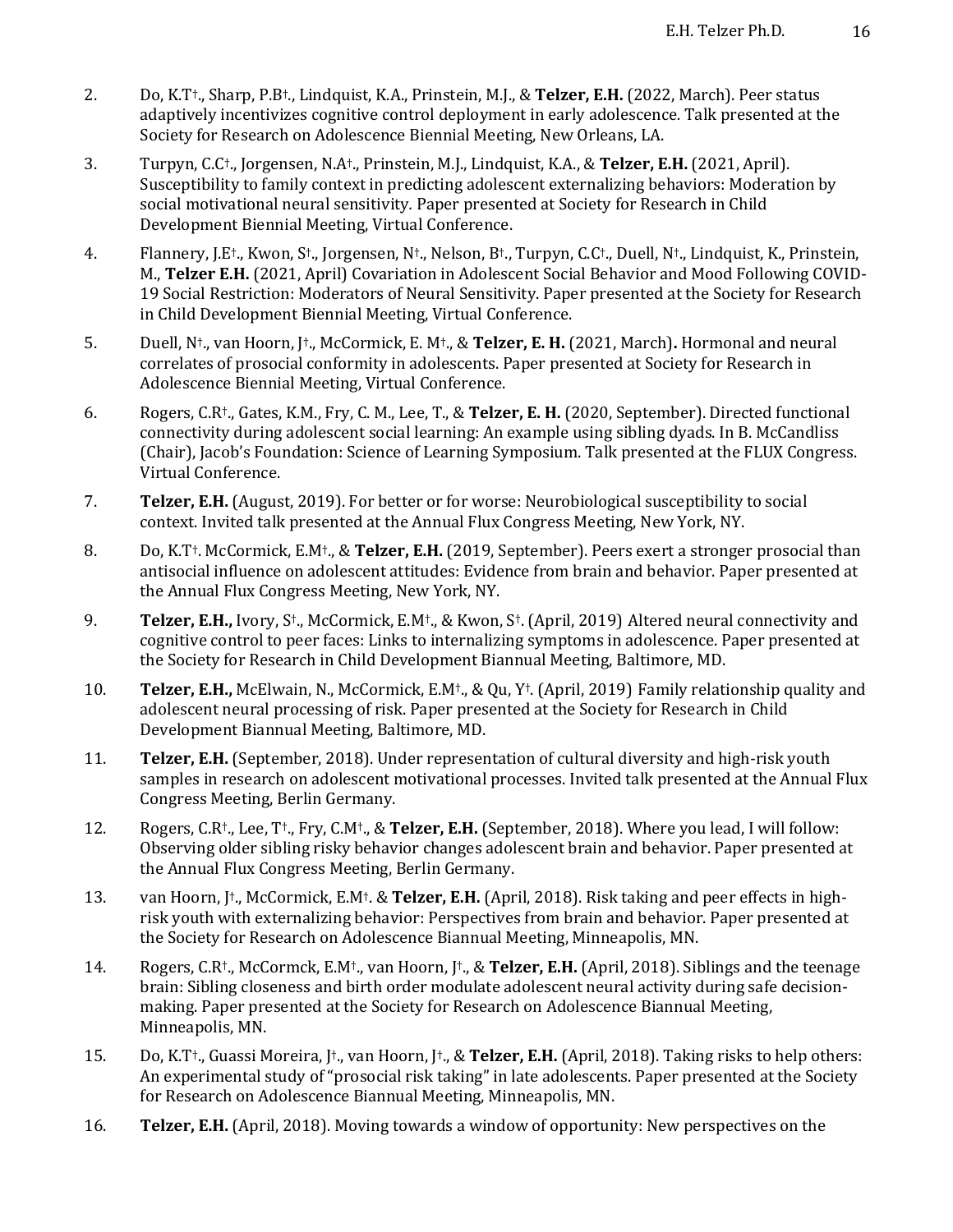intersection of prosocial and risk-taking behaviors in adolescence. Discussant for symposium at the Society for Research on Adolescence Biannual Meeting, Minneapolis, MN.

- 17. **Telzer, E.H.** (April, 2018) Integrating neuroimaging with developmental research to better understand risk and resilience processes in adolescence. Roundtable talk presented at the Society for Research on Adolescence Biannual Meeting, Minneapolis, MN.
- 18. **Telzer, E.H.**, Fowler, C<sup>†</sup>., Davis, M., & Rudolph, K.D. (April, 2018). Childhood victimization heightens neural vigilance to peer belonging and subsequent internalizing symptoms in adolescence. Paper presented at the Society for Research on Adolescence Biannual Meeting, Minneapolis, MN.
- 19. **Telzer, E.H.**, (April, 2018). Social processes shape the adolescent brain. Invited talk presented at the Society for Research on Adolescence Biannual Meeting, Minneapolis, MN.
- 20. **Telzer, E.H.** (April, 2018). Habits of highly effective junior faculty. Invited panel member at the Society for Research on Adolescence Biannual Meeting, Minneapolis, MN.
- 21. Rogers, C.R<sup>†</sup>., McCormick, E.M<sup>†</sup>., van Hoorn, J<sup>†</sup>., & Telzer, E.H. (2017, September). "No, don't do it!" Neural correlates of sibling closeness during risky decision-making. Paper presented at the Annual Flux Congress Meeting, Portland, OR.
- 22. McCormick, E<sup>†</sup>. & **Telzer, E.H.** (2017, April). Adaptive adolescent flexibility: neurodevelopment of decision making and learning in a risky context. Paper presented at the Society for Research on Child Development Biannual Meeting, Austin, TX.
- 23. Lee, T<sup>†</sup>., Miernicki, M.E<sup>†</sup>., & Telzer, E.H. (2017, April) Neural concordance of resting state intrinsic neural networks in parent-child dyads. Paper presented at the Society for Research on Child Development Biannual Meeting, Austin, TX.
- 24. **Telzer, E.H.**, (2016, May). Adolescent affective sensitivity as a window of opportunity for healthy development. Invited talk at the Association for Psychological Science Annual Meeting, Chicago, IL.
- 25. Lee, T<sup>†</sup>., Qu, Y<sup>†</sup>., & **Telzer, E.H.** (2016, April). Parent-child relationship quality shapes neural pattern similarity between mothers and their child. Paper presented at the Social Affective Neuroscience Society Annual Meeting, New York, NY.
- 26. **Telzer, E.H.**, & McCormick, E<sup>†</sup>. (2016, March). Activation in context. Paper presented at the Society for Research on Adolescence Biannual Meeting, Baltimore, MD.
- 27. **Telzer, E.H.** (2016, March). Cultural values, family relationships, and neurocognitive processing among adolescents. Invited talk at the Society for Research on Adolescence Biannual Meeting, Baltimore, MD.
- 28. **Telzer, E.H.** (2015, September). Neural correlates of prosocial behavior and links to well-being. Invited talk at the Society for Research on Child Development Satellite Meeting, Leiden Netherlands.
- 29. **Telzer, E.H.** (2015, May). Neurodevelopment of amygdala response to social categories. Paper presented at the Association for Psychological Science Annual Meeting, New York, NY.
- 30. **Telzer, E.H.,** Miernicki, M.E<sup>†</sup>., & Rudolph, K. (2015, April). Chronic peer victimization and the neural correlates of risk taking following social exclusion. Paper presented at the Society for Research on Child Development Biannual Meeting, Philadelphia, PA.
- **31. Telzer, E.H.** & Qu, Y<sup>†</sup>. (2015, April). Persistence versus giving up: Cultural differences in behavioral and neural processes underlying cognitive control. Paper presented at the Society for Research on Child Development Biannual Meeting, Philadelphia, PA.
- 32. Rudolph, K., Miernicki, M.E<sup>†</sup>., Troop-Gordon, W., & Telzer, E.H. (2015, April). Social pain in the context of peer victimization: Implications for depression. Paper presented at the Society for Research on Child Development Biannual Meeting, Philadelphia, PA.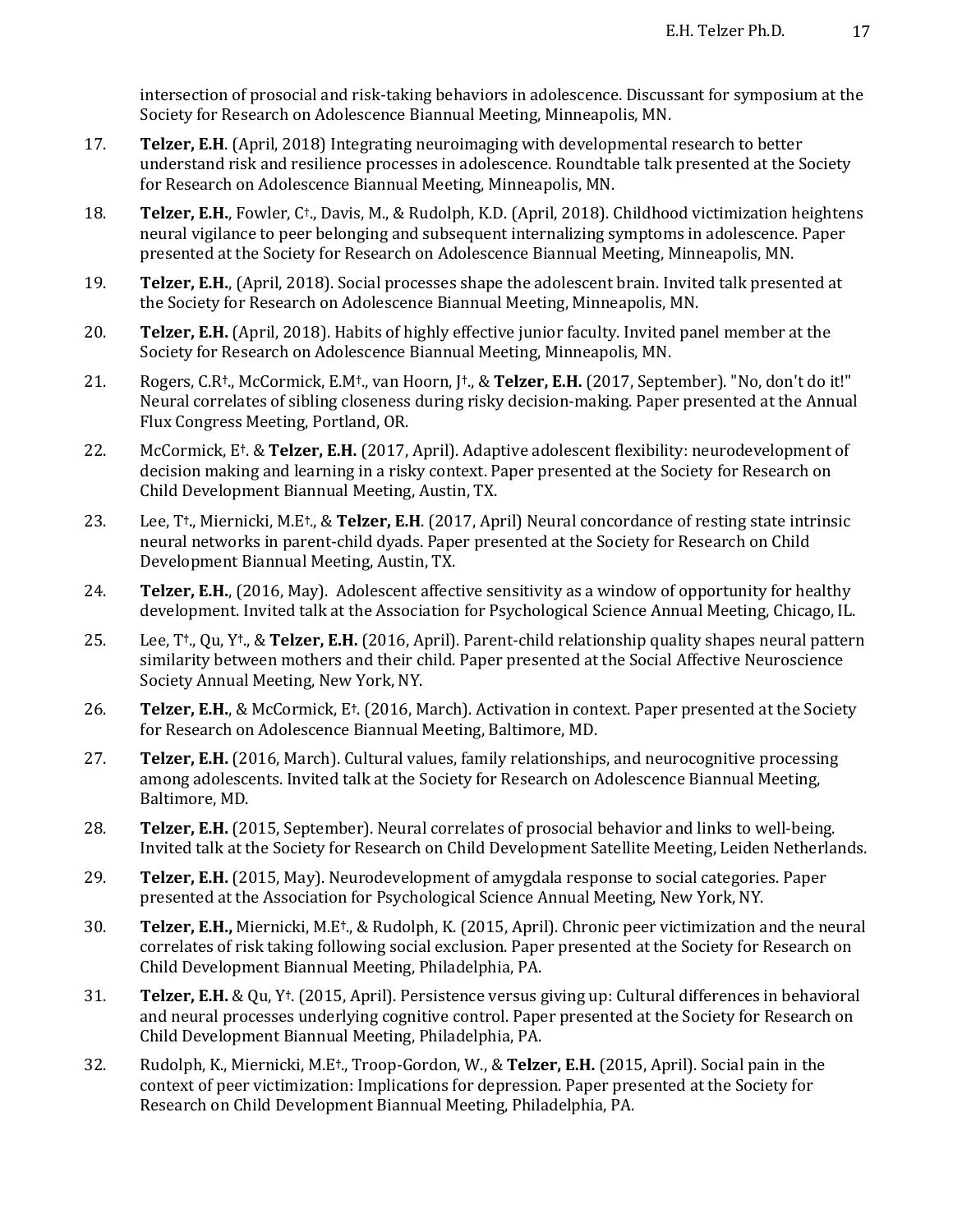- 33. **Telzer, E.H.,** & Galván, A. (2014, March). The effects of sleep variability on the neural correlates of cognitive and emotional functioning in adolescents. Paper presented at the Society for Research on Adolescence Biannual Meeting, Austin, TX.
- 34. Ou, Y<sup>†</sup>. & Telzer, E.H. (2014, March). Longitudinal changes in adolescents' neural sensitivity to risk: The impact of parental depression. Paper presented at the Society for Research on Adolescence Biannual Meeting, Austin, TX.
- 35. **Telzer, E.H.** (2014, March). The role of culture and biology in adolescent development: Examining the interplay of culture, genetics, and neuroscience. Invited panelist at the Society for Research on Adolescence Biannual Meeting, Austin, TX.
- 36. **Telzer, E.H.** (2013, May). Early experience and the neurodevelopment of cultural biases. Paper invited at the Jean Piaget Society Annual Meeting, Chicago, IL.
- 37. **Telzer, E.H.** (2013, June). Identifying a cultural resource: Neural mechanisms underlying familial influence on risk taking among Mexican-origin adolescents. Plenary talk invited at the International Association of Cross-Cultural Psychology, Los Angeles, CA.
- 38. **Telzer, E.H.** & Tottenham, N. (2013, May). The role of experience on the neurodevelopment of amygdala response to race. Paper presented at the American Psychological Society Annual Meeting. Washington D.C.
- 39. **Telzer, E.H.** (2013, April). Identifying a cultural resource: Neural mechanisms underlying familial influence on risk taking among Mexican-origin adolescents. Paper invited at the International Cultural Neuroscience Consortium Conference, Chicago, IL.
- 40. **Telzer, E.H.,** Fuligni, A.J., Lieberman, M.D., & Galván, A. (2013, April). The rewards of giving: Ventral striatum activation to prosocial rewards predicts declines in adolescent risk taking. Paper presented at Society for Research on Child Development Biannual Meeting, Seattle, WA.
- 41. **Telzer, E.H.,** Fuligni, A.J., Lieberman, M.D., & Galván, A. (2013, April). Neural sensitivity to prosocial and risky rewards differentially predicts internalizing symptoms. Paper presented at the Society for Research on Child Development Biannual Meeting, Seattle, WA.
- 42. **Telzer, E.H.,** Qu, Y<sup>†</sup>., Humphreys, K., Flannery, J., & Tottenham, N. (2013, April). The impact of early exposure on race-related amygdala activity: An international adoption design. Paper presented at the Society for Affective Neuroscience Annual Meeting, San Francisco, CA.
- 43. **Telzer, E.H.,** Fuligni, A.J., Lieberman, M.D., & Galván, A. (2012 April). The effects of inadequate sleep on brain function during risk taking in adolescence. Paper presented at the Cognitive Neuroscience Society Annual Meeting, Chicago, IL.
- 44. **Telzer, E.H.,** Fuligni, T, Lieberman, M.D., & Galván, A. (2012, March). An fMRI study of familial influence on adolescent risk taking. Paper presented at the Society for Research on Adolescence Biannual Meeting, Vancouver, Canada.
- 45. **Telzer, E.H.,** Fuligni, A.J., Gonzales, N., Weisner, T. Lieberman, M.D., & Galván, A. (2012, January). Behavioral and neural mechanisms underlying familial influence on adolescents' substance use. Paper presented at the Society for Personality and Social Psychology Annual Meeting, San Diego, California.
- 46. **Telzer, E.H.**, Masten, C.L., Berkman, E.T., Lieberman M.D., & Fuligni, A.J. (2010, March). Thinking about helping the family: A cross-cultural fMRI investigation of adolescents' family assistance behaviors. Paper presented at the Society for Research on Adolescence Biannual Meeting, Philadelphia, PA.
- 47. **Telzer, E.H.**, Masten, C.L., Lieberman M.D., & Fuligni, A.J. (2009, April). Gaining while giving: An fMRI investigation of the rewards of family assistance among White and Latino adolescents. Paper presented at the Society for Research in Child Development Biennial Meeting, Denver, CO.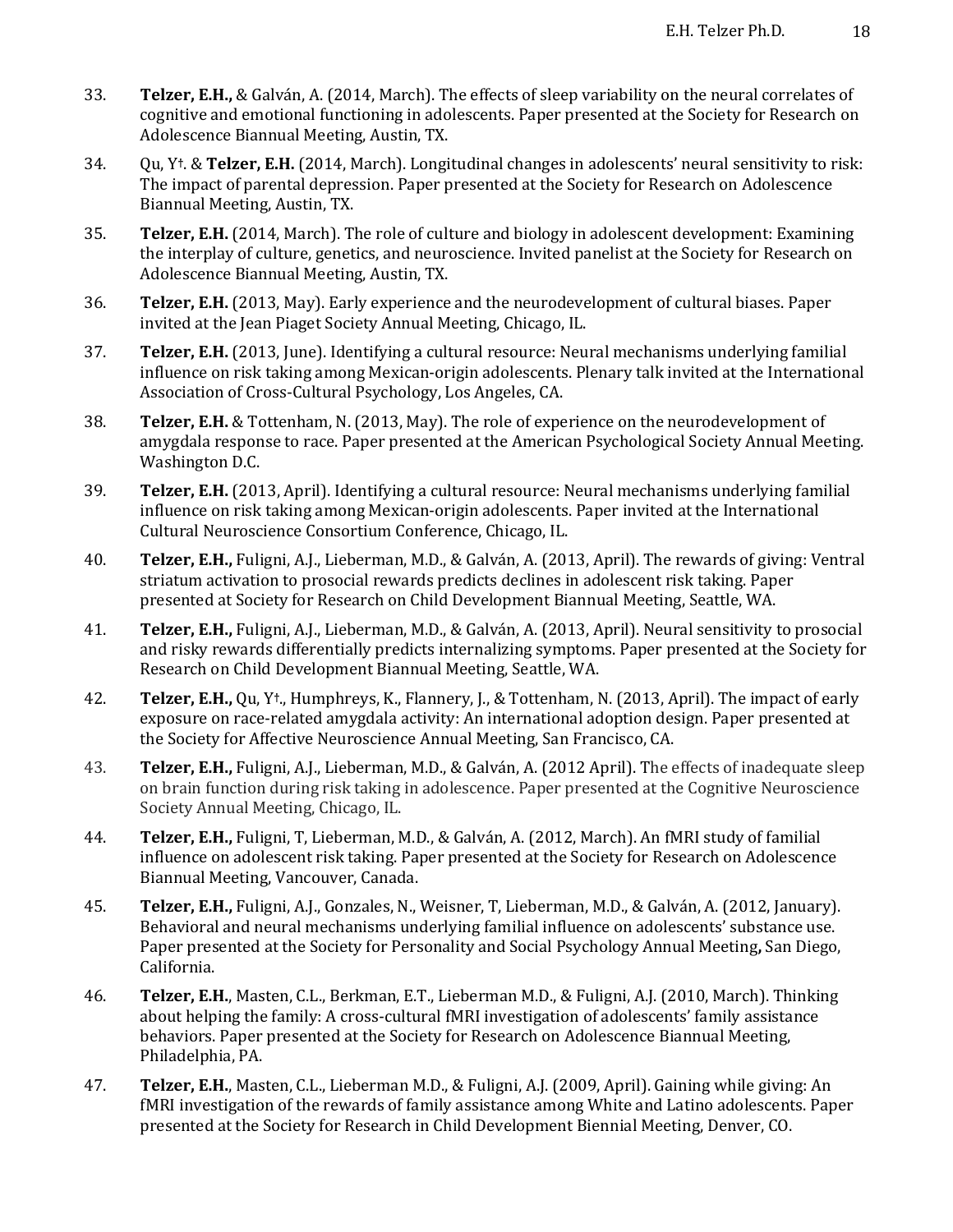## **Selected Conference Poster Presentations**

†mentored student author

- 1. Flannery J.S<sup>†</sup>., Jorgensen N.A<sup>†</sup>., Kwon S<sup>†</sup>., Prinstein M.J., **Telzer E.H.**, & Lindquist K.A., (April 2022). Developmental changes in social reinforcement responsivity across adolescence linked with drug use. Poster presented at the Society for Affective Science Annual Meeting, Virtual Conference.
- 2. Maza, M.T<sup>+</sup>., Kwon, S<sup>+</sup>., Jorgensen, N.A<sup>+</sup>., Capella, J<sup>+</sup>., Prinstein, M.J. Lindquist, K.A., & **Telzer, E.H.** (September 2021). Neurobiological sensitivity to popularity moderates individual differences between social media use and affect. Poster presented at the Flux Society for Developmental Cognitive Neuroscience Annual Meeting, Virtual Conference.
- 3. Capella, J<sup>†</sup>., Jorgensen, N.A<sup>†</sup>., Kwon, S<sup>†</sup>., Maza, M.T<sup>†</sup>., Prinstein, M.J. Lindquist, K.A., & **Telzer, E.H.** (2021, September). Neural sensitivity to popularity predicts risk-taking and prosocial behavior in adolescence. Poster presented at the Flux Society for Developmental Cognitive Neuroscience Annual Meeting, Virtual Conference.
- 4. Do, K.T<sup>+</sup>., Prinstein, M.J., Lindquist, K.A., & **Telzer, E.H.** (2021, September). Adolescents' internalization of parent and peer risk attitudes: A longitudinal fMRI study. Poster presented at the Flux Society for Developmental Cognitive Neuroscience Annual Meeting, Virtual Conference.
- 5. Kwon, S†., Flannery, J.E†., Turpyn, C.C†., Prinstein M.J., Lindquist, K.A., & **Telzer, E.H.** (2021, September). Longitudinal behavioral and neural trajectories of vicarious risk taking for parent and peer across adolescence. Poster presented at the Flux Society for Developmental Cognitive Neuroscience Annual Meeting, Virtual Conference.
- 6. Flannery, J.E†., Jorgensen, N.A†., Turpyn, C†., Kwon, S†., Prinstein, M.J., Lindquist, K.A., & **Telzer, E.H.** (2021, September) Whole brain longitudinal changes in adolescent social reward and punishment processing. Poster presented at the Flux Society for Developmental Cognitive Neuroscience Annual Meeting (virtual).
- 7. Villa, R<sup>†</sup>., Turpyn, C<sup>†</sup>., & **Telzer, E.H.** (2021, April). Parental impulsivity as a predictor of adolescent risk behavior: Moderating role of parent-adolescent relationship quality. Poster presented at Society for Research in Child Development Biennial Meeting, Virtual Conference.
- 8. Do, K.T<sup>†</sup>., Prinstein, M.J., Lindquist, K.A., & **Telzer, E.H.** (2021, April). Developmental changes in the intrinsic value of learning parent and peer risk norms in adolescence. Poster presented at the Society for Research in Child Development Biennial Meeting, Virtual Conference.
- 9. Jorgensen, N.A<sup>†</sup>., Duell, N<sup>†</sup>., Prinstein, M.J., Lindquist, K.A., & **Telzer, E.H.** (2021, April). Neural sensitivity to social status and adolescent social functioning. Poster to be presented at the meeting of the Social & Affective Neuroscience Society, Virtual Conference.
- 10. Li, X<sup>†</sup>., Jorgensen, N.A<sup>†</sup>., McElwain, N.L., McCormick, E.M<sup>†</sup>., & Telzer, E.H. (2021, March). Toddlermother attachment modulates adolescents' evaluation of trustworthiness: Evidence from behavioral and neural responses. Poster presented at the meeting of the Society for Research on Adolescence, Virtual Conference.
- 11. Bibby, E.S<sup>†</sup>., Widman, L., Turpyn, C., Choukas-Bradley, S., Nesi, J., Prinstein, M.J., & **Telzer, E.H**. (2021, February). A multi-wave assessment of race, ethnic, and gender differences in adolescents' sexual communication with parents, peers, and partners. Poster presented at the Annual Convention: Society of Personality and Social Psychology, Virtual Conference
- 12. Jorgensen, N.A<sup>†</sup>., McCormick, E.M<sup>†</sup>., Lindquist, K.A., Prinstein, M. †J., & **Telzer, E. H.** (2020, October). The culture of socioeconomic status and social reward and threat processing in adolescence. Poster presented at the meeting of the International Cultural Neuroscience Society, Virtual Conference.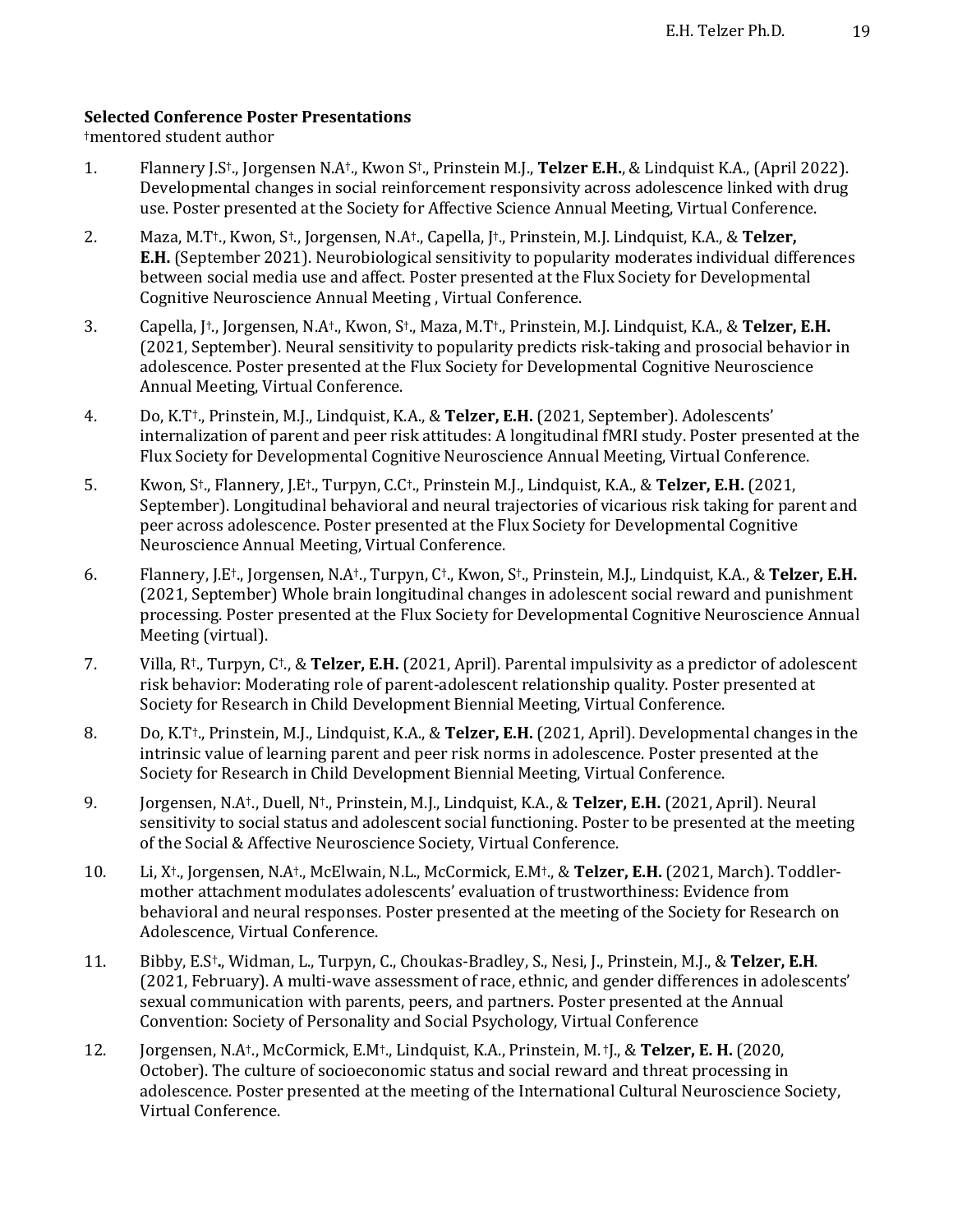- 13. Turpyn, C.C<sup>†</sup>., Jorgensen, N.A<sup>†</sup>., Prinstein, M.J., Lindquist, K.A., & **Telzer, E.H.** (2020, September). Social neural sensitivity as a susceptibility marker to family context in predicting adolescent externalizing behavior. Poster presented at the annual meeting of Flux: The Society for Developmental Cognitive Neuroscience, Virtual Conference.
- 14. Bibby, E.S<sup>†</sup>., Widman, L., Turpyn, C., **Telzer, E.H.**, Nesi, J., Choukas-Bradley, S., & Prinstein, M.J. (2020, November). Let's talk about safe sex: A multi-wave assessment of adolescents' sexual communication with parents and peers. Poster presented at the Annual Convention: Association for Behavioral and Cognitive Therapies, Virtual Conference
- 15. Gray, A.M<sup>†</sup>., Bibby, E.S<sup>†</sup>., & **Telzer, E.H.** (2020, November). Negative interactions with parents and peers predict adolescent depression. Poster presented at the Annual Convention: Association for Behavioral and Cognitive Therapies, Virtual Conference
- 16. Kwon, S<sup>†</sup>, Do, K.T<sup>†</sup>., McCormick, E.M<sup>†</sup>., & **Telzer, E.H.** (August, 2019). Neural correlates of conflicting social influences on adolescent risk-taking. Poster presented at the Annual Flux Congress Meeting, New York, NY.
- 17. Do, K.T<sup>†</sup>. McCormick, E.M<sup>†</sup>., & **Telzer, E.H.** (August, 2019). Peers exert a stronger prosocial than antisocial influence on adolescent attitudes: Evidence from brain and behavior. Poster presented at the Annual Flux Congress Meeting, New York, NY.
- 18. Jorgensen, N.A., McCormick, E.M., Lindquist, K.A., Prinstein, M.J., & Telzer, E.H. (2019, August). Socioeconomic culture and social threat and reward processing in adolescence. Poster presented at the Annual Flux Congress Meeting, New York, NY.
- 19. Duell, N<sup>†</sup>., van Hoorn, [<sup>†</sup>., McCormick, E.M<sup>†</sup>., & **Telzer, E.H.** (August, 2019). Biological correlates of prosocial influence: A test of brain activation and the dual-hormone hypothesis. Poster presented at the Annual Flux Congress Meeting, New York, NY.
- 20. Rogers, C. R<sup>†</sup>., Jimenez, V<sup>†</sup>., Benjamin, A<sup>†</sup>., Rudolph, K. D., & **Telzer, E. H.** (August, 2019). The enduring effect of parents and peers on the neural correlates of risk taking and antisocial behavior during adolescence. Poster presented at the Annual Flux Congress Meeting, New York, NY. 21.
- 22. van Hoorn, J<sup>†</sup>., McCormick, E.M<sup>†</sup>., Rogers, C.R<sup>†</sup>., Ivory, S<sup>†</sup>., & **Telzer, E.H.** (September, 2018). Differential effects of parent and peer presence on neural correlates of risk taking in adolescence. Poster presented at the Annual Flux Congress Meeting, Berlin Germany.
- 23. Sharp, P<sup>†</sup>., **Telzer, E.H.**, & Elder, E. (September, 2018). Computational model of anxious mood in adolescence. Poster presented at the Annual Flux Congress Meeting, Berlin Germany.
- 24. Do, K<sup>†</sup>., van Hoorn, J<sup>†</sup>., Guassi Moreira, J<sup>†</sup>., & **Telzer, E.H.** (September, 2018). Neural correlates of prosocial risk taking during late adolescence. Poster presented at the Annual Flux Congress Meeting, Berlin Germany.
- 25. McCormick, E.M<sup>†</sup>., Gates, K., & Telzer, E.H. (September, 2018). Model-based network discovery of developmental and performance-related differences during risky decision-making. Poster presented at the Annual Flux Congress Meeting, Berlin Germany.
- 26. Ravindran, N<sup>†</sup>., McElwain, N., & Telzer, E.H. (April, 2018). A balancing act: Dynamic associations between maternal and adolescent behavior during a conflict discussion. Poster presented at the Society for Research on Adolescence Biannual Meeting, Minneapolis, MN.
- 27. Rogers, C.R<sup>†</sup>., Perino, M<sup>†</sup>., & **Telzer, E.H.** (April, 2018). And again, mothers know best: Promoting adolescent inhibition in socially positive contexts. Poster presented at the Society for Research on Adolescence Biannual Meeting, Minneapolis, MN.
- 28. Qu, Y<sup>†</sup>., Pomerantz, E., McCormick, E.M<sup>†</sup>., & Telzer, E.H. (April, 2018). Youth's conceptions of adolescence predict longitudinal changes in prefrontal cortex activation and risk taking during adolescence. Poster presented at the Society for Research on Adolescence Biannual Meeting,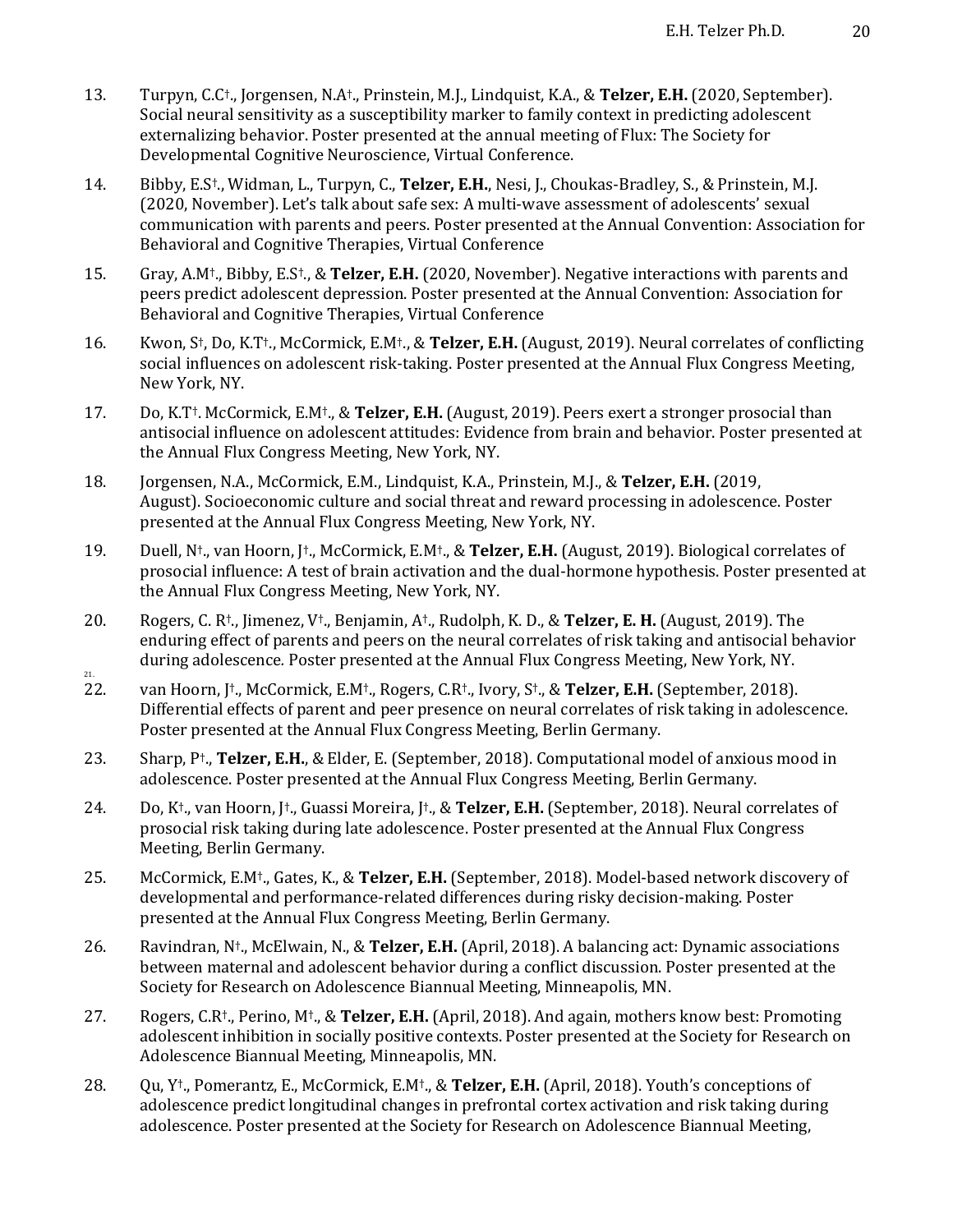Minneapolis, MN.

- 29. Modi, H., Davis, M<sup>†</sup>., Miernicki, M.E<sup>†</sup>., Telzer, E.H., & Rudolph, K.D. (April, 2018). Maternal antecedents to adolescents' neuroregulation of emotion. Poster presented at the Society for Research on Adolescence Biannual Meeting, Minneapolis, MN.
- 30. Kim, Y., Davis, M<sup>†</sup>., Modi, H., Miernicki, M.E<sup>†</sup>., Telzer, E.H., & Rudolph, K.D. (April, 2018). Differential susceptibility to friendship quality: The role of need for approval. Poster presented at the Society for Research on Adolescence Biannual Meeting, Minneapolis, MN.
- 31. Do, K.T<sup>+</sup>., McCormick, E.M<sup>+</sup>., & Telzer, E.H. (April, 2018). Is blood thicker than water? How conflicting parent and peer attitudes influence the neural correlates of adolescent conformity. Poster presented at the Society for Research on Adolescence Biannual Meeting, Minneapolis, MN.
- 32. Davis, M<sup>†</sup>., Miernicki, M.E<sup>†</sup>., **Telzer, E.H.**, & Rudolph, K.D. (April, 2018). Effects of childhood negative emotionality and cognitive control on anxiety-linked neural dysregulation of emotion in adolescence. Poster presented at the Society for Research on Adolescence Biannual Meeting, Minneapolis, MN.
- 33. Fowler, C<sup>†</sup>. Lin, L<sup>†</sup>., & Telzer, E.H. (2017, September). Like me back: Youths' feelings about unknown peers influences neural response during predicted peer evaluation. Poster presented at the Annual Flux Congress Meeting, Portland, OR.
- 34. Perino, M.T<sup>†</sup>., Guassi Moreira, J<sup>†</sup>., & **Telzer, E.H.** (2017, September). These violent delights have violent ends: Neural correlates of aggression selectivity in delinquent youth based on differential motivations. Poster presented at the Annual Flux Congress Meeting, Portland, OR.
- 35. van Hoorn,  $\uparrow$ <sup>+</sup>., Shablack, H<sup>+</sup>., Lindquist, K., & **Telzer, E.H.** (2017, September). Incorporating the social context in neurocognitive models of adolescent risk-taking: A neuroimaging meta-analysis. Poster presented at the Annual Flux Congress Meeting, Portland, OR.
- 36. McCormick, E.M<sup>†</sup>., Van Hoorn, J<sup>†</sup>. & Telzer, E.H. (2017, September). Functional network organization of the social brain in childhood and adolescence. Poster presented at the Annual Flux Congress Meeting, Portland, OR.
- 37. Do, K.T<sup>†</sup>. & **Telzer, E.H.** (2017, March). Helping us vs. them: The neural correlates of costly helping to ingroups and outgroups in youth. Poster presented at the Social Affective Neuroscience Society Annual Meeting, Los Angeles, CA.
- 38. Qu, Y<sup>†</sup>., Lin, L<sup>†</sup>., & **Telzer, E.H.** (2017, March). Culture modulates the neural mechanisms underlying risky exploration. Poster presented at the Social Affective Neuroscience Society Annual Meeting, Los Angeles, CA.
- 39. van Hoorn, J<sup>†</sup>., McCormick, E.M<sup>†</sup>., & **Telzer, E.H.** (2017, March). Social learning and adaptive risktaking in adolescence: Evidence from brain and behavior. Poster presented at the Social Affective Neuroscience Society Annual Meeting, Los Angeles, CA.
- 40. Ivory, S.L<sup>†</sup>., McCormick, E.M<sup>†</sup>., & Telzer, E.H. (2017, March). Can't fight this feeling: The impact of emotional faces on adolescents' cognitive control. Poster presented at the Social Affective Neuroscience Society Annual Meeting, Los Angeles, CA.
- 41. Lee, T<sup>†</sup>., Qu, Y<sup>†</sup>., & Telzer, E.H. (2017, March). Love flows downstream: A neural pattern similarity approach to perception of pain in self and family. Poster presented at the Social Affective Neuroscience Society Annual Meeting, Los Angeles, CA.
- 42. Lin, L<sup>†</sup>., Qu, Y<sup>†</sup>., & Telzer, E.H. (2017, March). Social and cultural influences on the neural mechanisms of emotion regulation. Poster presented at the Social Affective Neuroscience Society Annual Meeting, Los Angeles, CA.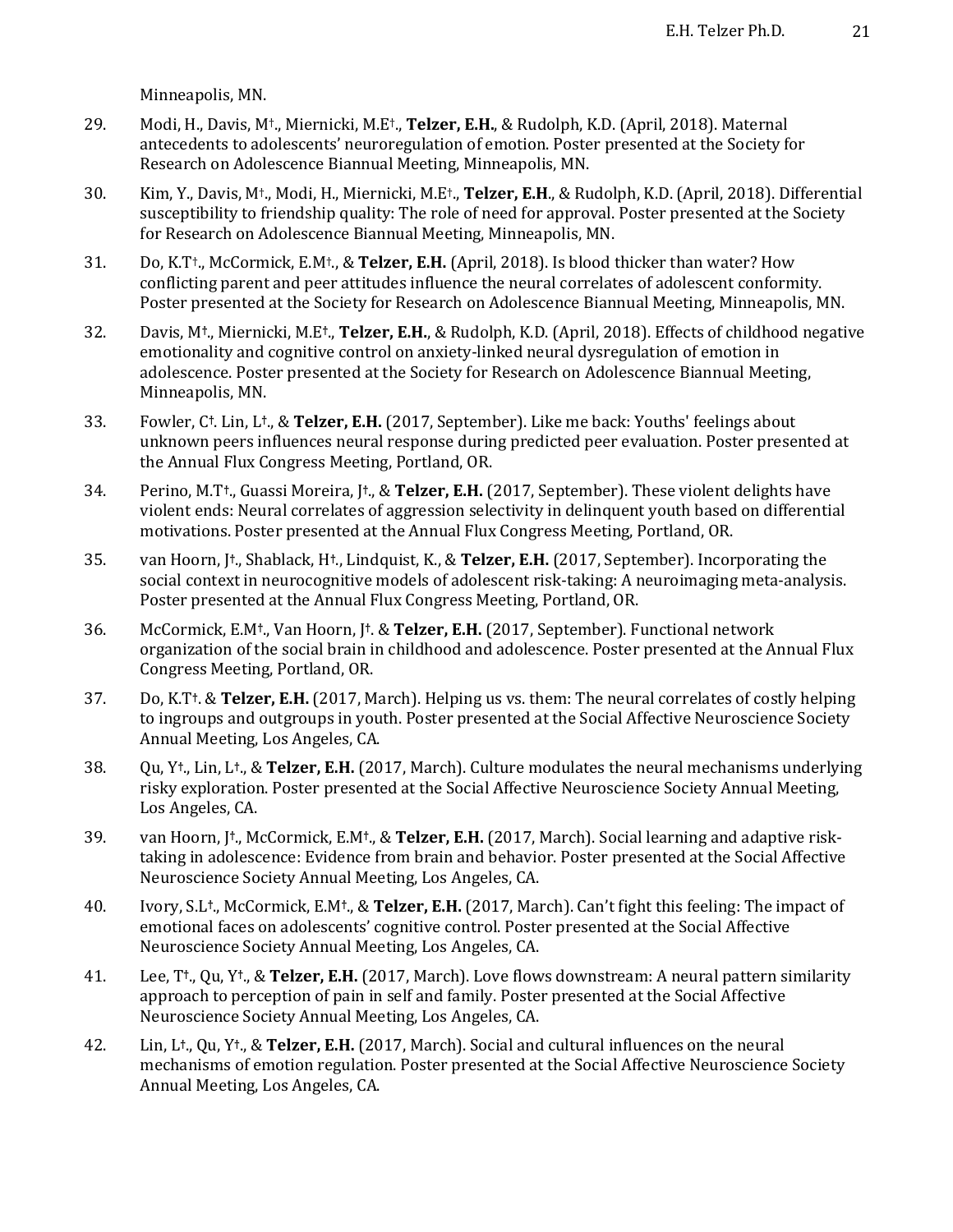- 43. Lee, T.H<sup>†</sup>., Miernicki, M.E<sup>†</sup>., & Telzer, E.H. (2016, September). Resting-state connectome similarity in mother-child dyads and its impact on emotional synchrony. Poster presented at the Annual Flux Congress Meeting, Saint Luis, MO.
- 44. McCormick, E.M<sup>†</sup>. & **Telzer, E.H.** (2016, September). Two roads diverge: context-specific outcomes associated with decreased neural sensitivity to negative feedback during adolescence. Poster presented at the Annual Flux Congress Meeting, Saint Luis, MO.
- 45. Perino, M.T**†**., Guassi Moreira, J.F**†**., & **Telzer, E.H.** (2016, September). Different strokes: How social context differentially influences inhibitory failures in normative and high-risk adolescents. Poster presented at the Annual Flux Congress Meeting, Saint Luis, MO.
- 46. Guassi Moreira, J.F<sup>†</sup>., & **Telzer, E.H.** (2016, September). Tracking longitudinal changes of maternal influence on adolescent neurocognition during risk-taking. Poster presented at the Annual Flux Congress Meeting, Saint Luis, MO.
- 47. Do, K.T**†**., McCormick, E.M**†**., & **Telzer, E.H.** (2016, September). Parents versus peers: Characterizing the neural correlates of conflicting social influence on adolescent attitudes. Poster presented at the Annual Flux Congress Meeting, Saint Luis, MO.
- 48. Guassi-Moriera, J.F<sup>†</sup>., Ivory, S.I<sup>†</sup>., & Telzer, E.H. (2016, May). Costly caring: tradeoffs in support provision and well-being. Poster presented at the Association for Psychological Science Annual Meeting, Chicago, IL.
- 49. Do, K.T<sup>†</sup>., McCormick, E<sup>†</sup>., & Telzer, E.H. (2016, April). Prosocial and social brain development from childhood to adolescence. Poster presented at the Social Affective Neuroscience Society Annual Meeting, New York, NY.
- 50. Lin, L<sup>†</sup>., Qu, Y<sup>†</sup>., & **Telzer, E.H.** (2016, April). Cultural differences in neural correlates of intergroup empathy. Poster presented at the Social Affective Neuroscience Society Annual Meeting, New York, NY.
- 51. McCormick, E<sup>†</sup>. & **Telzer, E.H.** (2016, April). Adaptive adolescent flexibility: Decision-making in a risky context. Poster presented at the Social Affective Neuroscience Society Annual Meeting, New York, NY.
- 52. Perino, M.T<sup>†</sup>., Guassi Moreira, [<sup>†</sup>., & **Telzer, E.H.** (2016, April). Not deficient, just different: Increased activation of salience networks for bullies when viewing social exclusion. Poster presented at the Social Affective Neuroscience Society Annual Meeting, New York, NY.
- 53. Qu, Y<sup>†</sup>. & **Telzer, E.H.** (2016, March). The role of parents' autonomy support in adolescents' math performance: A neuroimaging investigation. Poster presented at the Society for Research on Adolescence Biannual Meeting, Baltimore MD.
- 54. Guassi Moreira, [<sup>†</sup>. & **Telzer, E.H.** (2016, March). Mothers still know best: The unique contribution of maternal presence on adolescent neurocognition during risk taking. Poster presented at the Society for Research on Adolescence Biannual Meeting, Baltimore MD.
- 55. Yuen, C.X<sup>†</sup>., **Telzer, E.H.**, Gonzales, N., & Fuligni, A.J. (2016, March). Too much of a good thing? The costs and benefits of family identity for adolescents from high-conflict homes. Poster presented at the Society for Research on Adolescence Biannual Meeting, Baltimore MD.
- 56. Miernicki, M.E<sup>†</sup>., Rudolph, K.D. & **Telzer, E.H.** (2015, September). Neural dysregulation and rumination explain the link between chronic victimization and depressive symptoms. Poster presented at the annual Flux Congress, Leiden, Netherlands.
- 57. McCormick, E<sup>†</sup>. & **Telzer, E.H.** (2015, September). Longitudinal links between negative family relationships and adolescent cognitive control- related neural processing. Poster presented at the annual Flux Congress, Leiden, Netherlands.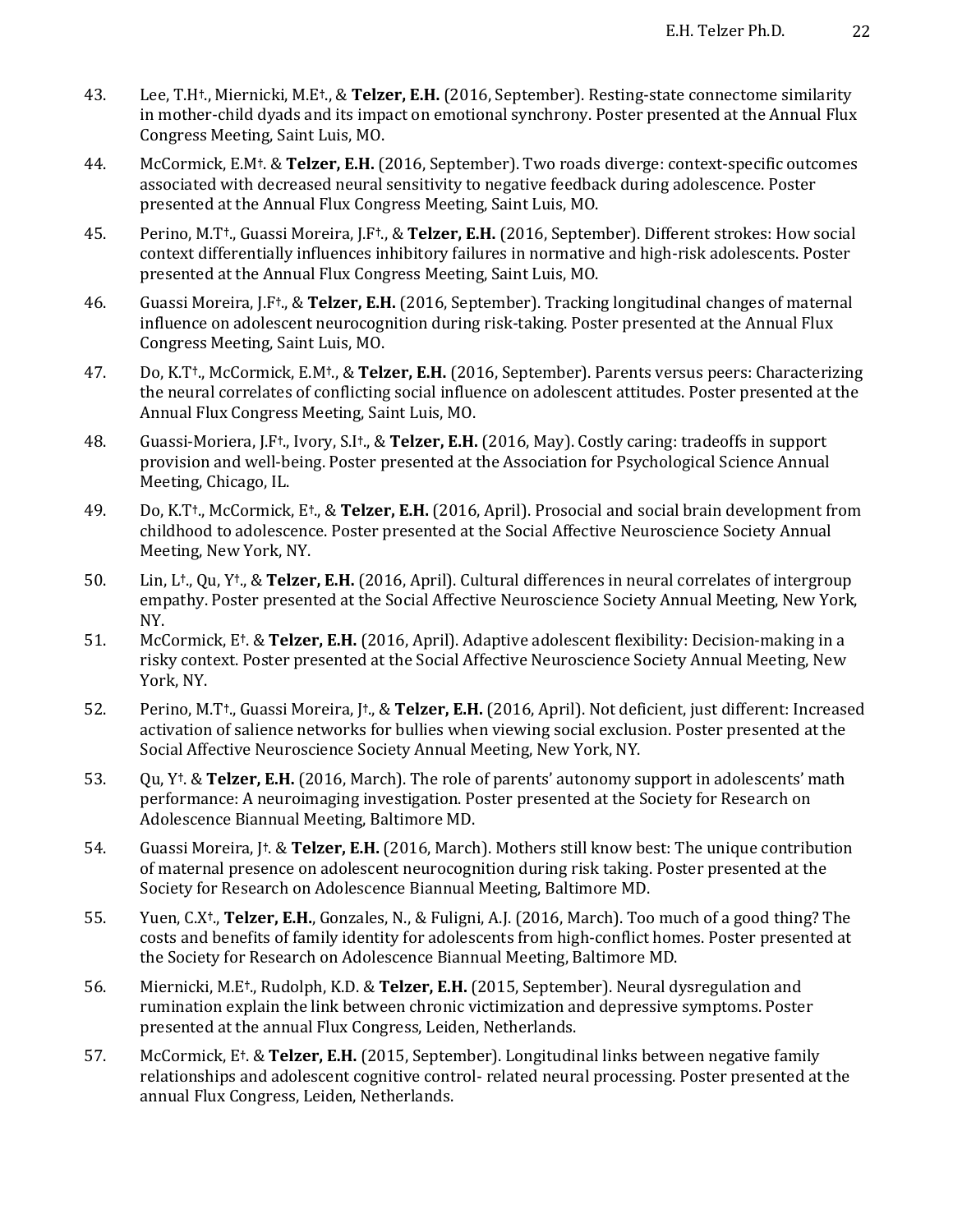- 58. McCormick, E<sup>†</sup>. & **Telzer, E.H.** (2015, April). Working harder to succeed: Increased reliance on lateral PFC engagement across early adolescence for risky youths. Poster presented at the Social and Affective Neuroscience Society Annual Meeting, Boston, MA.
- 59. Qu, Y<sup>†</sup>. & **Telzer, E.H.** (2015, April). Cultural differences in beliefs, practices, and neural mechanisms of emotion regulation. Poster presented at the Social and Affective Neuroscience Society Annual Meeting, Boston, MA.
- 60. Qu, Y**†**. & **Telzer, E.H.** (2015, April). When good becomes bad: Culture modulates cognitive reappraisal of positive emotion. Poster presented at the Social and Affective Neuroscience Society Annual Meeting, Boston, MA.
- 61. Miernicki, M.E<sup>†</sup>., Rudolph, K.D. & **Telzer, E.H.** (2015, April). Altered neural regulation of emotional processing in chronically victimized girls. Poster presented at the Social and Affective Neuroscience Society Annual Meeting, Boston, MA.
- 62. **Telzer, E.H.**, Ichien, N.I<sup>†</sup>., & Qu, Y<sup>†</sup>. (2014, April). Social rewards promote safe behavior: Maternal presence facilitates adaptive neural processing during adolescent risk taking. Poster presented at the Social and Affective Neuroscience Society Annual Meeting, Denver, CO.
- 63. Miernicki, M.E<sup>†</sup>., Fuligni, A.J., Galvan, A., Lieberman, M.D., & **Telzer, E.H.** (2014, March). The consequences of conflict: Peer conflict predicts subsequent adolescent risk taking mediated by striatum and insula activation. Poster presented at the Society for Research on Adolescence Biannual Meeting, Austin, TX.
- 64. Ichien, N.I<sup>†</sup>., Qu, Y<sup>†</sup>., & Telzer, E.H. (2014, April). Cultural identity shapes neural reactivity to prosocial decisions. Poster presented at the Social and Affective Neuroscience Society Annual Meeting, Denver, CO.
- 65. Miernicki, M.E<sup>†</sup>., Rudolph, K., Troop-Gordon, W., & **Telzer, E.H.** (2014, April). Adding insult to injury: Chronic peer victimization across development and neural sensitivity to social pain. Poster presented at the Social and Affective Neuroscience Society Annual Meeting, Denver, CO.
- 66. Qu, Y<sup>†</sup>., Fuligni, A.J., Galvan, A., Lieberman, M.D., & Telzer, E.H. (2013, June). Neural coupling between mother-child dyads: Understanding the socialization of emotions. Poster presented at the International Cultural Neuroscience Consortium Conference, Chicago, IL.
- 67. Ichien, N.I<sup>†</sup>., Fuligni, A.J., Galvan, A., Lieberman, M.D., & **Telzer, E.H.** (2013, June). Subjective social status and neural sensitivity to race. Poster presented at the International Cultural Neuroscience Consortium Conference, Chicago, IL.
- 68. **Telzer, E.H.**, Humphreys, K., Shapiro, M., & Tottenham, N.L. (2011, December). Neurodevelopment of the amygdala response to race. Poster presented at the Sackler Colloquium of the National Academy of Sciences, Irvine, CA.
- 69. **Telzer, E.H.**, Shapiro, M., Humphreys, K., & Tottenham, N.L. (2011, April). Children's understanding of socially-relevant categories: The role of the amygdala in racial/ethnic categorization. Poster presented at the Cognitive Neuroscience Society Annual Meeting, San Francisco, CA.
- 70. **Telzer, E.H.** & Fuligni, A.J. (2011, April). Daily family cohesion eliminates gender differences in depressive and somatic symptoms during adolescence. Poster presented at the Annual Meeting of the Society for Research on Child Development, Montreal, Canada.
- 71. **Telzer, E.H.**, Shapiro, M., & Tottenham, N.L. (2010, November). Children's behavioral and neural responses to ethnic/racial categories: The role of neighborhood environment. Poster presented at the Society for Neuroscience Annual Meeting, San Diego, CA.
- 72. **Telzer, E.H.**, Masten, C.L., Berkman, E.T., Lieberman M.D., & Fuligni, A.J. (2010, June). Neural regions associated with mentalizing and self control guide prosocial decisions towards the family. Poster presented at the Organization for Human Brain Mapping Annual Meeting, Barcelona, Spain.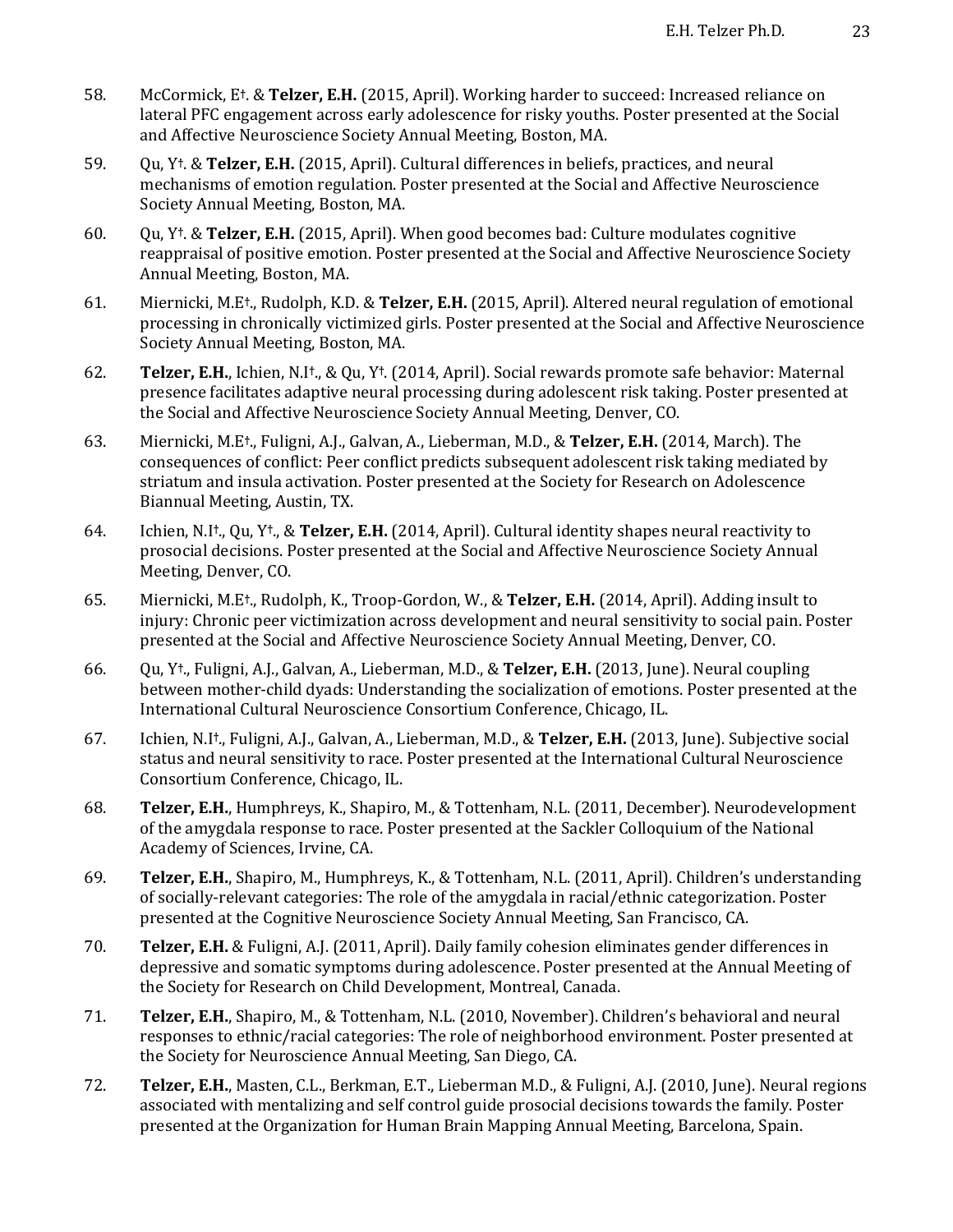- 73. **Telzer, E.H.**, Masten, C.L., Berkman, E.T., Lieberman M.D., & Fuligni, A.J. (2010, January). The role of culture and social identity on mentalizing when assisting the family: An fMRI study. Poster presented at the Society for Personality and Social Psychology Annual Meeting, Las Vegas, NV.
- 74. **Telzer, E.H.**, Masten, C.L., Berkman, E.T., Lieberman M.D., & Fuligni, A.J. (2009, June). An fMRI investigation of the rewards of family assistance. Poster presented at the Annual Tufts University Conference on Emerging Trends in Behavioral, Affective, Social, and Cognitive Neurosciences, Boston, MA.
- 75. **Telzer, E.H.**, Masten, C.L., Lieberman M.D., & Fuligni, A.J. (2009, April). Neural correlates of family support among White and Latino adolescents. Poster presented at the Annual Wisconsin Symposium on Emotion, Madison, WI.
- 76. **Telzer, E.H.** & Fuligni, A.J. (2009, April). Daily family assistance and the academic achievement of adolescents from European, Mexican, and Chinese backgrounds. Poster presented at the Society for Research in Child Development Biennial Meeting, Denver, CO.
- 77. **Telzer, E.H.**, Masten, C.L., Lieberman M.D., & Fuligni, A.J. (2009, February). The reward of giving social support: Neural correlates of family assistance. Poster presented at the Society for Personality and Social Psychology Annual Meeting, Tampa, FL.
- 78. **Telzer, E.H,** & Fuligni, A.J. (2008, March). The daily family assistance and psychological well being of adolescents from Latin American, Asian, and European, backgrounds. Poster presented at the Society for Research on Adolescents Biennial Meeting, Chicago, IL.
- 79. **Telzer, E.H,** & Vázquez-Garcia, H.A. (2008, March). Self perceived skin color and the well being of Latina college women. Poster presented at the Society for Research on Adolescents Biennial Meeting, Chicago, IL.
- 80. **Telzer, E.H.**, Mogg, K., Bradley, B.P., Ernst, M., Pine, D.S., & Monk, C.S. (2005, September). The effects of trait anxiety on attention bias and ventrolateral prefrontal cortex function to angry faces in adolescents. Poster presented at the Annual Scientific Retreat of the Intramural Research Program of the National Institute of Mental Health, Gettysburg, PA.
- 81. **Telzer, E.H.**, Mogg, K., Bradley, B.P., McClure, E.M., Nelson, E.E., Ernst, M., Pine, D.S., & Monk, C.S. (2005, April). Behavioral and neurophysiological correlates of attention bias to threat in adolescents: The effects of trait anxiety. Poster presented at the Annual Meeting of the Cognitive Neuroscience Society, New York, NY.

## **Conference Symposia Chaired**

- 1. **Telzer, E.H.** (2022). Advances in peer influence research in adolescents: when, why, and which? Symposium chaired at the Society for Research on Adolescence Biannual Meeting, New Orleans, LA
- 2. **Telzer, E.H.** (2015). The role of culture and biology on development: Insights from genetics, neuroscience, and biomarkers of stress. Symposium chaired at the Society for Research on Child Development Biannual Meeting, Philadelphia, PA.
- 3. **Telzer, E.H.** (2015). Social neuroscience of social rejection and links to psychopathology. Symposium chaired at the Society for Research on Child Development Biannual Meeting, Philadelphia, PA.
- 4. **Telzer, E.H.** & Qu, Y<sup>†</sup>. (2014). The joys and sorrows of social relationships: A developmental social neuroscience approach. Symposium chaired at the Society for Research on Adolescence Biannual Meeting, Austin, TX.
- 5. **Telzer, E.H.** (2013). The costs and benefits of heightened reward sensitivity in adolescence: Refining the imbalance model of adolescent neurodevelopment. Symposium chaired at the Society for Research on Child Development Biannual Meeting, Seattle, WA.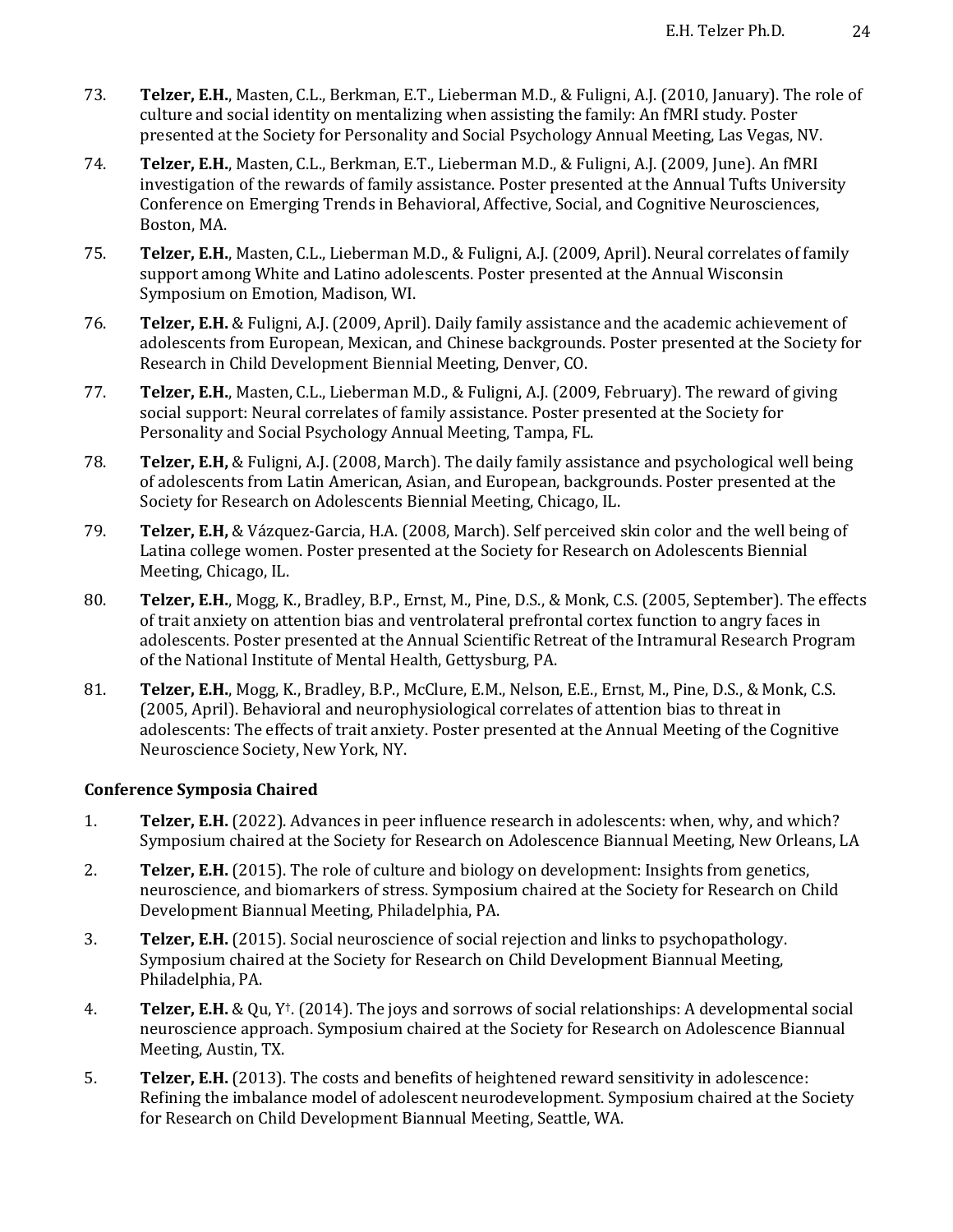- 6. **Telzer, E.H.** & Falk, E. (2012). Social influence on risky decision making: Neural mechanisms and predictors of real world outcomes. Symposium chaired at the Society for Personality and Social Psychology Annual Meeting, San Diego, CA.
- 7. **Telzer, E.H.** (2010). Family and peer relations in adolescence: Insights from developmental social neuroscience. Symposium chaired at the Society for Research on Adolescence Biannual Meeting, Philadelphia, PA.

## **Invited Talks**

- 2022 Departmental Colloquium, Pennsylvania State University
- 2021 Kurt W. Fischer Memorial Past-Presidential Symposium, International Mind, Brain and Education Society
- 2021 Diversity and Outreach in Psychology Speaker Series, Department of Psychology, Louisiana State University
- 2021 Departmental Colloquium, Department of Psychology, University of Alabama
- 2020 Tryon Lecture, University of California, Berkeley
- 2020 Departmental Colloquium, Tufts University
- 2019 MindCORE Seminar Series, University of Pennsylvania
- 2019 Departmental Colloquium, Human Development and Family Science, University of Georgia
- 2019 Distinguished Lecture, Frank Porter Graham Institute for Child Development, UNC Chapel Hill
- 2019 Keynote speaker, Adolescent Risk Taking Conference, Leiden University
- 2018 Duke UNC Annual Research Meeting in Developmental Psychology
- 2018 Departmental Colloquium, Department of Psychology, Brock University, Canada
- 2018 Invited program, Flux: The Society for Developmental Cognitive Neuroscience
- 2018 UCLA Annual Adolescent Neuroscience Group Symposium
- 2018 Invited program, Society for Research on Adolescence Biannual Meeting
- 2018 Panel member, Habits of highly effective junior faculty, Society for Research on Adolescence Biannual Meeting
- 2017 Modeling Developmental Change Workshop, NSF funded workshop, University of Oregon
- 2017 Developmental Psychology Brown Bag, Duke University
- 2017 Clinical Psychology Brown Bag, UNC Chapel Hill
- 2017 Cognitive Psychology Brown Bag, UNC Chapel Hill
- 2017 Neuroscience and Behavior Colloquia, University of Massachusetts Amherst
- 2017 Keynote speaker, Developmental Affective Neuroscience Symposium, University of Pittsburgh
- 2017 School of Psychology, University of Birmingham, United Kingdom
- 2017 Research Center for Group Dynamics, Seminar Series, University of Michigan Ann Arbor
- 2017 Psychology Department Brown Bag, University of North Carolina Greensboro
- 2017 Keynote speaker, Peer Relations Conference, Leiden University
- 2016 Clinical Psychology Brown Bag, UNC Chapel Hill
- 2016 Social Psychology Brown Bag, UNC Chapel Hill
- 2016 Association for Psychological Science Annual Meeting
- 2016 Modeling Developmental Change Workshop, University of Oregon
- 2016 Claremont Graduate University Applied Social Psychology Symposium on Cultural Neuroscience in **Translation**
- 2016 Karolinska Institute, Sweden, Workshop on Longitudinal Neuroimaging Analyses
- 2016 Society for Research on Adolescence Biannual Meeting
- 2016 Exploring the Mind Colloquium, University of California Davis
- 2015 Society for Research on Child Development Satellite Meeting, Leiden, Netherlands
- 2015 Psychology Department, Pomona College
- 2015 University of Wisconsin Madison, Developmental Brown Bag
- 2015 University of Illinois Developmental Brown Bag
- 2014 Institute of Psychology, Leiden University, Netherlands
- 2014 University of Illinois Cognitive Psychology Brown Bag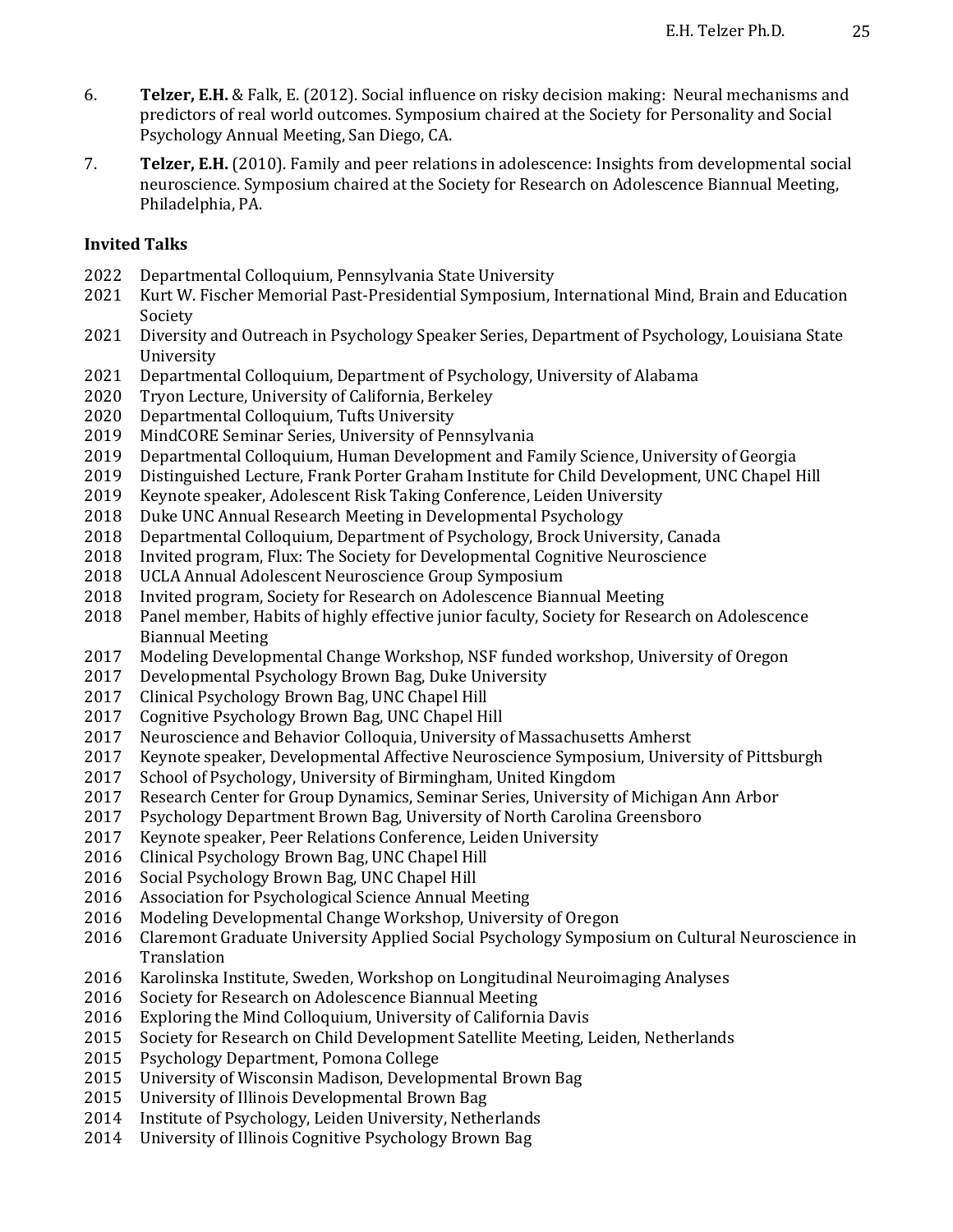- 2013 Plenary speaker, International Association of Cross-Cultural Psychology, UCLA
- 2013 University of Illinois Social and Personality Brown Bag
- 2013 University of Illinois Social Development Consortium
- 2012 University of Illinois Cognitive Neuroscience Brown Bag
- 2012 University of Illinois Developmental Brown Bag
- 2011 UCLA Developmental Research Colloquium
- 2011 UCLA Graduate Course in Human Development
- 2010 UCLA Center for Culture, Brain and Development Research Colloquium
- 2009 UCLA Developmental Research Colloquium
- 2008 UCLA Developmental Research Colloquium
- 2006 UCLA Developmental Research Colloquium

# **F) TEACHING ACTIVITIES**

| <b>UNDERGRADUATE COURSES (PAST 5 YEARS)</b>                                            |                                                                                                                                          |                                                                                                                             |
|----------------------------------------------------------------------------------------|------------------------------------------------------------------------------------------------------------------------------------------|-----------------------------------------------------------------------------------------------------------------------------|
| PSYC 180 Social Media, Technology, and the Adolescent Brain,<br><b>UNC Chapel Hill</b> | Spring 2021<br><b>Fall 2020</b>                                                                                                          | (140 students)<br>(238 students)                                                                                            |
| PSYC 471 Adolescent Development, UNC Chapel Hill                                       | <b>Fall 2018</b><br><b>Fall 2017</b>                                                                                                     | (32 students)<br>(35 students)                                                                                              |
| PSYC 395 Independent Research, UNC Chapel Hill                                         | Spring 2022<br><b>Fall 2021</b><br>Spring 2021<br><b>Fall 2020</b><br><b>Fall 2019</b><br><b>Fall 2018</b><br><b>Fall 2017</b>           | (1 student)<br>(1 student)<br>(3 students)<br>(1 student)<br>(1 student)<br>(2 students)<br>(3 students)                    |
| <b>GRADUATE COURSES (PAST 5 YEARS)</b>                                                 |                                                                                                                                          |                                                                                                                             |
| PSYC 781 Carolina Consortium on Human Development, UNC Chapel Hill                     | Spring 2020                                                                                                                              | (14 students)                                                                                                               |
| PSYC 768 Developmental Social Neuroscience, UNC Chapel Hill                            | Spring 2018<br>Spring 2019                                                                                                               | (10 students)<br>(11 students)                                                                                              |
| PSYC 993 Masters Research, UNC Chapel Hill                                             | Spring 2022<br><b>Fall 2021</b><br>Spring 2021<br><b>Fall 2020</b><br>Spring 2020<br><b>Fall 2019</b><br>Spring 2018                     | (3 students)<br>(3 students)<br>(4 students)<br>(4 students)<br>(2 students)<br>(2 students)<br>(1 students)                |
| PSYC 994 Doctoral Research UNC Chapel Hill                                             | Spring 2022<br><b>Fall 2021</b><br>Spring 2020<br><b>Fall 2020</b><br>Spring 2019<br><b>Fall 2018</b><br>Spring 2018<br><b>Fall 2017</b> | (2 students)<br>(1 student)<br>(2 students)<br>(2 students)<br>(2 students)<br>(2 students)<br>(2 students)<br>(2 students) |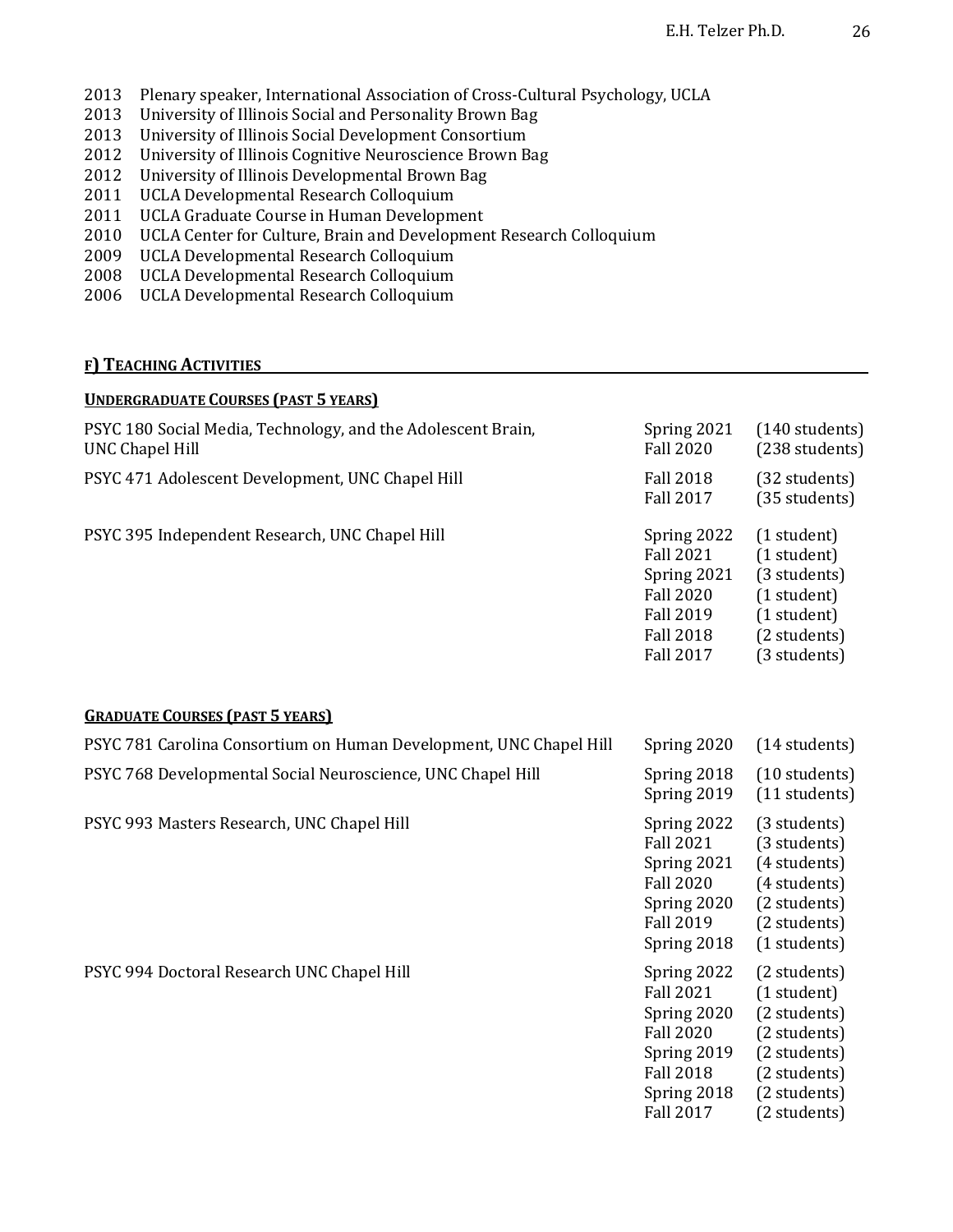# **GRADUATE STUDENTS SUPERVISED**

| Shedrick Garrett, B.A. | UNC Chapel Hill, 2022 - present                                                                                                                                                                                                                                                                                                                                                                                                                           |
|------------------------|-----------------------------------------------------------------------------------------------------------------------------------------------------------------------------------------------------------------------------------------------------------------------------------------------------------------------------------------------------------------------------------------------------------------------------------------------------------|
| Maria Maza             | UNC Chapel Hill, 2020 - present                                                                                                                                                                                                                                                                                                                                                                                                                           |
| James Capella, B.A.    | UNC Chapel Hill, 2020 - present<br>M.A. thesis, Spring 2022, "Adolescents' Neural Sensitivity to Social Status and<br>Longitudinal Links to Risk Taking and Prosocial Behavior"                                                                                                                                                                                                                                                                           |
| Nathan Jorgensen, M.A. | UNC Chapel Hill, 2018 - present<br>Comprehensive exams, Spring 2022                                                                                                                                                                                                                                                                                                                                                                                       |
| Seh-Joo Kwon, B.A.     | UNC Chapel Hill, 2018 - present<br>Comprehensive exams, Spring 2021<br>Dissertation proposal, Spring 2022 "Neurodevelopmental Changes In Social And<br>Adaptive Risk Taking In Adolescence"                                                                                                                                                                                                                                                               |
| Kathy Do, Ph.D.        | <b>UNC Chapel Hill, 2015 - 2021</b><br>Comprehensive exams, Summer 2018<br>Dissertation, Spring 2021, "Behavioral And Neural Integration Of Parent And<br>Peer Influence Across Adolescence: Implications For Risk Taking"<br>Current position: postdoctoral scholar, University of North Carolina Chapel Hill                                                                                                                                            |
| Ethan McCormick, Ph.D. | <b>UNC Chapel Hill, 2014 - 2020</b><br>M.A. thesis, Spring 2016, "Adaptive Adolescent Flexibility: Neurodevelopment of<br>Decision-Making and Learning in a Risky Context"<br>Comprehensive exams, Fall 2017<br>Dissertation, Spring 2020 "Neural Network Plasticity in Response to Experience:<br>Contributions of Learning and Development"<br>Current position: postdoctoral scholar, Radboud University, Netherlands                                  |
| Paul Sharp, Ph.D.      | UNC Chapel Hill, 2015 - 2019<br>M.A. thesis, Spring 2016, "Strength of family bond predicts disrupted neural<br>habituation to visual familial threat in adolescence"<br>Comprehensive exams, Fall 2017<br>Dissertation, Spring 2019 "Elucidating the Nature and Development of Neural<br>Mechanisms Associated with Anxious Apprehension and Anxious Arousal across<br>Adolescence"<br>Current position: Postdoctoral scholar, University College London |
| Michael Perino, Ph.D.  | University of Illinois, 2014 - 2018<br>M.A. thesis, Spring 2014 "A Neural Examination of Adolescents'<br>Compromised Inhibitory Control in Socially Appetitive and Aversive Contexts"<br>Comprehensive exams, Fall 2017<br>Dissertation, Spring 2018 "A Social Neuroscience Approach to Understanding<br>Adolescent Delinquency and Bullying"<br>Current position: Postdoctoral scholar, University of Washington St Louis                                |
| Yang Qu, Ph.D.         | University of Illinois, 2012 - 2016<br>Comprehensive exams, Spring 2015<br>Dissertation, Fall 2016 "The Implications of Conceptions of Adolescence for<br>Adolescents' Psychological Adjustment: Experimental and Longitudinal<br>Neuroimaging Evidence"                                                                                                                                                                                                  |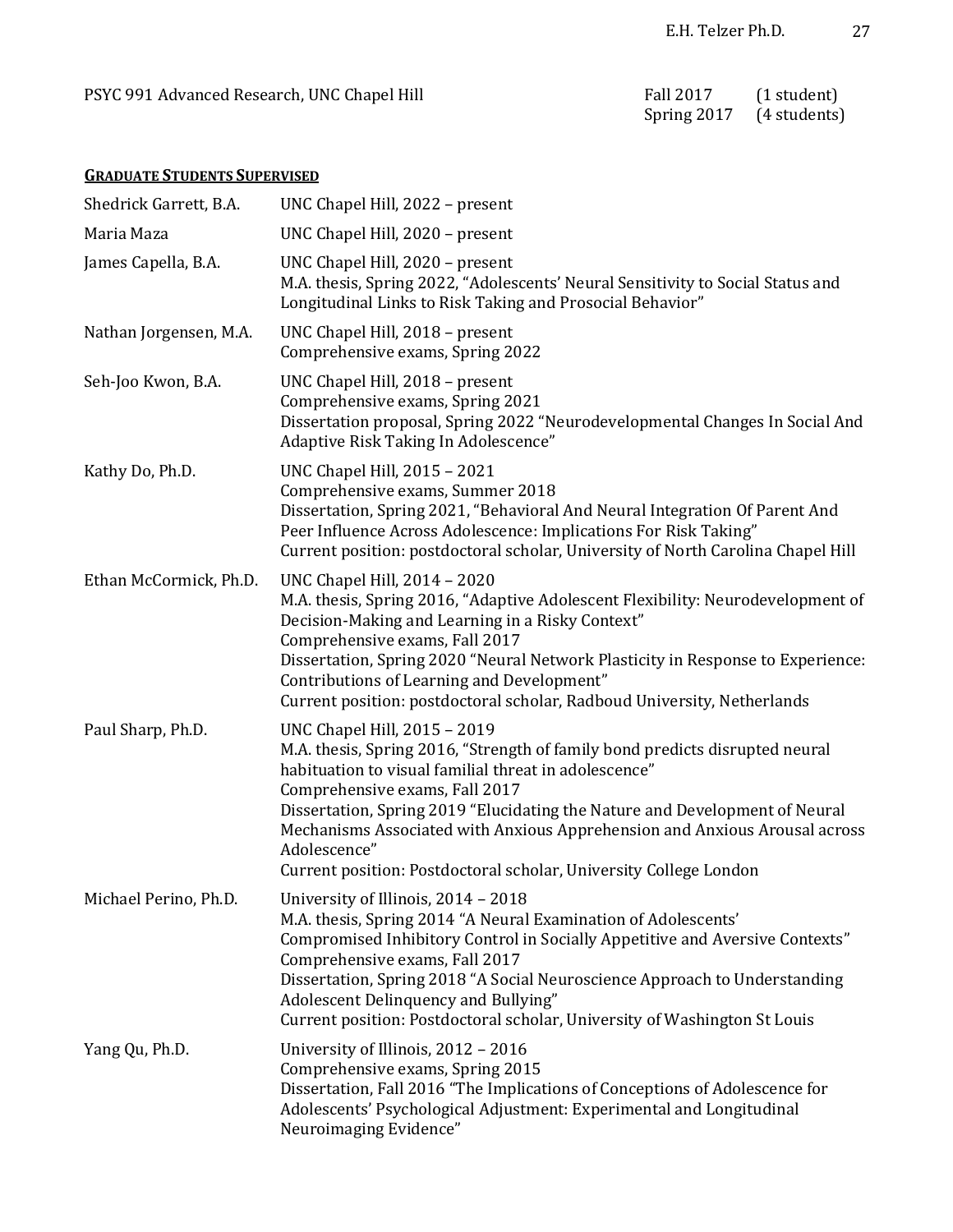Current position: Assistant Professor, School of Education and Social Policy, Northwestern University

## **POSTDOCTORAL STUDENTS SUPERVISED**

| Jungiang Dai Ph.D.        | UNC Chapel Hill, 2021 - present                                                                                                       |
|---------------------------|---------------------------------------------------------------------------------------------------------------------------------------|
| Jessica S. Flannery Ph.D. | UNC Chapel Hill, 2021 - present                                                                                                       |
| Natasha Duel, Ph.D.       | UNC Chapel Hill, 2018 - present                                                                                                       |
| Benjamin Nelson, Ph.D.    | UNC Chapel Hill, 2020 - 2021<br>Current position: Clinical Research Scientist, Meru Health                                            |
| Jessica Flannery, Ph.D.   | UNC Chapel Hill, 2020 - 2021<br>Current position: Clinical Research Scientist, Limbix Health                                          |
| Caitlin Turpyn, Ph.D.     | UNC Chapel Hill, 2019 - 2021<br>Current position: Post doc, Devereux Children's Behavioral Health system                              |
| Christina Rogers, Ph.D.   | UNC Chapel Hill, 2016 - 2019<br>Current position: Assistant Professor, Human Development and Family Studies,<br>Texas Tech University |
| Jorien van Hoorn, Ph.D.   | UNC Chapel Hill, 2016 - 2018<br>Current position: Assistant Professor, Leiden University                                              |
| Tae-Ho Lee, Ph.D.         | UNC Chapel Hill, 2015 - 2018<br>Current position: Assistant Professor, Department of Psychology, Virginia Tech<br>University          |

## **MASTERS COMMITTEE (CHAIRED)**

| James Capella   | Developmental Psychology, UNC Chapel Hill (Spring 2022)        |
|-----------------|----------------------------------------------------------------|
| Ethan McCormick | Developmental Psychology, University of Illinois (Spring 2016) |
| Michael Perino  | Developmental Psychology, University of Illinois (Spring 2015) |

## **MASTERS COMMITTEE (SERVED ON)**

| Developmental Psychology, UNC Chapel Hill (Spring 2021)        |
|----------------------------------------------------------------|
| Developmental Psychology, UNC Chapel Hill (Spring 2021)        |
| Developmental Psychology, UNC Chapel Hill (Fall 2020)          |
| Developmental Psychology, University of Illinois (Spring 2016) |
| Cognitive Neuroscience, University of Illinois (Spring 2014)   |
| Developmental Psychology, University of Illinois (Spring 2013) |
|                                                                |

#### **DISSERTATION COMMITTEE (CHAIRED)**

| Kathy Do        | Developmental Psychology, UNC Chapel Hill (Spring 2021)        |
|-----------------|----------------------------------------------------------------|
| Ethan McCormick | Developmental Psychology, UNC Chapel Hill (Spring 2020)        |
| Paul Sharp      | Developmental Psychology, UNC Chapel Hill (Spring 2019)        |
| Michael Perino  | Developmental Psychology, University of Illinois (Spring 2018) |
| Yang Qu         | Developmental Psychology, University of Illinois (Winter 2016) |

# **DISSERTATION COMMITTEE (SERVED ON)**

| Jason Hannay    | Social Psychology, UNC Chapel Hill (Spring 2022)             |
|-----------------|--------------------------------------------------------------|
| Mac Woodburn    | Cognitive Psychology, UNC Chapel Hill (prelims, Spring 2022) |
| Marketa Burnett | Developmental Psychology, UNC Chapel Hill (Spring 2022)      |
| Melissa Grimes  | Developmental Psychology, UNC Chapel Hill (Spring 2021)      |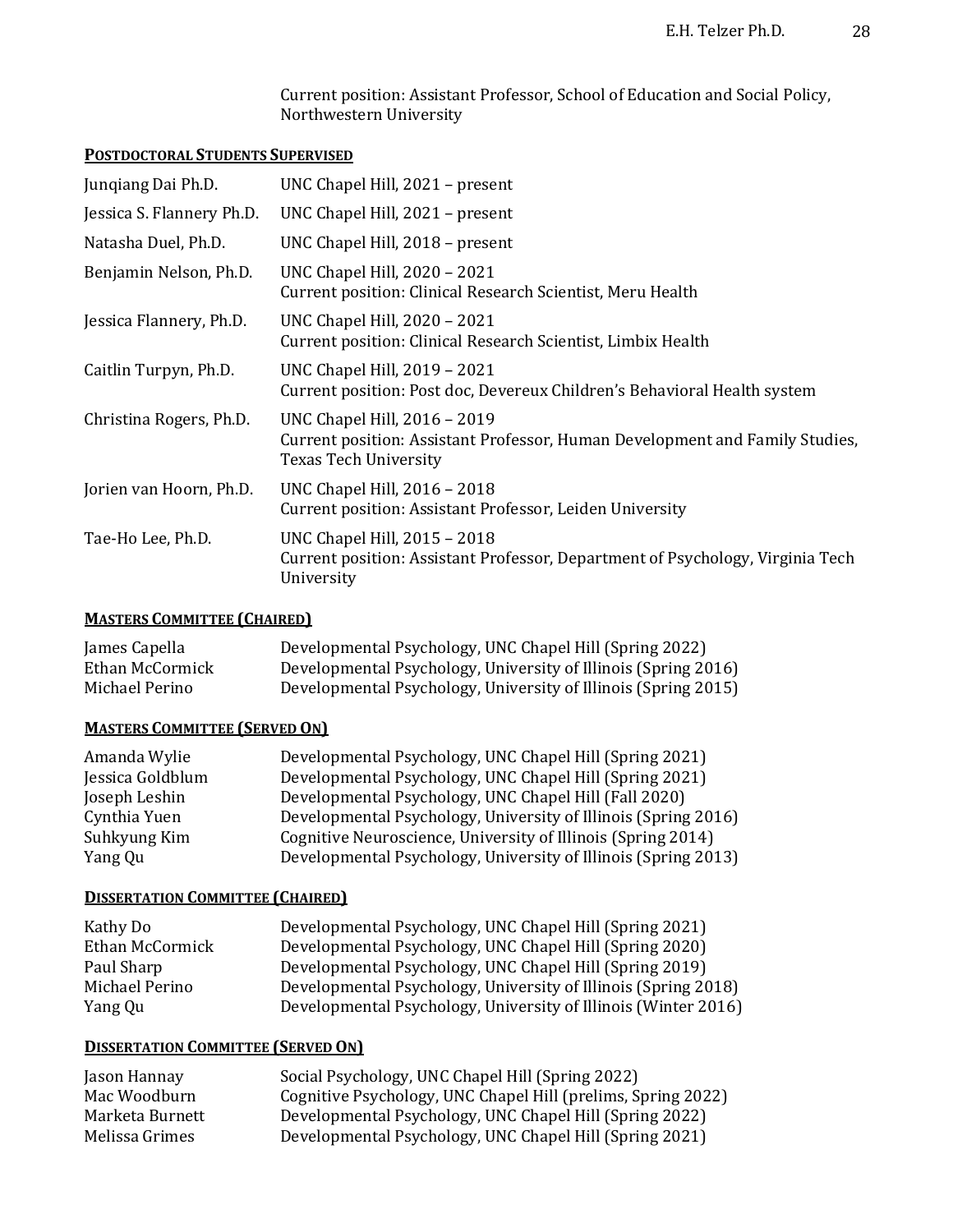| Alexandra Miller     | Clinical Psychology, UNC Chapel Hill (prelims Spring 2021)            |
|----------------------|-----------------------------------------------------------------------|
| Laura Machlin        | Clinical Psychology, UNC Chapel Hill (Spring 2021)                    |
| Maleeha Haroon       | Clinical Psychology, UNC Chapel Hill (Spring 2020)                    |
| Maya Massing-Shaffer | Clinical Psychology, UNC Chapel Hill (Spring 2020)                    |
| Heidi Vuletich       | Developmental Psychology, UNC Chapel Hill (Spring 2020)               |
| <b>Grant Canipe</b>  | Developmental Psychology, UNC Chapel Hill (Spring 2020)               |
| <b>Katie Perkins</b> | Developmental Psychology, UNC Chapel Hill (Spring 2017)               |
| Jacqueline Nesi      | Clinical Psychology, UNC Chapel Hill (Spring 2017)                    |
| Maayan Stevans       | Developmental Psychology, University of Illinois (Spring 2016)        |
| Emily Xin Zhang      | Developmental Psychology, University of Illinois (Spring 2016)        |
| Jennifer Monti       | Developmental Psychology, University of Illinois (Spring 2015)        |
| Stephanie Sloane     | Developmental Psychology, University of Illinois (Spring 2014)        |
| Jennifer Jackson     | Psychological Science, University of Melbourne, Australia (Fall 2014) |
| Cecilia Cheung       | Developmental Psychology, University of Illinois (Spring 2013)        |

#### **UNDERGRADUATE HONORS THESIS (CHAIRED)**

| Glorimel Rodriguez  | Developmental Psychology, UNC Chapel Hill (Spring 2022)                    |
|---------------------|----------------------------------------------------------------------------|
| Hannah Netschytailo | Developmental Psychology, UNC Chapel Hill (Spring 2021)                    |
| Olesya Iosipchuk    | Developmental Psychology, UNC Chapel Hill (Spring 2021)                    |
| Kelsey Smith        | Developmental Psychology, UNC Chapel Hill (Spring 2020)                    |
| Melissa Burroughs   | Developmental Psychology, UNC Chapel Hill (Spring 2019); awarded Dashiell- |
|                     | Thurstone Prize for best senior honors thesis                              |
| Joao Guasi Moreira  | Developmental Psychology, University of Illinois (Spring 2016)             |

#### **UNDERGRADUATE HONORS THESIS (SERVED ON)**

Kayla Baresich Clinical Psychology, UNC Chapel Hill (Spring 2021)

#### **TEACHING MENTORSHIP**

Marketa Burnett, Developmental Psychology Instructor, Spring 2021 Lindsay Gomes, Developmental Psychology Instructor, Spring 2020 Kylie Bezdek, Developmental Psychology Instructor, Spring 2019 Grant Canipe, Developmental Psychology Instructor, Spring 2018 Yang Qu, Child Development Instructor, Fall 2012

#### **G)** RESEARCH GRANTS AND FUNDING

#### **CURRENT**

The Winston Family Foundation (Telzer and Prinstein, MPIs)  $01/01/22 - 06/30/28$ The Winston National Center on Technology Use, Brain, and Psychological Development Role: Principal Investigator (50% effort) Total costs: \$10,274,978 This award supports the launch of a national center at UNC aimed at understanding the role of technology on youth development. The center has a five-pronged mission including work to fulfill: (1) an Educational Mission; (2) Outreach; (3) Research; (4) Public Health; and (5) Adolescent/Emerging Adult Involvement.

The Winston Family Foundation (Telzer and Prinstein, MPIs)  $01/01/22 - 06/30/23$ Winston Family Initiative research supplement Role: Principal Investigator (25% effort) Total costs: \$250,000 This research supplement will focus on examining how technology addiction relates to neural processing in college students as well as early technology use onset in  $5<sup>th</sup>$  graders.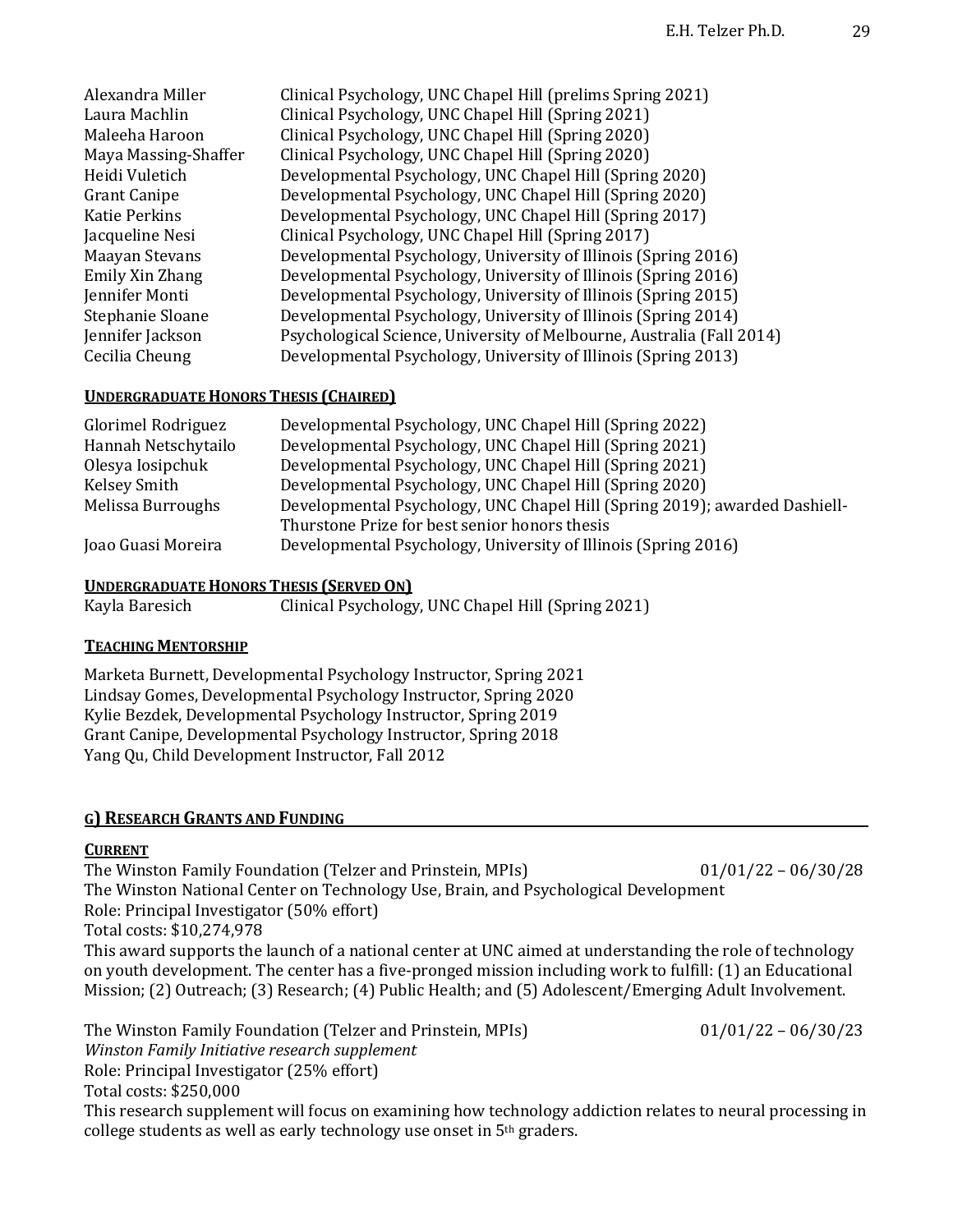CF-0214 - CP22-005 (Lockwood, Kosse, Muthakrishna, Telzer, MPIs) 09/01/21 – 08/31/23 Canadian Institute for Advanced Research and Jacobs Foundation Lifespan similarities and differences in prosocial behaviour across the globe Role: Principal Investigator (0% effort) Total costs: \$40,127 The goal of this cross-national collaborative project is to examine prosocial behaviors across development and cultures around the world.

R01DA051127-02S1 (Telzer, PI) 05/31/21 – 08/31/21 National Institutes of Health *Neurobiological susceptibility to peer influence and drug use in adolescence* Role: Principal Investigator (0% effort) Total costs: \$12.528 This award provides support under the 2021 NIDA Summer Research Internship Program. Funds provided support to 2 undergraduate students with a focus on increasing underrepresented populations in drug abuse and addiction research.

R01DA051127 (Telzer, Lindquist, MPIs) 07/01/20 - 06/30/24 National Institutes of Health *Neurobiological susceptibility to peer influence and drug use in adolescence* Role: Principal Investigator (33% effort) Total costs: \$3,395,273

The goal of this project is to examine the neurobiological markers of social influence susceptibility. Using a two-cohort, accelerated longitudinal design including adolescents spanning grades 6-12, we will investigate how individual differences in connectivity within and between candidate neural networks predict prospective substance use initiation in the context of peers.

The Winston Family Foundation (Telzer and Prinstein, MPIs)  $01/01/20 - 12/31/22$ Winston Family Initiative in Adolescent Brain Development and Technology Role: Principal Investigator (25% effort) Total costs: \$3,043,000 This initiative will focus its efforts in three key areas: 1) new course development and teaching dedicated to the effects of the technology on adolescent brain development 2) a longitudinal research study

examining technology and social media use and the developing adolescent brain, and 3) the dissemination of research findings and their implications.

## R01MH119091 (Cohen, PI) 06/01/19 – 05/31/24

National Institutes of Health

Longitudinal Investigation of the Neurobiological Underpinnings of Risk Behavior in ADHD Throughout the Adolescent Transition: The Key Role of Cognitive Control and Motivation Network Development Role: Co-Investigator (8% effort)

The goal of this study is to characterize behavioral trajectories of cognitive control, motivation, and their interaction in ADHD and typically developing youth from childhood into adolescence, to characterize the development of structural and functional brain network organization during the same time period, and to identify neural, behavioral, and clinical features of pre-adolescent ADHD that predict clinical outcomes and risk-taking behavior during adolescence.

2018-1288-13 (Telzer, PI) 01/01/19 - 12/31/21 Jacobs Foundation Early Career Research Fellowship *Trajectories of Prosocial Behavior and Risk Taking across Adolescence* Role: Principal Investigator (4% effort) Total costs: \$166,088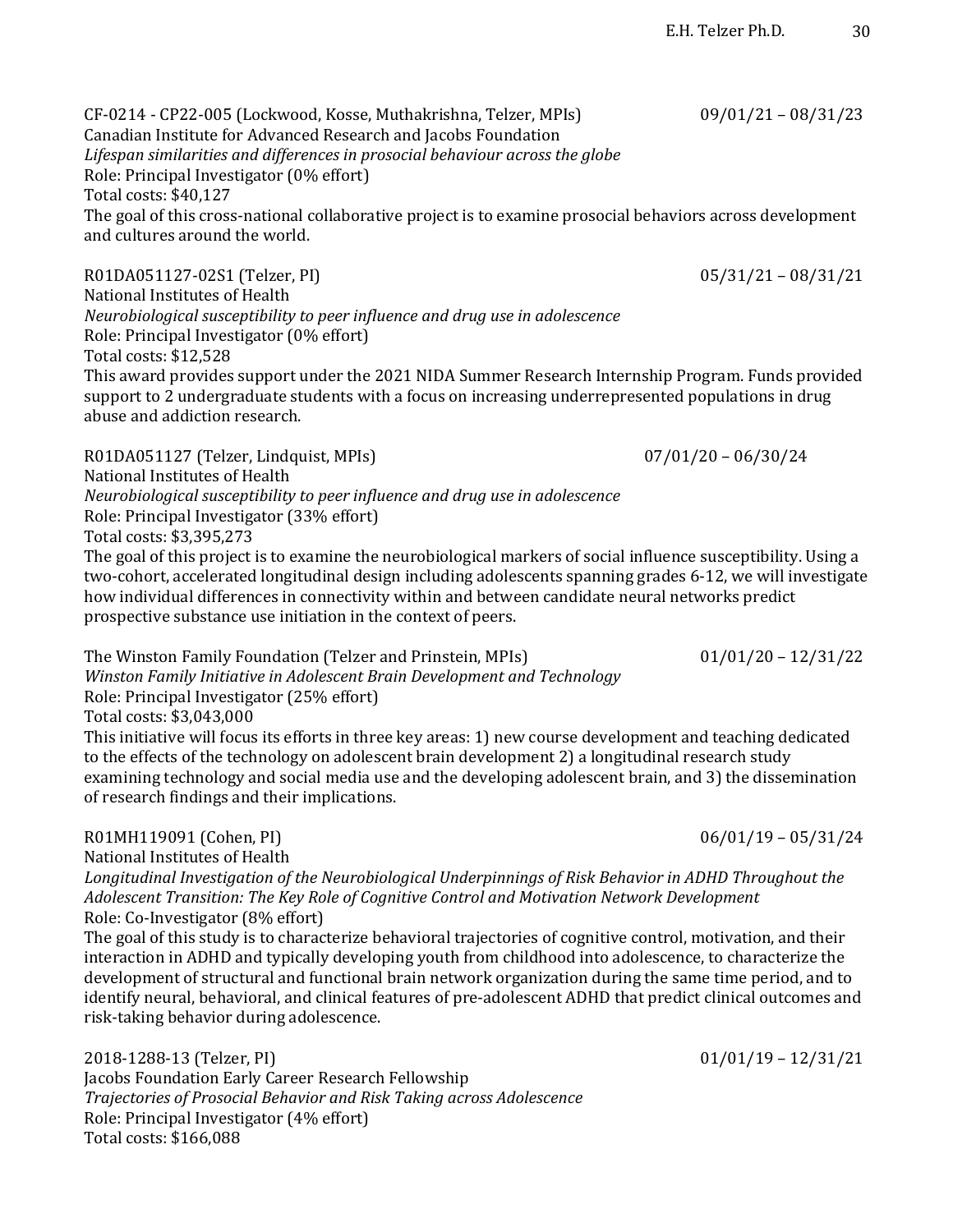The goal of this study is to examine developmental trajectories of the behavioral and neural correlates of risk-taking and prosocial behavior across adolescence using a 4-wave longitudinal neuroimaging design.

R01HD093823 (Fuligni, PI) 01/26/18 - 12/31/22 National Institutes of Health *Prosocial Behavior and Neural Development during Adolescence* Role: Co-Investigator (8% effort) Total costs: \$3,209,615, UNC sub-award: \$110,734 The goal of this study is to examine the neural processes involved in giving to others during adolescence using an accelerated longitudinal design in order to unpack developmental trajectories of giving to family, peers, and strangers. 

R01DA039923 (Telzer, PI) 07/01/15 – 03/31/22 (NCE) National Institutes of Health *Incorporating the Social Context into Neurocognitive Models of Adolescent Risk Taking* Role: Principal Investigator (37.75% effort) Total costs: \$2,865,423 This project examines the role of family and peer contexts on longitudinal changes in neurocognition and risk for drug use. Particular attention is paid to pubertal versus age-related changes in neural processing and links to risk taking.

#### **COMPLETED**

R21MH112578 (Telzer and McElwain, MPIs) 07/01/17 - 04/30/20 (NCE) National Institutes of Health *Integration of Neural Networks and Attachment in Human Infants* Role: Principal Investigator (4.2% effort) Total costs: \$244,548, UNC sub-award: \$65,997 This project combines interdisciplinary techniques including observational methods in the lab and home,

and longitudinal brain scans to examine how infant-mother attachment is related to the integration of neural networks across the first year of life.

R01DA039923-05S1 (Telzer, PI) 05/31/19 – 08/31/19 National Institutes of Health *Incorporating the Social Context into Neurocognitive Models of Adolescent Risk Taking* Role: Principal Investigator (0% effort) Total costs: \$8,467 This award provides support under the 2019 NIDA Summer Research Internship Program. Funds provided support to one undergraduate student with a focus on increasing underrepresented populations in drug abuse and addiction research.

BCS 1539651 (Telzer and McElwain, MPIs) 08/16/16 - 08/15/19 (NCE) National Science Foundation *Stress-Related Neural Responses Linking Toddler-Mother Attachment and Adolescent Adjustment* Role: Principal Investigator (4.2% effort) Total costs: \$450,000 The goal of this longitudinal project is to examine how toddler-mother attachment security at age 2.5 years is associated with neural processing of emotions as youth are entering adolescence at age 13 years and links to socioemotional well-being at age 14 years.

SES 1459719 (Telzer, PI) 05/01/15 – 04/30/19 (NCE) National Science Foundation Social and Cultural Influence on the Neurobiology of Adolescent Risk Taking Role: Principal Investigator (8% effort)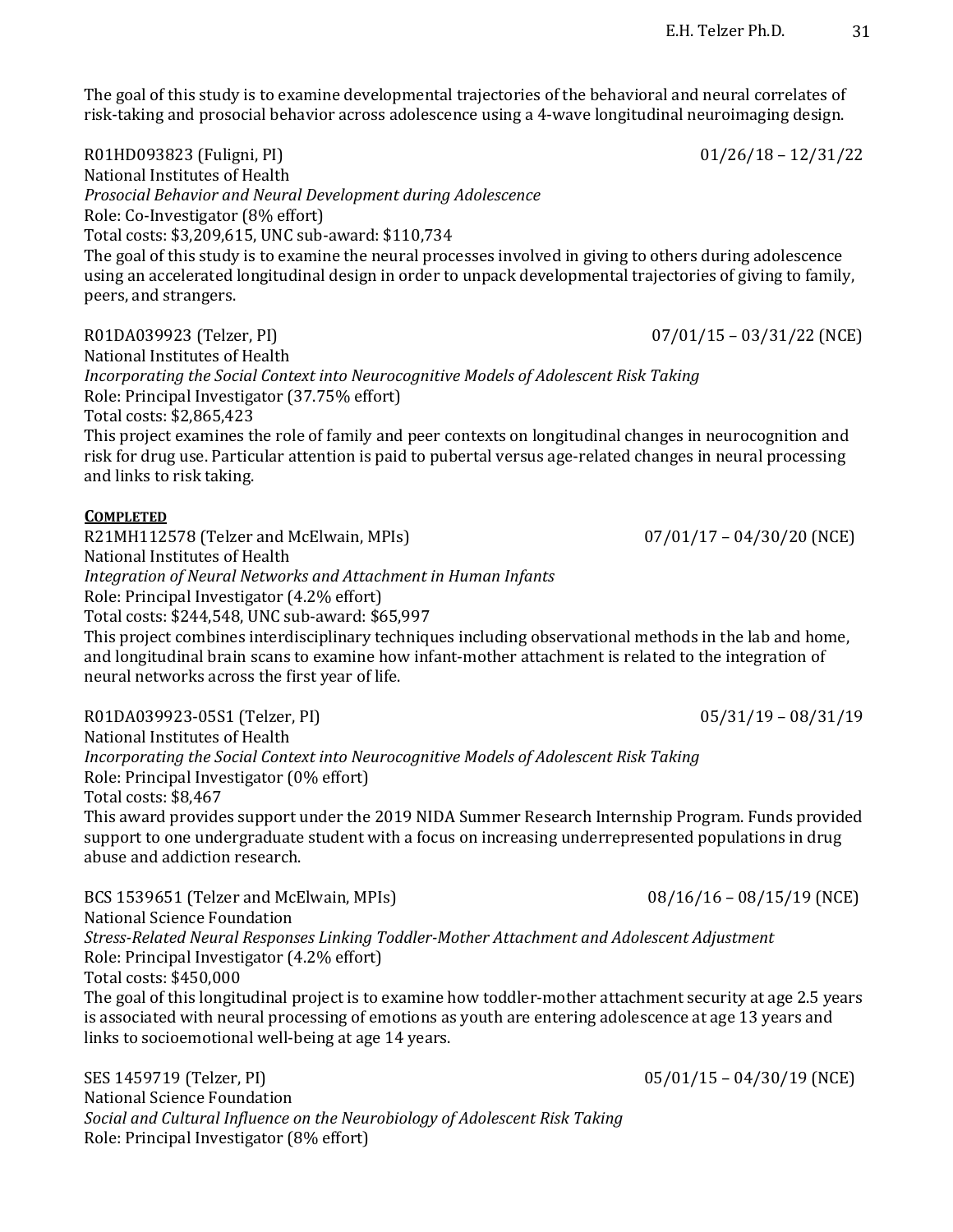Total costs: \$520,000

The goal of this project is to examine how family and peer contexts differentially modulate neurocognition and predict changes in adolescent risk-taking behavior over time.

BCS 1551952 (Fuligni, PI) National Science Foundation **09/01/16** – 08/31/18 Giving to Others and Neural Development During Adolescence Role: Consultant (0% effort) Total costs: \$337,780 The goal of this study is to examine the neural processes involved in giving to others during adolescence.

R03MH105655 (Telzer and Rudolph, MPIs) 08/16/15 - 08/15/17 National Institutes of Health Social Sensitivity and Depression in Peer-Victimized Girls: Insights from Neuroscience Role: Principal Investigator (2.1% effort) Total costs: \$158,600 The goal of this project is to examine how chronic peer stress sensitizes the developing brain to social threat and contributes to the emergence of depression in adolescent girls.

22492 (Telzer, PI) 01/15/15 – 09/14/17 Brain and Behavior Research Foundation, NARSAD Young Investigator Grant *Neural Sensitivity to Social Threat and the Development of Depression in At-Risk Girls* Role: Principal Investigator (8.3% effort) Total costs: \$65,000 The goal of this project is to examine how social stressors sensitize the developing brain and contribute to the emergence of clinical depression in adolescent girls. In depth mental health and stress interviews will be conducted following fMRI scans assessing social threat.

2014-1095 (Telzer, PI) 01/01/15 – 12/31/16 Jacobs Foundation, Young Scholars Grant *Neural Mechanisms Linking Early Child-Father Relationship Quality to Adolescent Adjustment* Role: Principal Investigator Total costs: \$44,206 (0% effort) The goal of this longitudinal project is to examine how early child-father relationship quality at age 2.5 years is associated with neural processing of emotions as youth are entering adolescence at 13 years.

Telzer, PI 09/01/14 – 03/01/15 Immigrant Health Transitions Initiative Seed Grant, University of Illinois at Urbana Champaign The Impact of Family Meals on European and Asian American Youth's Physical Health Role: Principal Investigator (0% effort) Total costs: \$5,000

Research Board, University of Illinois, Urbana Champaign (Rudolph, PI)  $09/01/13 - 08/31/14$ *Do Peer-Victimized Children Feel More Social Pain? Insights from Neuroscience* Role: Consultant (0% effort) Total costs: \$24,000

F31DA029979 (Telzer, PI) 09/01/10 - 08/31/12 National Institutes of Health, National Research Service Award *Neural Mechanisms Underlying the Protective Effects of Familism on Drug Use among Latino Youth* Role: Principal Investigator (100% effort) Total costs: \$64,606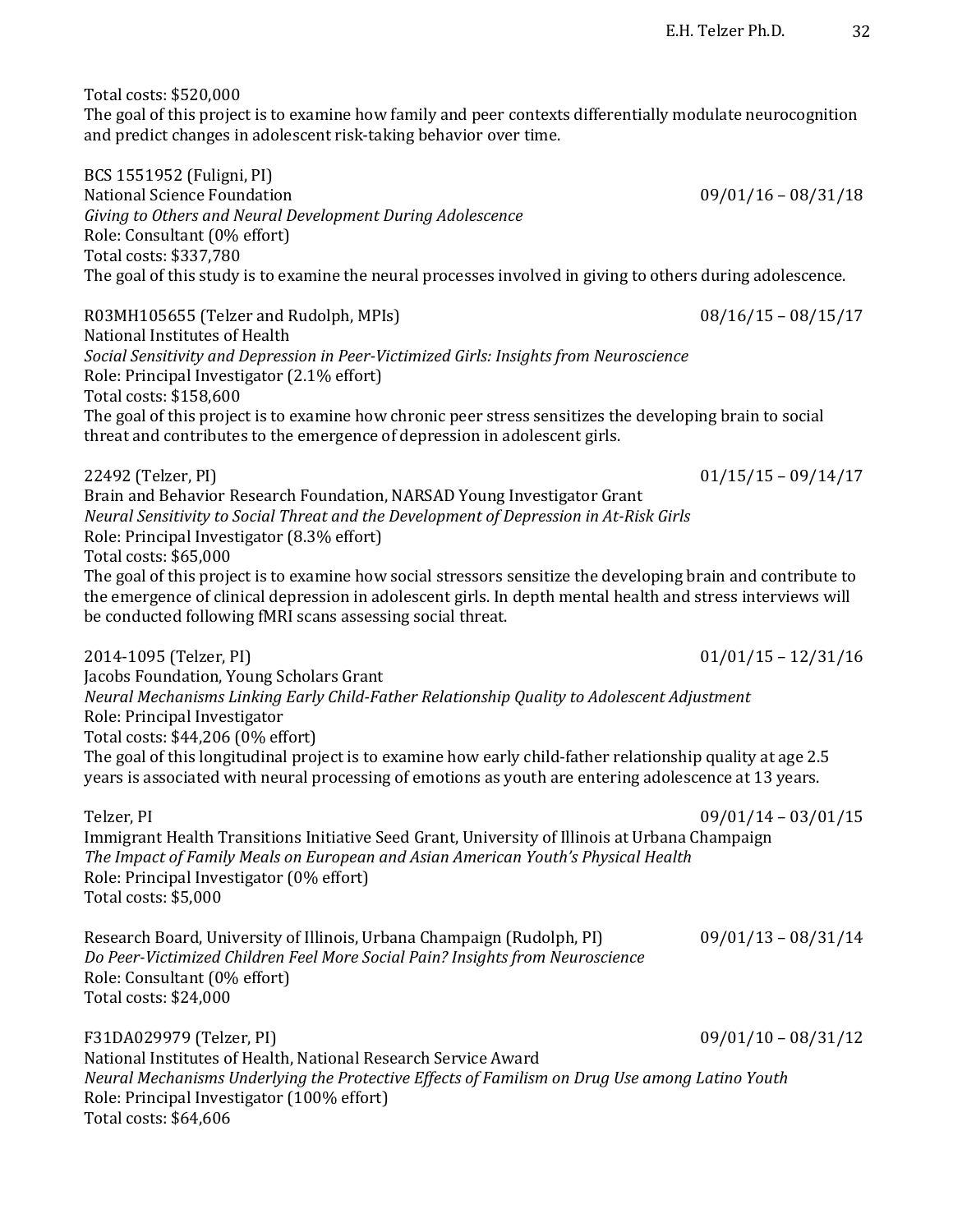| Telzer, PI<br>University of California Institute for Mexico and the United States Dissertation Research Grant<br>The Protective Effects of Familism on Drug Use among Mexican Immigrant Youth<br>Role: Principal Investigator (0% effort)<br>Total costs: \$12,000    | $09/01/10 - 08/31/12$                          |
|-----------------------------------------------------------------------------------------------------------------------------------------------------------------------------------------------------------------------------------------------------------------------|------------------------------------------------|
| SES 1023293 (Telzer, PI)<br>National Science Foundation, Dissertation Research Improvement Grant<br>Neural Mechanisms Underlying the Protective Effects of Familism on Risk Taking<br>Role: Principal Investigator (0% effort)<br>Total costs: \$24,582               | $09/01/10 - 08/31/11$                          |
| Telzer, PI<br>American Psychological Foundation and Council of Graduate Departments of Psychology Graduate<br>Research Award                                                                                                                                          | $09/01/10 - 08/31/11$                          |
| An fMRI study of the Protective Effects of Familism on Risk Taking and Drug Use among Latino Adolescents<br>Role: Principal Investigator (0% effort)<br>Total costs: \$2,000                                                                                          |                                                |
| Telzer, PI                                                                                                                                                                                                                                                            | $09/01/10 - 08/31/11$                          |
| Society for Research on Child Development Dissertation Fund Award<br>Neural Mechanisms Underlying the Protective Effects of Familism on Risk Taking and Substance Use among<br>Latino Adolescents<br>Role: Principal Investigator (0% effort)<br>Total costs: \$2,000 |                                                |
| Telzer, PI                                                                                                                                                                                                                                                            | $09/01/10 - 08/31/11$                          |
| Norma and Seymour Feshbach Doctoral Dissertation Award<br>Behavioral and Neural Mechanisms Underlying the Protective Effects of Familism on Risk Taking among<br>Latino Youth<br>Role: Principal Investigator (0% effort)<br>Total costs: \$1,000                     |                                                |
| <b>MENTORED STUDENT GRANTS AND FELLOWSHIPS</b>                                                                                                                                                                                                                        |                                                |
| Glorimel Rodriguez<br>Summer Undergraduate Research Fellowship, UNC Chapel Hill                                                                                                                                                                                       | $06/15/20 - 08/15/20$                          |
| Caitlin Turpyn<br>National Institutes of Health, F32DA049461                                                                                                                                                                                                          | $08/27/19 - 08/26/21$                          |
| Natasha Duell<br>NICHD T32 Carolina Consortium on Human Development Postdoctoral Fellowship                                                                                                                                                                           | $08/16/18 - 08/15/20$                          |
| Kathy Do<br>National Science Foundation Graduate Research Fellowship<br>NICHD T32 Carolina Consortium on Human Development Predoctoral Fellowship                                                                                                                     | $09/01/17 - 08/31/20$<br>$09/01/19 - 08/31/21$ |
| Melissa Burroughs<br>Peele Memorial Research Award, UNC Chapel Hill                                                                                                                                                                                                   | $10/01/18 - 05/15/19$                          |
| Ethan McCormick<br>Dashiell Dissertation Startup Award, UNC Chapel Hill                                                                                                                                                                                               | $09/18/17 - 05/31/18$                          |
| Joao Guassi Moreira<br>Summer Undergraduate Research Fellowship, University of Illinois                                                                                                                                                                               | $06/01/15 - 08/15/15$                          |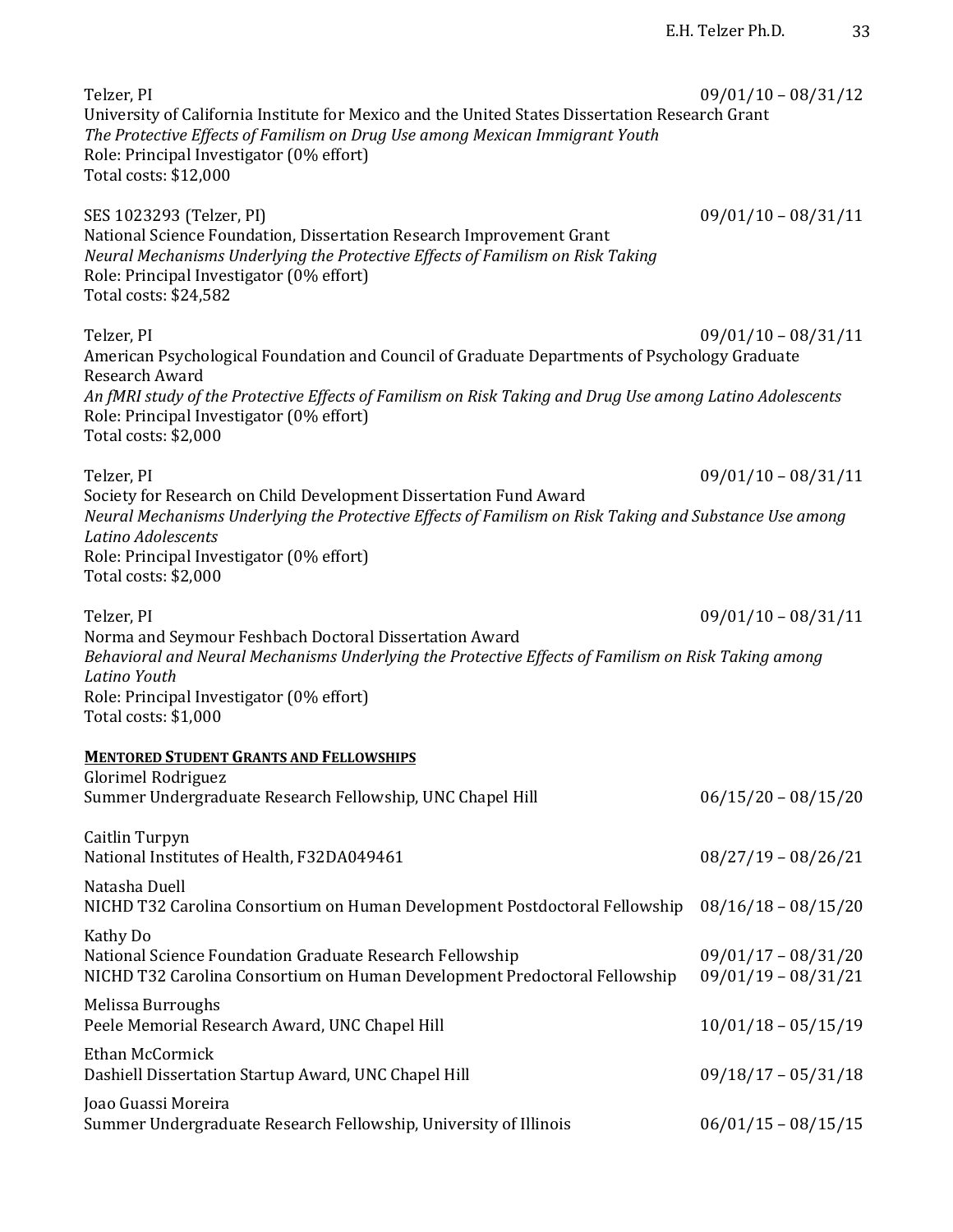| Experiment.com Research Grant                                                                                                              | 05/01/14                          |
|--------------------------------------------------------------------------------------------------------------------------------------------|-----------------------------------|
| Cynthia Yuen<br>American Psychological Association Junior Scientist Fellowship<br>National Science Foundation Graduate Research Fellowship | 09/01/14<br>$06/01/13 - 05/31/16$ |
| Michelle Miernicki<br>National Science Foundation Graduate Research Fellowship                                                             | $06/01/13 - 05/31/16$             |

E.H. Telzer Ph.D. 34

## **H)** PROFESSIONAL SERVICE

#### **TO THE DISCIPLINE**

#### **EDITORIAL SERVICE**

| $2021$ – present | Associate editor, Child Development                                                        |
|------------------|--------------------------------------------------------------------------------------------|
| $2020$ – present | Associate editor, Social Cognitive Affective Neuroscience                                  |
| $2019 - 2021$    | Consulting editor, Child Development                                                       |
| 2018, 2019       | Guest editor, Proceedings of the National Academy of Sciences                              |
| $2018 - 2020$    | Consulting editor, Social Cognitive Affective Neuroscience                                 |
| $2018$ – present | Consulting editor, Journal of Research on Adolescence                                      |
| 2017             | co-Editor, Handbook of Culture and Biology Interplay, Wiley Press                          |
| $2015$ – present | Editorial board member, Adolescent Research Review                                         |
| 2015             | Guest editor, special issue "Culture and Biology Interplay," Cultural Diversity and Ethnic |
|                  | <b>Minority Psychology</b>                                                                 |
| $2014 - 2018$    | Editorial board member, Journal of Youth and Adolescence                                   |
| $2013$ – present | Review editor, Frontiers in Human Neuroscience                                             |

#### **AD HOC REVIEWER, JOURNALS**

American Journal of Psychiatry; Archives of General Psychiatry; Biology of Mood and Anxiety Disorders; *Biological Psychiatry; Biological Psychology; Brain and Cognition; British Journal of Developmental Psychology; Cerebral Cortex; Child Development; Child Development Perspectives; Cognitive Affective and Behavioral Neuroscience; Culture and Brain; Developmental Cognitive Neuroscience; Developmental Psychobiology; Developmental Psychology; Developmental Science; Emotion; Frontiers in Human Neuroscience; Human Development; International Journal of Psychology; Journal of Abnormal Child Psychology; Journal of Adolescent Research; Journal of Adolescence; Journal of the American Academy for Child and Adolescent Psychiatry; Journal*  of the American Medical Association, Psychiatry; Journal of Child Psychology and Psychiatry; Journal of *Cognitive Neuroscience; Journal of Early Adolescence; Journal of Experimental Child Psychology; Journal of Experimental Psychology: General; Journal of Family Psychology; Journal of Neuroscience; Journal of*  Personality and Social Psychology; Journal of Research on Adolescence; Journal of Youth and Adolescence; *Nature Communications; Nature Neuroscience; Neuroimage; Neuropsychologia; Neuroscience & Biobehavioral Reviews; Perspectives in Child Development; Perspectives in Psychological Science; Proceedings of the National Academy of Sciences; Psychiatry Research: Neuroimage; Psychological Bulletin; Psychological Science; Scientific Reports; Social Cognitive and Affective Neuroscience; Social Development; Trends in Cognitive Sciences* 

#### **EXTERNAL GRANT REVIEW**

| 2022             | Reviewer, Graduate Women in Science (GWIS) National Fellowship Program            |
|------------------|-----------------------------------------------------------------------------------|
| 2019             | Ad Hoc Reviewer, Social Psychology, National Science Foundation                   |
| 2017             | Reviewer, European Research Counsel                                               |
| 2017             | Reviewer, Russell Sage Foundation                                                 |
| 2017             | Reviewer, Israel Science Foundation                                               |
| $2016 - 2020$    | Member, Psychosocial Development, Risk, and Prevention Study Section, National    |
|                  | Institutes of Health                                                              |
| $2016$ – present | Member, College of Reviewers, Developmental Sciences, National Science Foundation |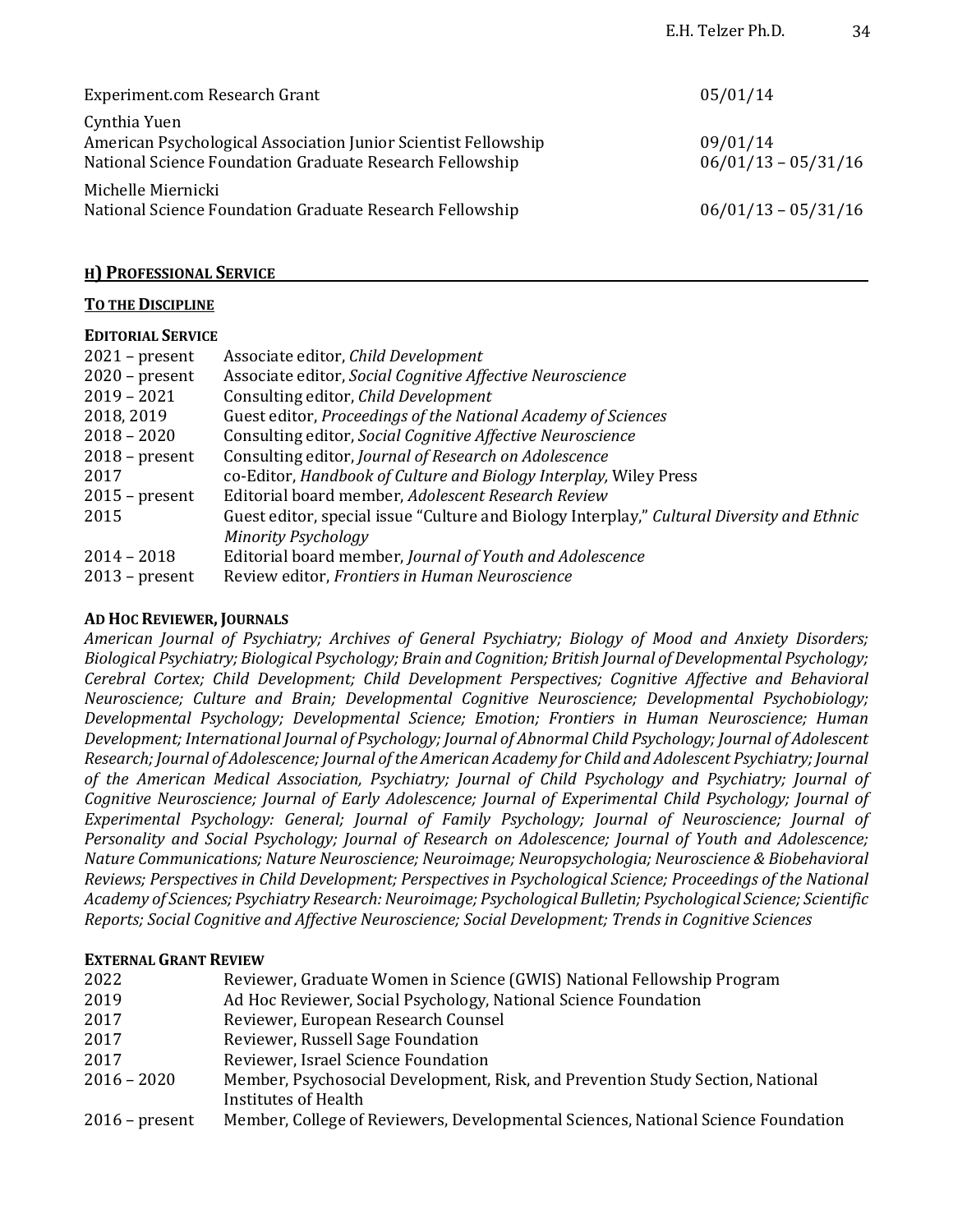| 2015<br>2015 | Ad Hoc Reviewer, Developmental Sciences, National Science Foundation<br>Ad Hoc Reviewer, Psychosocial Development, Risk, and Prevention Study Section,<br>National Institutes of Health |
|--------------|-----------------------------------------------------------------------------------------------------------------------------------------------------------------------------------------|
| 2014, 2015   | Reviewer, Social Sciences and Humanities Research Council of Canada                                                                                                                     |
| 2014         | Early Career Reviewer, Biobehavioral Mechanisms of Emotion, Stress and Health Study<br>Section, National Institutes of Health                                                           |
| 2014         | Early Career Reviewer, Psychosocial Development, Risk, and Prevention Study Section,<br>National Institutes of Health                                                                   |

## **OTHER SERVICE TO THE DISCIPLINE**

| Program Committee, Flux Congress Annual Meeting                                             |
|---------------------------------------------------------------------------------------------|
| Mentor, Society for Research on Adolescence (SRA) International Young Scholars              |
| Program (IYSP)                                                                              |
| Program Committee, Flux Congress Annual Meeting                                             |
| Review Panel Chair, Biological and Neurological Mechanisms, Society for Research on         |
| <b>Adolescence Biannual Meeting</b>                                                         |
| Organizer and Host, Flux Congress, Satellite Conference Big Data Little Brains              |
| Reviewer, Annual Meeting of the Cognitive Science Society                                   |
| Reviewer, Society for Research on Child Development Biannual Meeting                        |
| 2014, 2015, 2016 Review Committee, Social and Affective Neuroscience Society Annual Meeting |
| Reviewer, Society for Research on Adolescence Biannual Meeting                              |
|                                                                                             |

# **INSTITUTIONAL SERVICE**

| 2022             | Search committee chair, Assistant Professor position, Department of Psychology and<br>Neuroscience, UNC Chapel Hill                                             |
|------------------|-----------------------------------------------------------------------------------------------------------------------------------------------------------------|
| $2022$ – present | Program Director, Developmental Psychology Program, Department of Psychology and<br>Neuroscience, UNC Chapel Hill                                               |
| 2021             | Poster judge, Women in Science Symposium, UNC Chapel Hill                                                                                                       |
| 2021             | Search committee member, Assistant Professor position, Department of Psychology and                                                                             |
|                  | Neuroscience, UNC Chapel Hill                                                                                                                                   |
| 2021             | Reviewer, Summer Undergraduate Research Fellowship, UNC Chapel Hill                                                                                             |
| $2021$ – present | Faculty advisor, Students for More Human Technology Club, UNC Chapel Hill                                                                                       |
| $2020$ – present | Co-chair, Climate and Inclusion subcommittee, Justice Equity Diversity and Inclusion<br>(JEDI) Core, Department of Psychology and Neuroscience, UNC Chapel Hill |
| $2020$ – present | Executive committee member, Frank Porter Graham Child Development Institute,                                                                                    |
|                  | Carolina Consortium on Human Development, T32 Training Program, Chapel Hill NC                                                                                  |
| 2020             | Interim Program Director, Developmental Psychology Program, Department of                                                                                       |
|                  | Psychology and Neuroscience, UNC Chapel Hill                                                                                                                    |
| 2019             | Psych&Neuro Fest faculty organizer, UNC Chapel Hill                                                                                                             |
| $2019$ – present | Honors committee member, Department of Psychology and Neuroscience, UNC Chapel<br>Hill                                                                          |
| $2019 - 2020$    | Faculty advisor, Psychology Club, UNC Chapel Hill                                                                                                               |
| 2019             | Search committee member, Teaching Assistant Professor position, Department of                                                                                   |
|                  | Psychology and Neuroscience, UNC Chapel Hill                                                                                                                    |
| 2019             | Search committee member, Assistant Professor position, Department of Psychology and                                                                             |
|                  | Neuroscience, UNC Chapel Hill                                                                                                                                   |
| 2019             | Search committee member, Associate Director, Frank Porter Graham Child<br>Development Institute, UNC Chapel Hill                                                |
| $2019$ – present | Human Neuroimaging Group computing committee member, UNC Chapel Hill                                                                                            |
| 2018             | Postdoctoral selection committee, Carolina Consortium on Human Development, Chapel<br>Hill NC                                                                   |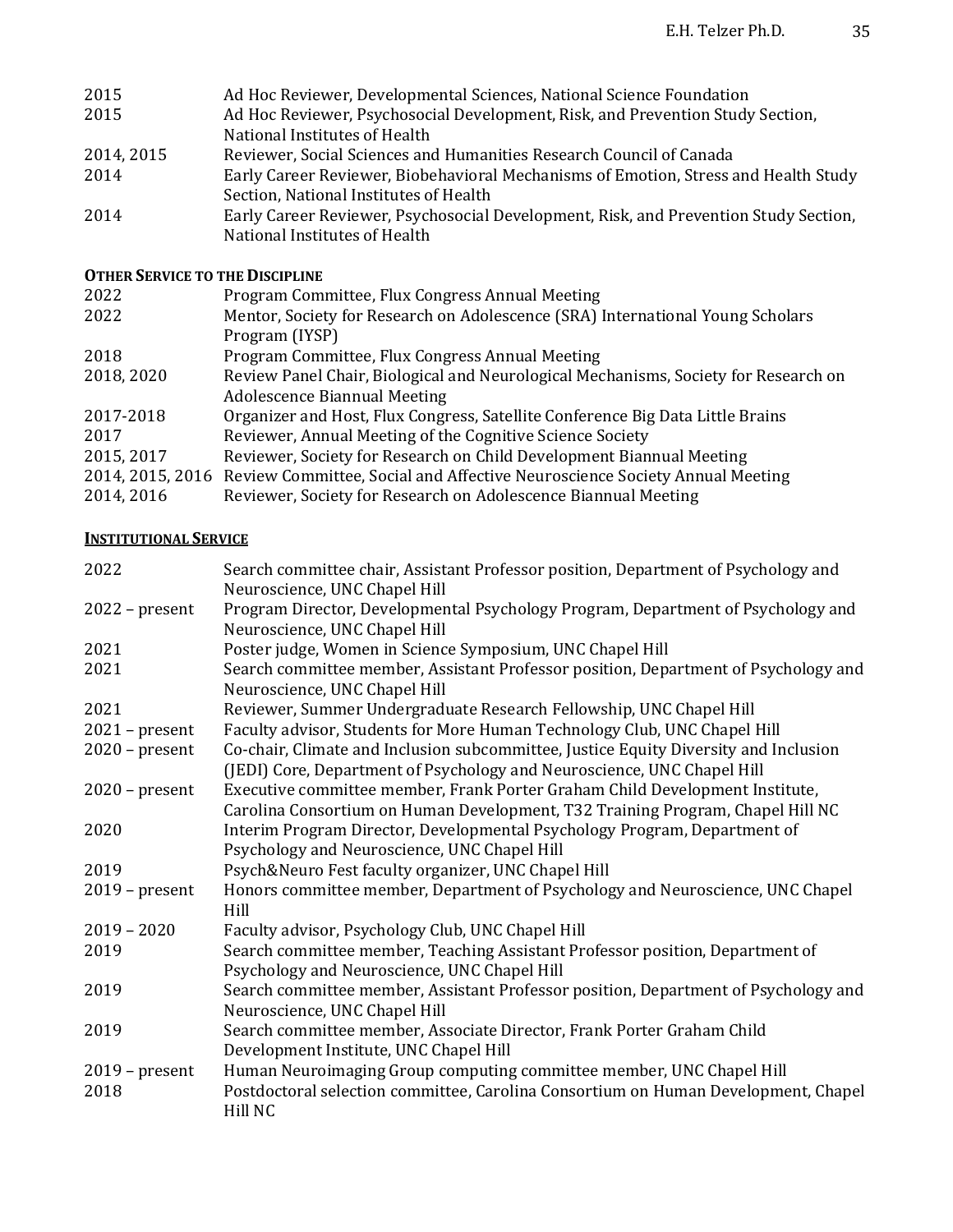| $2017 - 2019$ | Executive committee member, Center for Developmental Science, Carolina Consortium |
|---------------|-----------------------------------------------------------------------------------|
|               | on Human Development, Chapel Hill NC                                              |
| $2014 - 2016$ | Graduate education committee, University of Illinois                              |
| $2013 - 2014$ | Graduate admissions chair, Developmental Division, University of Illinois         |
| 2013, 2014    | Reviewer, Research Board, University of Illinois                                  |
| 2011          | Moderator, Psychology Undergraduate Research Conference, UCLA                     |
| 2011, 2012    | Reviewer, Psychology Undergraduate Research Conference, UCLA                      |
| 2007          | Developmental Psychology Research Colloquium organizer, UCLA                      |
| 2006          | Graduate student search committee, Developmental Psychology, UCLA                 |
| 2006          | Graduate student recruitment organizer, Developmental Psychology, UCLA            |
| 2004          | Undergraduate Research Conference organizer, Mount Holyoke College                |
| $2003 - 2004$ | Vice President, Psi Chi, Mount Holyoke College                                    |
| $2002 - 2004$ | President, Psychology Club, Mount Holyoke College                                 |
|               |                                                                                   |

## **PUBLIC ENGAGEMENT AND OUTREACH**

| 2021             | Carrboro Elementary School Citizen Scientist. Taught elementary school students about                                                                                               |
|------------------|-------------------------------------------------------------------------------------------------------------------------------------------------------------------------------------|
|                  | how the brain works and develops.                                                                                                                                                   |
| 2018             | <i>Project Uplift.</i> Through the University Office for Diversity and Inclusion, Project Uplift is<br>a program for academically gifted high school students from underrepresented |
|                  | populations. We hosted our Brain Academy to foster interest in science.                                                                                                             |
| 2017             | Frontiers for Young Minds. Publish in this open access journal written for child and                                                                                                |
|                  | adolescent readers and peer reviewed by youth. Frontiers for Young Minds makes                                                                                                      |
|                  | cutting-edge science available and accessible to younger audiences.                                                                                                                 |
| 2017, 2018, 2019 | UNC Science Expo. Draws over 10,000 participants from the community each year to                                                                                                    |
|                  | provide the public with hands-on-exposure to make science learning fun.                                                                                                             |
| Annually 2016 -  | Tar Heel Preview Day. Through the Carolina Millennial Scholars Program, we hosted our                                                                                               |
| current          | Brain Academy for middle school males from ethnic minority backgrounds to foster                                                                                                    |
|                  | interest in science among young, underrepresented students.                                                                                                                         |
| 2013             | Grad Mentoring@Illinois Program. Graduate mentor for underrepresented students,                                                                                                     |
|                  | University of Illinois.                                                                                                                                                             |

## **PRESS AND PUBLIC INTEREST**

(click on News Title to open story)

- 2020 PSICO Edu: "Teens like to take chances and it's not for lack of self control"
- 2019 Earth News: "Teen risk-taking and prosocial behavior are motivated by fun-seeking"
- 2018 Nature podcast: "A focus on adolescence"
- 2018 Nature, 554, 426-428: "Sex and drugs and self-control: how the teen brain navigates risk"
- 2017 The New York Times: "You'll never be famous And that's O.K."
- 2016 The Wall Street Journal: "What teens need most from their parents"
- 2016 U.S. News and World Report: "Is Mom and Dad's Depression Making the Kids Wild? Brain imaging offers clues about the link between parental depression and risk-taking in adolescents.
- 2016 University of Illinois News Bureau: "Study links parental depression to brain changes and risk taking in adolescents"
- 2016 The Greater Good Science Center, UC Berkeley: "When taking risks is good for teens"
- 2016 Newsy: "Why fixing racial biases starts with babies"
- 2016 The Greater Good Science Center, UC Berkeley: "The top 10 insights from the science of a meaningful life in 2015"
- 2016 The Wall Street Journal: "How our brains respond to race"
- 2015 Fox Nightly News: "Teen brains and driving: A new study shows they think behind the wheel"
- 2015 Smithsonian: "10 new things science says about being a mom"
- 2015 Psychological Science: "Teen brains shift gears on risk with mom watching"